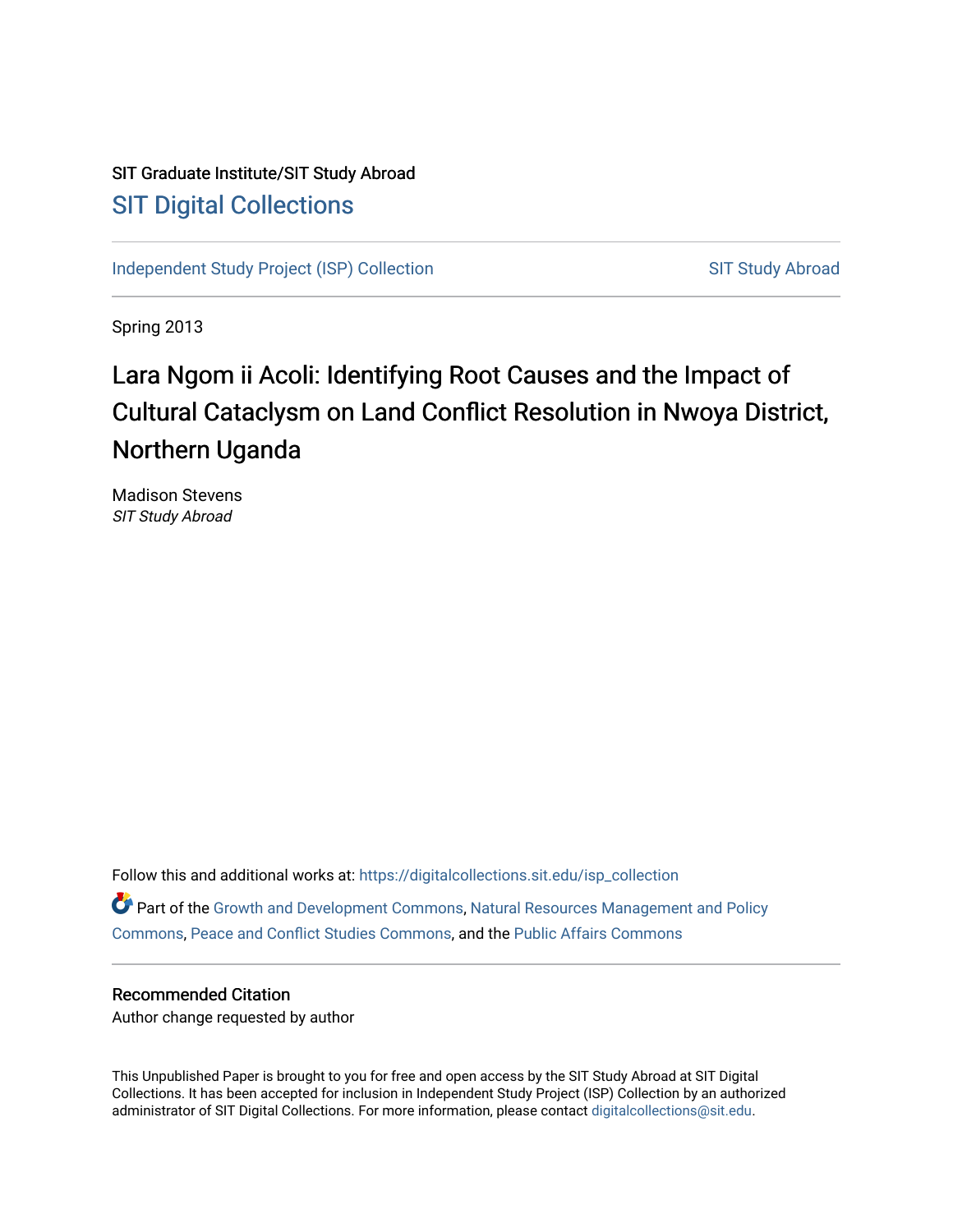# *Lara Ngom ii Acoli:*

Identifying Root Causes and the Impact of Cultural Cataclysm on Land Conflict Resolution in Nwoya District, Northern Uganda

Lanyero Madison Stevens

Nwoya District, Northern Uganda Advisors: Denis Barnabas Otim, Emmanuel Omara Academic Director: Martha Nalubega Wandera SIT Study Abroad, Uganda Post-Conflict Transformation Spring 2013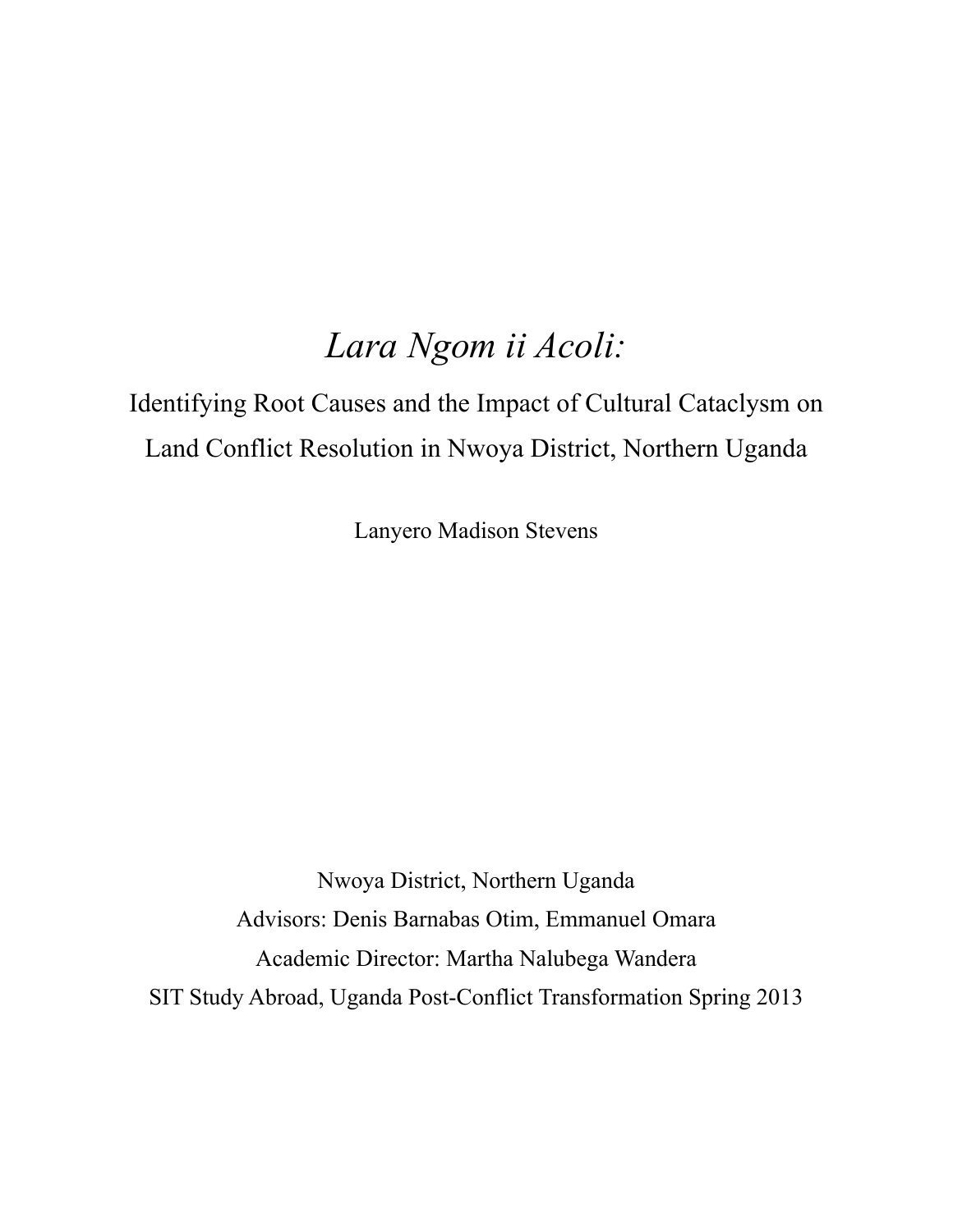*For the men and women of Acoli today faced with seismic uncertainty over the land beneath their feet and the inhumanity of a justice system that has lost its way, but who still find it in themselves to what?* 

*To go on digging.*

*And, for a new translation of* lara ngom:*"to hold the land."*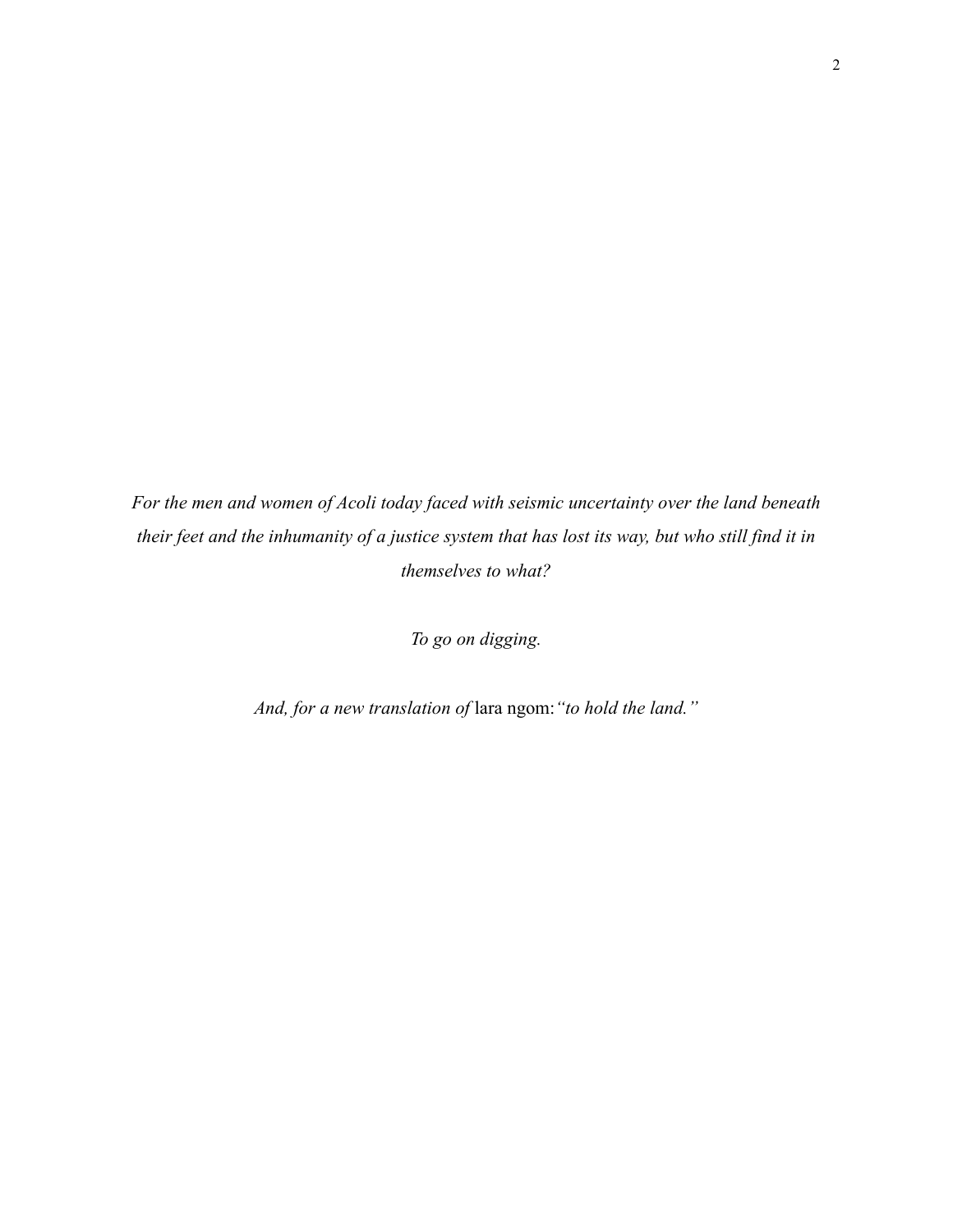# Acknowledgements

This research would not have been possible without the individuals who donated their time and energy to making this all come together, so I am deeply grateful to the following people for everything they have done to make this a success.

The generous communities of Nwoya district who welcomed me onto their land and shared their stories; I hope this report can play some little part in easing your struggle for justice and returning peace to this exquisite place.

For LC 3 John Bosco Okullo, Rwot Oyat Oketta and James Komakech of Koch for letting me observe firsthand the dynamics of land conflicts and sharing your insights.

To my advisors Barnabas Denis Otim from Refugee Law Project and Emmanuel Omara from the Nwoya District Local Government. Beyond connecting me to respondents, you showed me the research ropes and asked the tough questions.

*T*o my Gulu home stay mother Aparo Alice, who gave me the Acoli name that eased my transition into the rural communities with laughter.

For the Ature clan. Mamature Martha and Nerature Simon and Meddie for your tireless love and willingness to answer the phone at odd hours. Obira Valentine, Nimaro Rachel, Laker Sarah, Omara Oliver, and Aciro Kristen... *wacako kacel, watumo kacel.* 

And finally, an eternal thank you to my family for always choosing the road less traveled.

*Apwoyo matek.*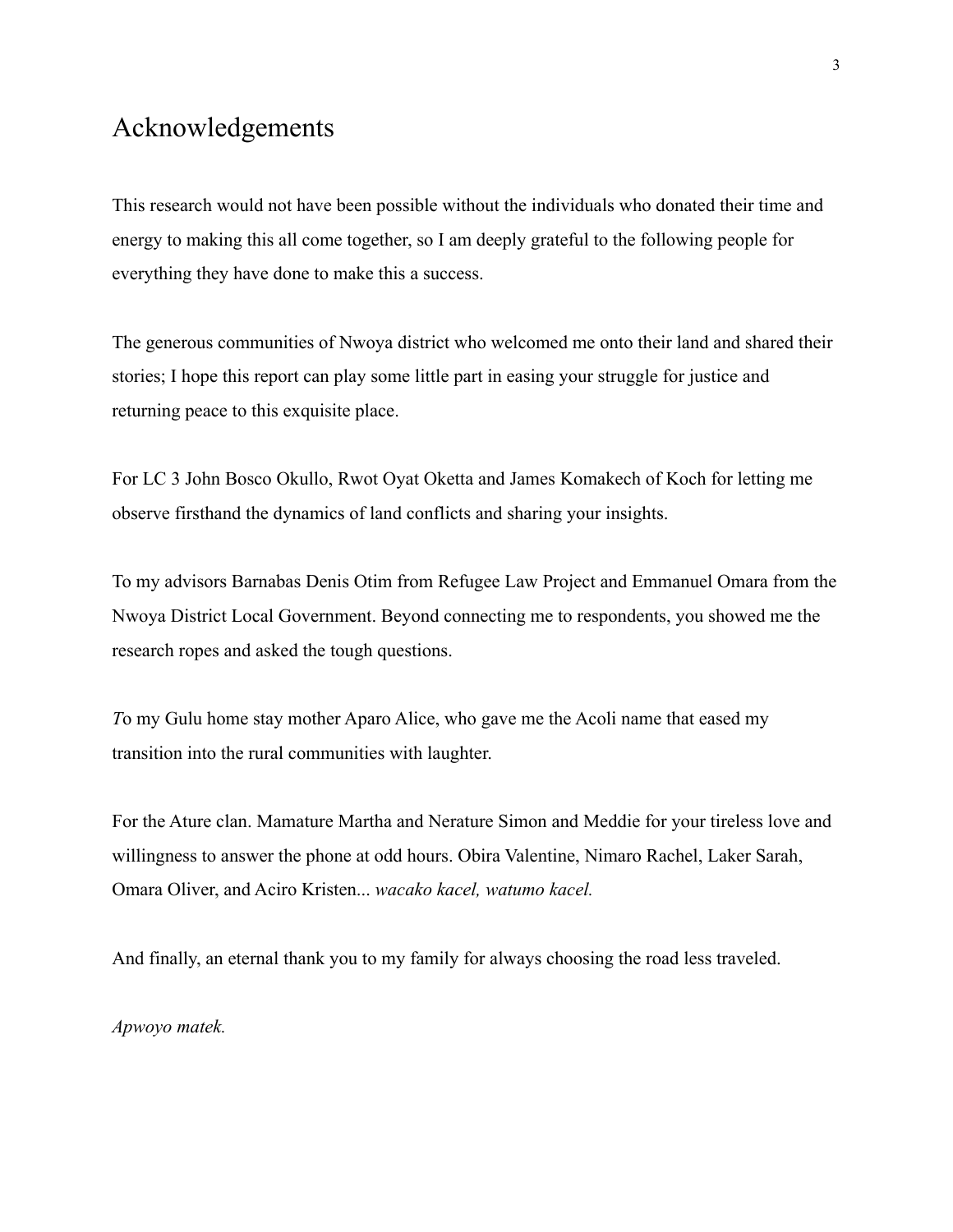# Table of Contents

| Dedication                                                      | $\overline{2}$ |
|-----------------------------------------------------------------|----------------|
| Acknowledgements                                                | 3              |
| <b>Table of Contents</b>                                        | $\overline{4}$ |
| Acronyms                                                        | 5              |
| Maps                                                            | 6              |
| Abstract                                                        | 8              |
| <b>Chapter One: General Introduction</b>                        | 9              |
| 1.1 Introduction                                                | 9              |
| 1.2 Statement of Objectives                                     | 10             |
| 1.3 Justification and Rationale                                 | 10             |
| 1.4 Methods                                                     | 11             |
| 1.5 Research Ethics and Limitations to the Study                | 14             |
| 1.6 Literature Review                                           | 16             |
| Chapter Two: Background                                         | 18             |
| 2.1 Land Use and Ownership in Uganda                            | 18             |
| 2.2 Conflict in Northern Uganda                                 | 20             |
| 2.3 Introduction to Nwoya District                              | 23             |
| <b>Chapter Three: Findings and Analysis</b>                     | 26             |
| 3.1 Causes of Land Conflicts                                    | 26             |
| 3.2 Influence of Culture and Custom on Land Conflict            | 37             |
| 3.3 Land Conflict Adjudication and Resolution in Nwoya District | 46             |
| 3.4 Land Conflict Deterrence and Prevention Mechanisms          | 58             |
| <b>Chapter Four: Synthesis and Conclusion:</b>                  | 62             |
| 4.1 Conclusion                                                  | 62             |
| 4.2 Recommendations                                             | 63             |
| Works Cited                                                     | 65             |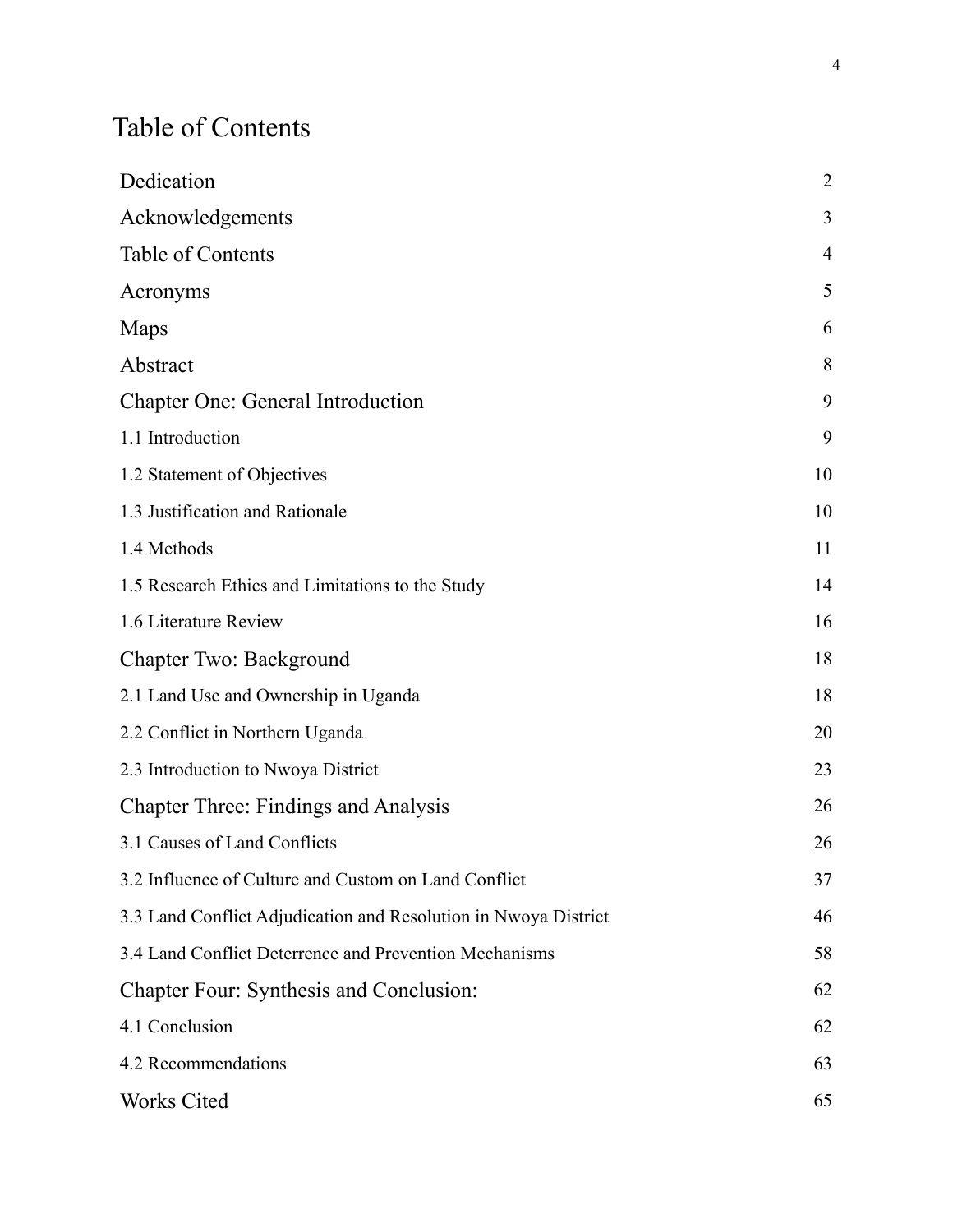## Acronyms

- ADR Alternative Dispute Resolution
- ALC Area Land Committee
- ARLPI Acoli Religious Leaders Peace Initiative
- CAO Chief Administrative Officer
- CCO Certificate of Customary Ownership
- DLG District Local Government
- DLB District Land Board
- DLO District Land Office
- DLT District Land Tribunal
- DNRO District Natural Resources Officer
- EVI Extremely Vulnerable Individual
- IDP Internally Displaced Person
- GoU Government of Uganda
- LC (1-5) Local Council (1-5)
- LEMU Land and Equity Movement
- LCMT Land Conflict Mapping Tool
- LRA Lord's Resistance Army
- NGO Non-Governmental Organization
- OPM Office of the Prime Minister
- PRDP (I & II) Peace, Recovery, and Development Plan (phases I and II)
- RDC Resident District Commissioner
- RLP Refugee Law Project
- ULA Uganda Land Alliance
- WCC War Child Canada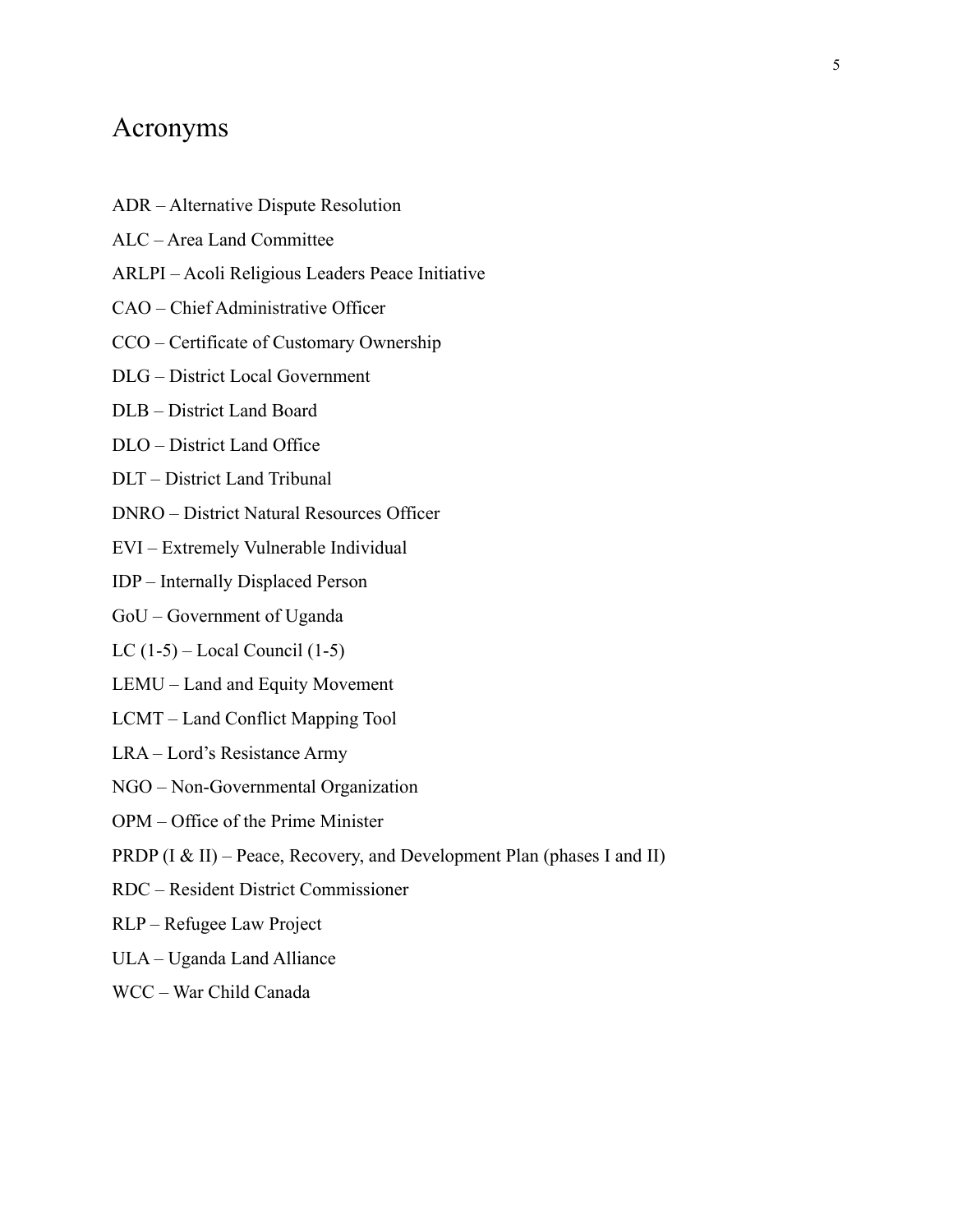# MAP OF UGANDA (NWOYA DISTRICT HIGHLIGHTED)

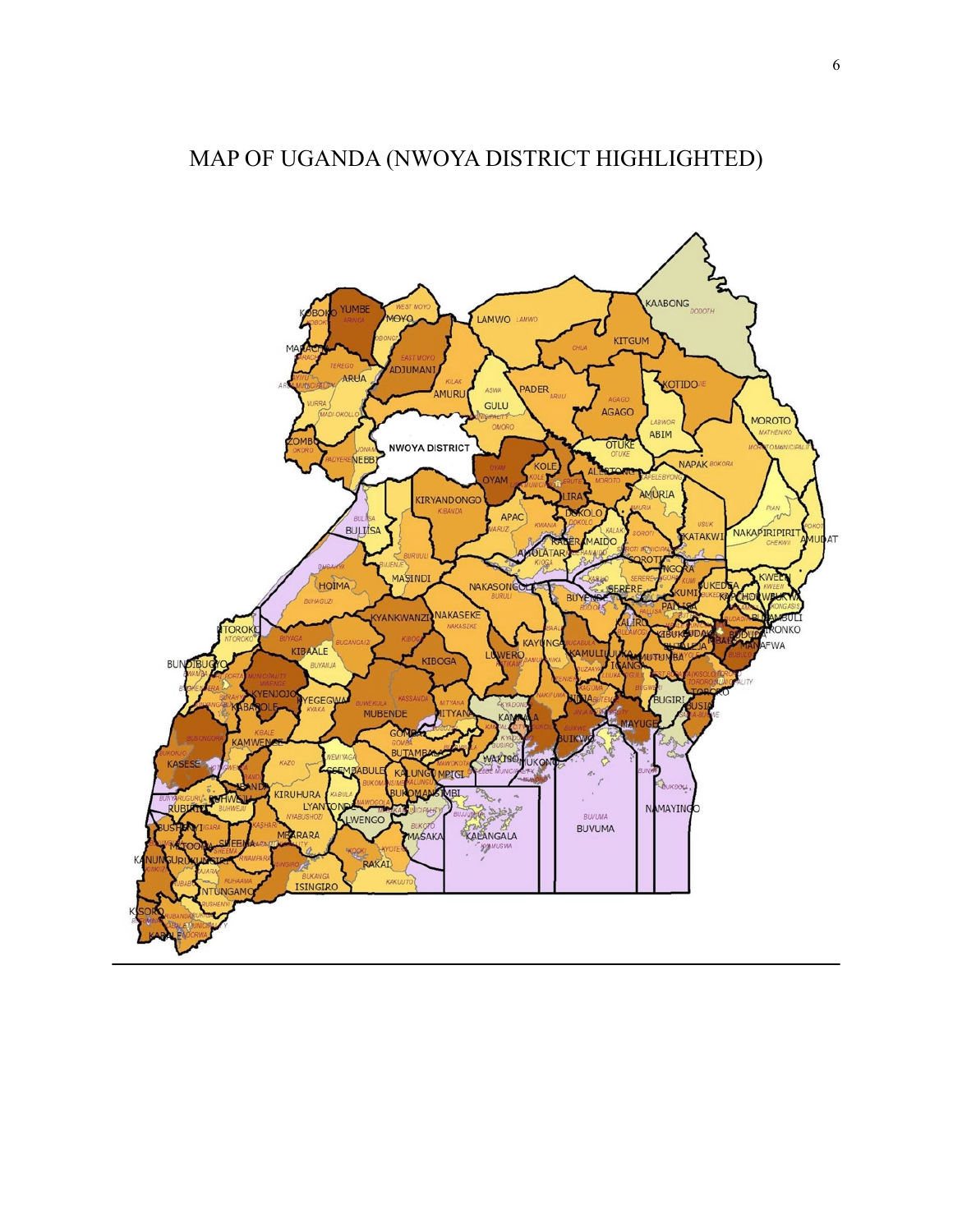# MAP OF STUDY LOCATIONS, NWOYA DISTRICT[1](#page-7-0)



<span id="page-7-0"></span><sup>&</sup>lt;sup>1</sup> Map taken from Land Conflict Mapping Tool, Human Rights Focus.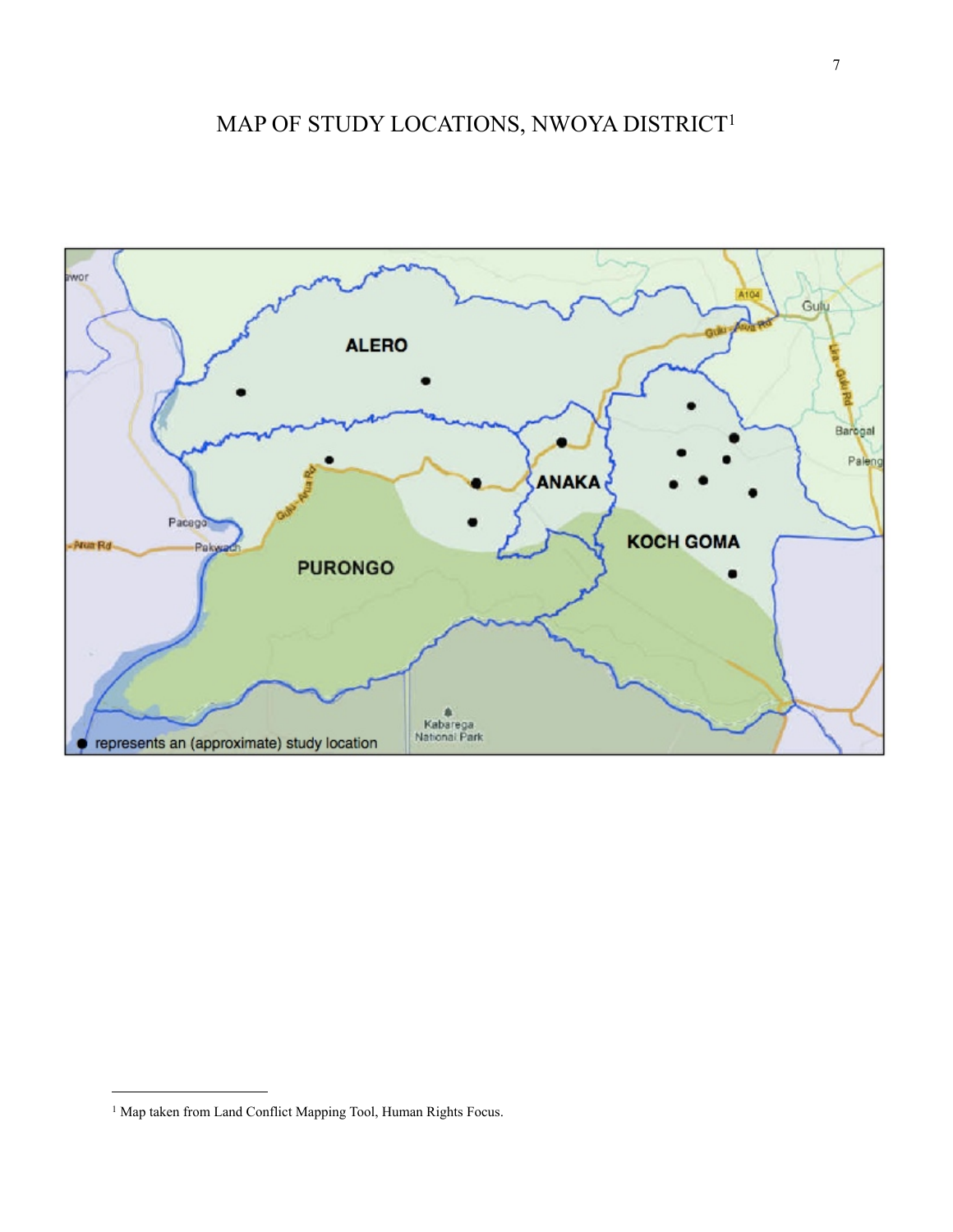## Abstract

 Endemic land insecurity is a critical aspect of the negative peace presently felt by the Acoli sub-region in the wake of two decades of conflict,<sup>2</sup> as well over two thousand instances of land disputes have been recorded in the region since the cessation of hostilities in 2006.<sup>3</sup> This study examines the dynamics of land conflicts in Nwoya district, Northern Uganda. The research was conducted over four weeks of independent research in Nwoya district, and incorporates the perspectives of various actors involved in land conflicts and the dispute resolution process. Findings incorporate field-based information gathered primarily from interviews with key stakeholders, focus group discussions, and participant observation of six mediations in different Sub-counties of the district, though some secondary sources were included to provide context.

 This report endeavors to argue the following: 1) That Nwoya district faces unique challenges surrounding land, and that it is likely to be lit as the next turbulent stage for land conflicts; 2) That Acoli traditional customs and the recent cultural cataclysm resultant from internment in IDP camps have had a notable impact on the land conflict resolution process; 3) That ADR has the potential to be a strong force for land conflict justice and mitigation, but that it is currently undermined by distinct weaknesses; and 4) That the lack of standards and extensive corruption make the justice system essentially moribund in its current state. Based on these findings, this report concludes with recommendations intended to inform and improve the currently operating land conflict resolution and adjudication mechanisms, in order to better protect the land rights of vulnerable parties in Nwoya district.

<span id="page-8-0"></span><sup>2</sup> Komakech, Daniel. "The Nature of Armed Conflict." Lecture, Post-Conflict Transformation from School for International Training, Gulu, Uganda, February 18, 2013.

<span id="page-8-1"></span><sup>3</sup> Angwech, Pamela. "The Socio-Economic Impacts of the Northern Uganda Conflict." Lecture, Post-Conflict Transformation from School for International Training, Gulu, Uganda, February 14, 2013.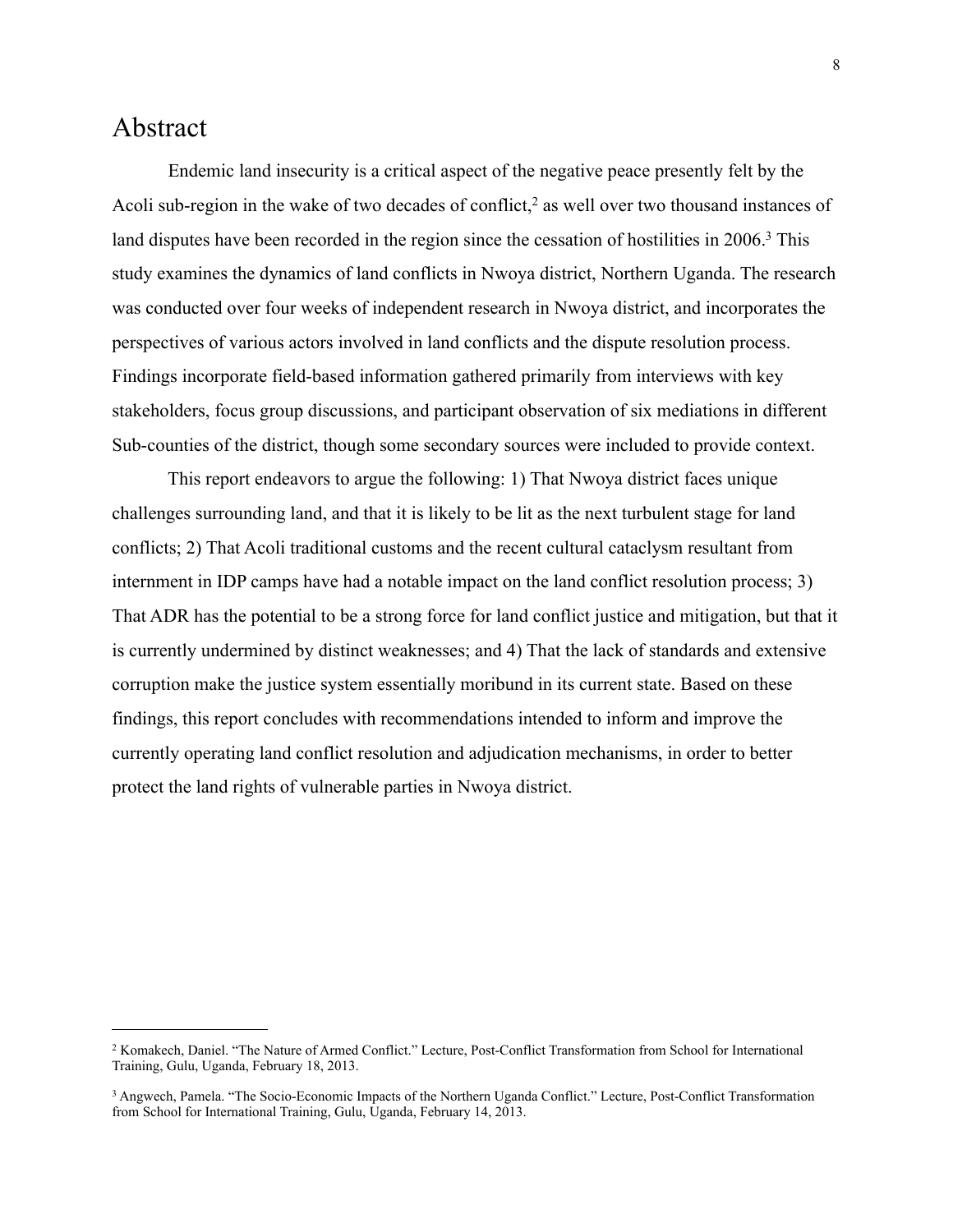# **Chapter I: General Introduction**

#### 1.1 Introduction

 In the wake of twenty years of armed conflict between the Government of Uganda (GoU) and the Lord's Resistance Army (LRA), residents of Northern Uganda still live under conditions that researcher Sverker Finnstrom has termed *piny marac*, or "bad surroundings.["4](#page-9-0) Endemic land insecurity is a critical aspect of the negative peace felt by the Acoli sub-region in particular (Komakech 2013),<sup>5</sup> as well over two thousand instances of land disputes have been recorded in the region since the cessation of hostilities following the signing of the Juba Peace Accords in 2006 (Angwech 2013).[6](#page-9-2) Long-term displacement in Internally Displaced Persons (IDP) camps has left many community members unsure of the boundaries of their former land holdings, while others have found their land grabbed in their absence. As most of the land in the region is allocated based on customary tenure, very little documentation exists to support ownership claims, which has led to violent disputes between individuals, clans, and investors.

 In Acoli, the rapidly escalating issue of land conflict is epitomized by the local term *lara ngom,* used specifically in reference to land grabbing. Translated literally, the word *lara* carries paradoxical connotations: variously inflected, it can mean to 'seize,' 'grab,' 'cling to', or even 'save' the *ngom* (land). These contradictory interpretations correspond today to the treatment of land by conflicting stakeholders following massive societal upheavals associated with the conflict, and have significant bearing on the application of resolution strategies.

 A number of mitigation, mediation, and justice mechanisms are in place to subdue land conflicts when they arise. These fall generally into two categories: the formal justice system, and alternative dispute resolution mechanisms (ADR) such as mediation and dialogue. The efficacy of these structures and the participating actors is the primary subject of this study. Secondly, the

<span id="page-9-0"></span><sup>4</sup> Finnstrom, Sverker. *Living with Bad Surroundings: War, History, and Everyday Moments in Northern Uganda (The Cultures and Practice of Violence).* Duke University Press Books, 2008. Kindle Edition.

<span id="page-9-1"></span><sup>5</sup> Negative peace can be defined as the cessation of outright hostilities, without a corresponding end to structural and cultural violence. Elements of negative peace include continuation of sexual and gender-based violence (SGBV) and corruption. Komakech, Daniel. "The Nature of Armed Conflict." Lecture, Post-Conflict Transformation from School for International Training, Gulu, Uganda, February 18, 2013.

<span id="page-9-2"></span><sup>6</sup> Angwech, Pamela. "The Socio-Economic Impacts of the Northern Uganda Conflict." Lecture, Post-Conflict Transformation from School for International Training, Gulu, Uganda, February 14, 2013.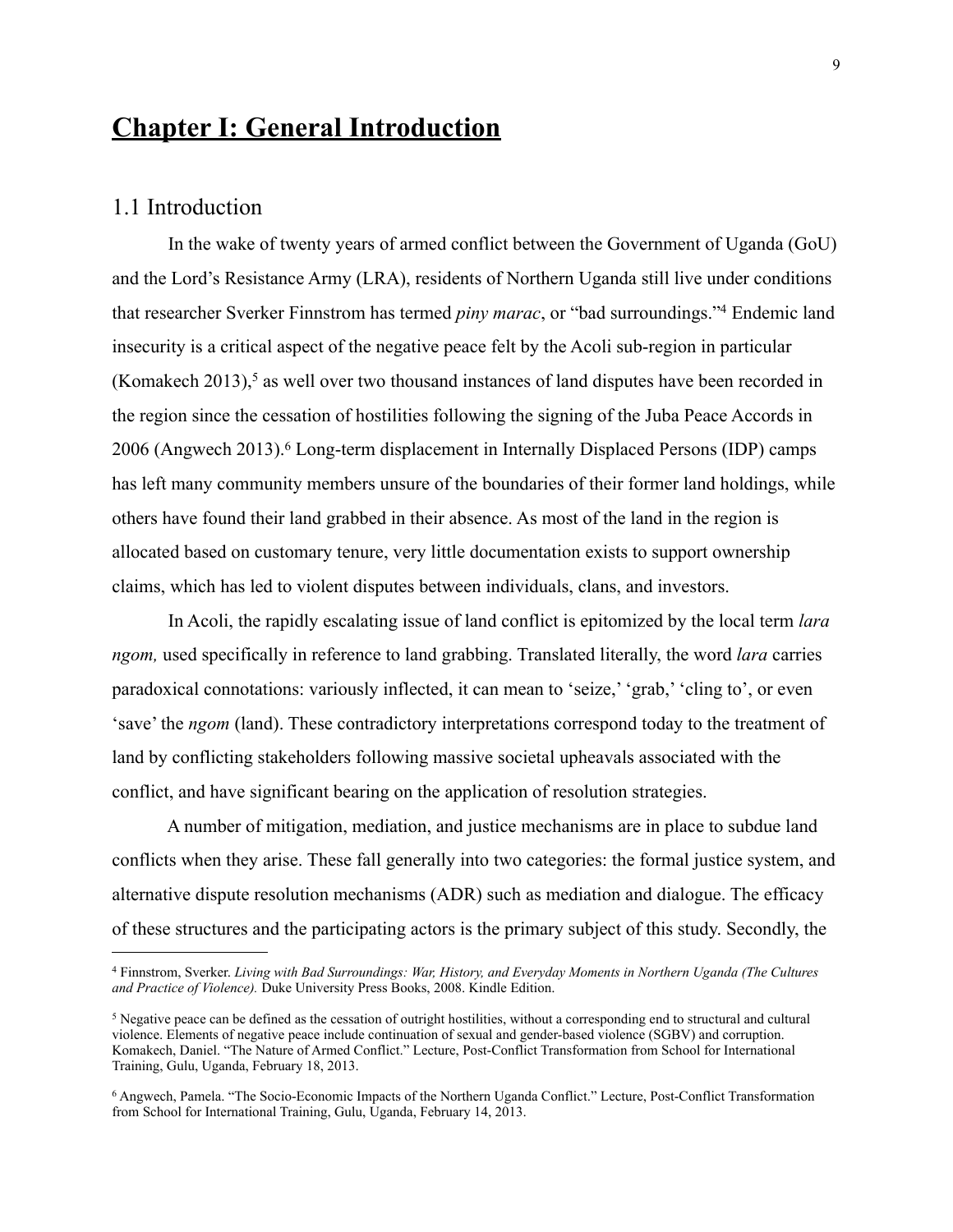research seeks to identify key cultural and linguistic factors influencing the implementation of land conflict resolution mechanisms and evaluate their impact. Emphasis is placed on cases of land conflict in Nwoya District, Northern Uganda, where the majority of field research was conducted.

### 1.2 Statement of Objectives

Over the course of four weeks of research, this study aims to:

- Identify key causes of land conflicts within Nwoya District, Northern Uganda.
- Identify cultural and customary factors that influence the application of land conflict adjudication within Acoliland.
- Assess the strengths and weaknesses of the existing land dispute resolution mechanisms.
- Articulate strategies for addressing the challenges to implementation of land conflict resolution and prevention mechanisms.

#### 1.3 Justification and Rationale

 Land conflict has been identified by a number of program lecturers for the School for International Training in Spring, 2013 as the most critical issue facing Northern Uganda today. A few have gone as far as predicting that without adequate mitigation and mediation efforts, land disputes could lead to another regional conflict with significant casualties. There has been significant research on the causes of land-related conflicts, mainly conducted by local humanitarian organizations and academic institutions such as the Refugee Law Project (RLP), the Uganda Land Alliance (ULA), and the Land and Equity Movement in Uganda (LEMU). Some of these studies specifically focus on the efficacy of mediation, mitigation, and justice methods used to handle land-related disputes. However, there is no thorough assessment of landrelated issues in Nwoya district, where this study will focus. Furthermore, as land conflicts are a contemporary issue with constantly evolving challenges, especially with recent oil exploration in the region, $\tau$  further research is needed to address the changing nuances and build on the body of existing work. This will not be a comprehensive study by any means, but by reaching out to

<span id="page-10-0"></span><sup>7</sup> This is discussed in further depth in section 3.1.3 on Natural Resources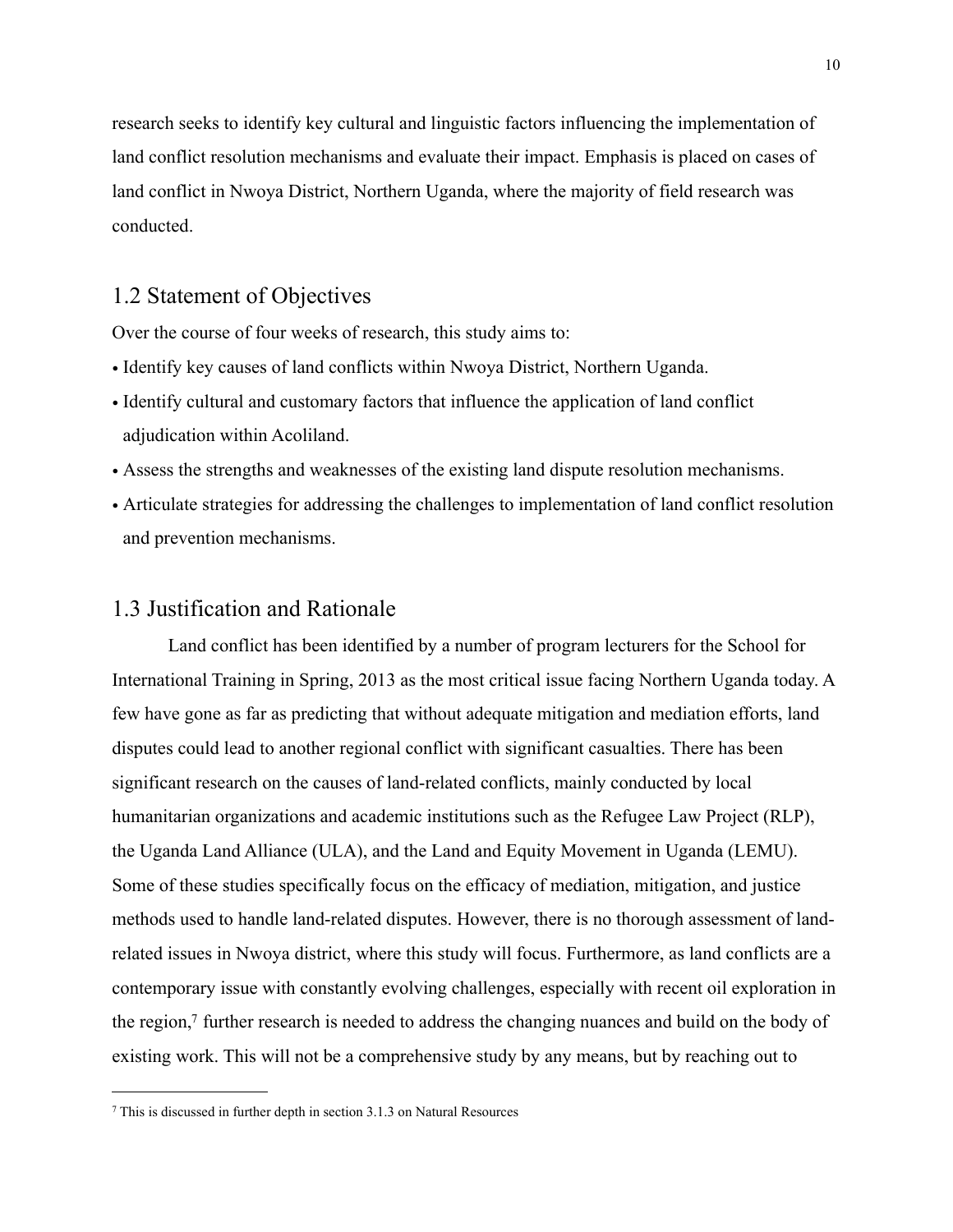parties involved at different points in the spectrum, it aims to elucidate various perspectives on some of the challenges facing the land conflict justice system now and suggest methods for improvement. These recommendations ideally will prove valuable to the Refugee Law Project, the District Local Government, and other peace-building bodies in their efforts to study and mitigate land conflicts in future.

#### 1.4 Methods

#### 1.4.1 Interviews

 Interviews were a key source of information for this research. In the course of this research, twenty-eight individual interviews were conducted with various stakeholders, including a) community members directly involved in land conflicts, b) clan and village chiefs (*rwodi)* and other prominent cultural leaders, c) government and law enforcement officials, d) members of the formal justice system, and d) academics with expertise in the area of study. As the study is exclusively qualitative in nature, most interviews were loosely structured, to allow for more freedom of response. The majority of these interviews were formal, though several anonymous interviews were carried out informally in the field. In cases where the respondent was a community member directly involved in land conflict, interviews were mainly conducted informally and have been kept anonymous in this report. When speaking to officials and academics, however, interviews were arranged formally to access more information and receive permission to disclose identities within this study. When possible, interviews were conducted in English so that there was more direct communication between the researcher and the respondent; however, a translator was used when the respondent was more comfortable speaking in his/her native language.

#### 1.4.2 Participant Observation of Community Dialogues and Mediations

 As the main focus of this study is the process of land conflict adjudication, participant observation of six community dialogues and mediations was an integral aspect of the field research conducted. Many peace-building actors (including the Local Councils (LCs), Refugee Law Project (RLP) and the Ker Kwaro Acoli Cultural Institution) use either mediation or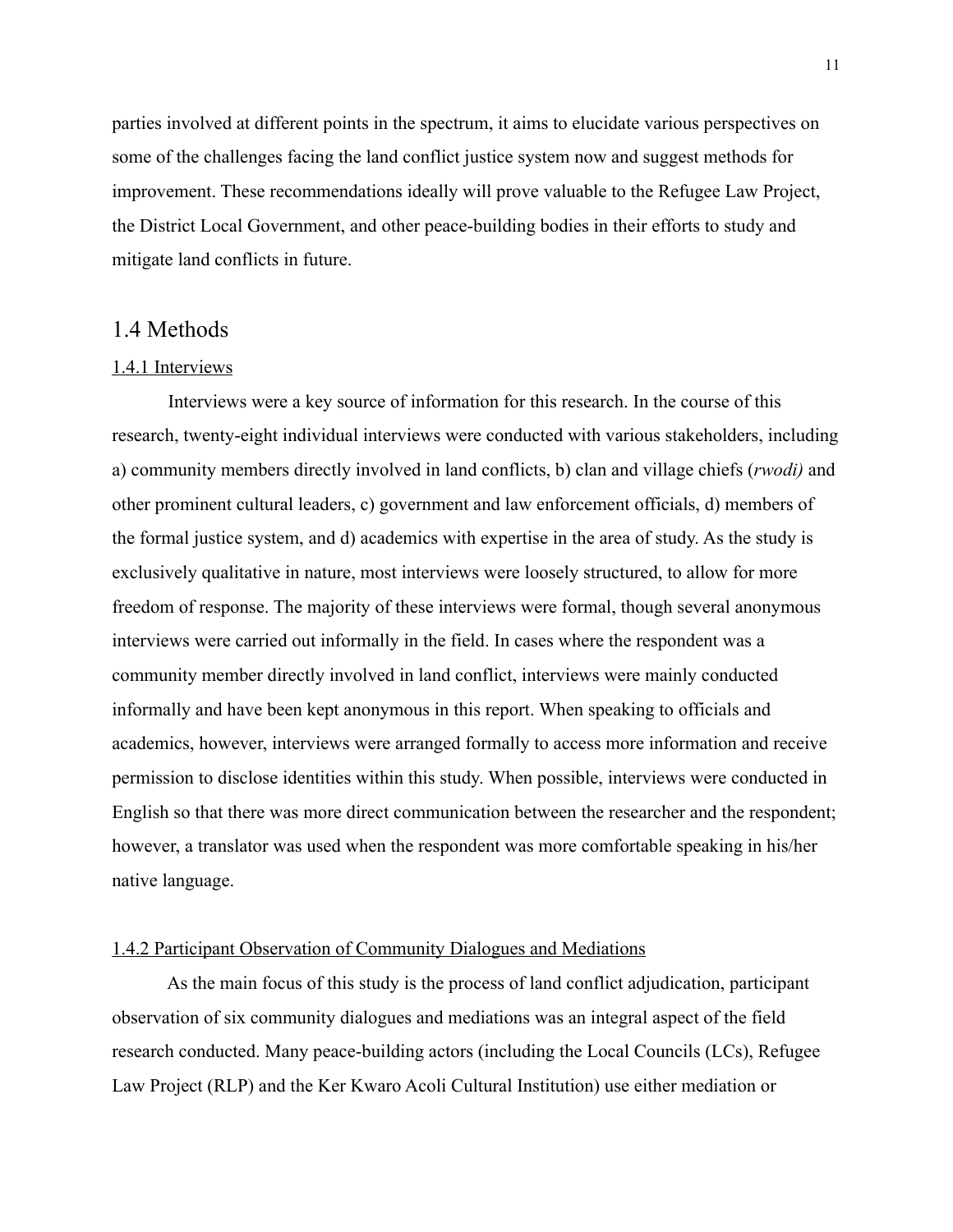community dialogue as a tool for establishing truth and providing a forum for reconciliation between parties. These processes and the actors involved change somewhat depending on the type of land conflict, $8$  so specific mediations were selected for observation based on representing different types of conflict. The first week of research was spent mainly observing the process of mediation in Koch Goma Sub-county, Nwoya district, and interacting informally with community members and mediating actors in this forum, sometimes with the assistance of a translator. Due to challenges of accessing rural areas, most of the engagement with community members occurred during observation of mediations.<sup>9</sup> This report draws heavily on observation of these sessions to provide case-based details about specific land disputes.

#### 1.4.3 Focus Group Discussions

 When more specific questions needed to be addressed in a community setting, four separate focus group discussions were organized in communities that have experienced land conflict recently. The intent was to gather groups in all four Sub-counties of Nwoya district, and target different demographics in each group. Unfortunately, this was not entirely feasible. The first FGD was conducted in Alero Sub-county with a group of fifteen primarily male, middleaged respondents who were currently involved in a land dispute. The LC 3 of Alero assisted as a translator on this occasion. The second was conducted in Koch Goma with the assistance of the *rwot* (clan chief) of Koch. Twenty-three respondents participated in this discussion, half of them were male and half were female, and ages ranged from seventeen to fifty-nine. The last two were conducted in the main trading center of Purongo Sub-county rather than in the communities where conflict was occurring. The youth chairman of Nwoya district assisted as a translator and facilitator in both of these. The first consisted of sixteen youths (all but one were male), most between the ages of 17 and 28. The second was a group of eleven women of all ages. In each of these focus group discussions, the impact of using a translator who also held a position of authority (even as a mediator) within the community was palpable, and unfortunately seemed to limit the responses of participants. Unfortunately, due to the perception of foreigners as

<span id="page-12-0"></span><sup>8</sup> See the section on classifying land conflicts.

<span id="page-12-1"></span><sup>9</sup> This will be discussed in further depth in the Limitations to the Study, as the tension in the mediation venue may have impacted the behavior and responses of participants.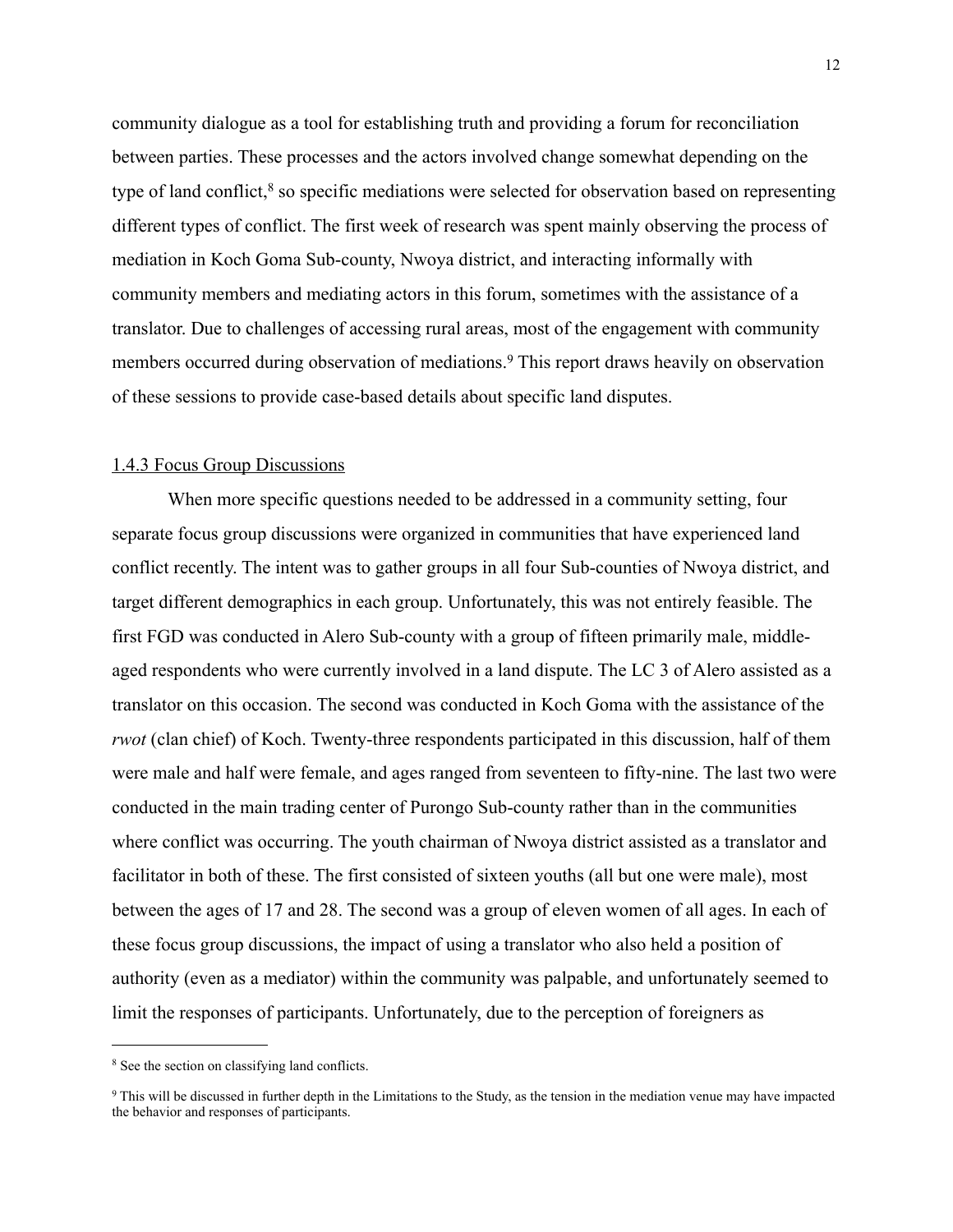investors, it proved impossible to access communities without the facilitation of an authority figure, and locating neutral translators was not feasible within rural communities on short notice. Still, conducting FGD's lent a reasonably varied community perspective to the research, and the information gathered in this setting is referenced extensively in this report.

#### 1.4.4 Transect Walks

 To have a better understanding of the physical causes and implications of land conflict, thorough transect walks were conducted where possible around the sites of land disputes in Nwoya district, usually in conjunction with observing a mediation. Because the areas in question are usually very large tracts of land, surveys of the area were also carried out via motorcycle when possible. Transect walks helped to contextualize the current land issues and facilitate rapport building with community members, who often helped to explain the situation at hand during a walk. Observing the landscape while conducting extensive transect walks also backed up some of the information gathered using interviews and other methods, specifically that Nwoya district has a great deal of fallow, arable land despite the perception of land shortages among many community respondents.

#### 1.4.5 Lectures and Conferences

 Participation in the Northern Uganda Land Platform conference in Lira, Uganda lent a great deal of depth to this study. In this forum, various stakeholders (many of them NGO's) synthesized their role in land conflict mitigation and highlighted current relevant research. These lectures and presentations are used herein to inform both the background research and the findings, as in many cases they confirm and corroborate findings of this study in the broader setting of Northern Uganda. Additionally, lectures delivered through the School for International Training highlight the academic perspective on land conflicts, particularly when those individuals could not be approached for follow-up interviews. Information gathered in this format was also the initial reason for choosing to research land conflicts, as they were identified as one of the major challenges to post-conflict recovery in Northern Uganda today by a number of program lecturers.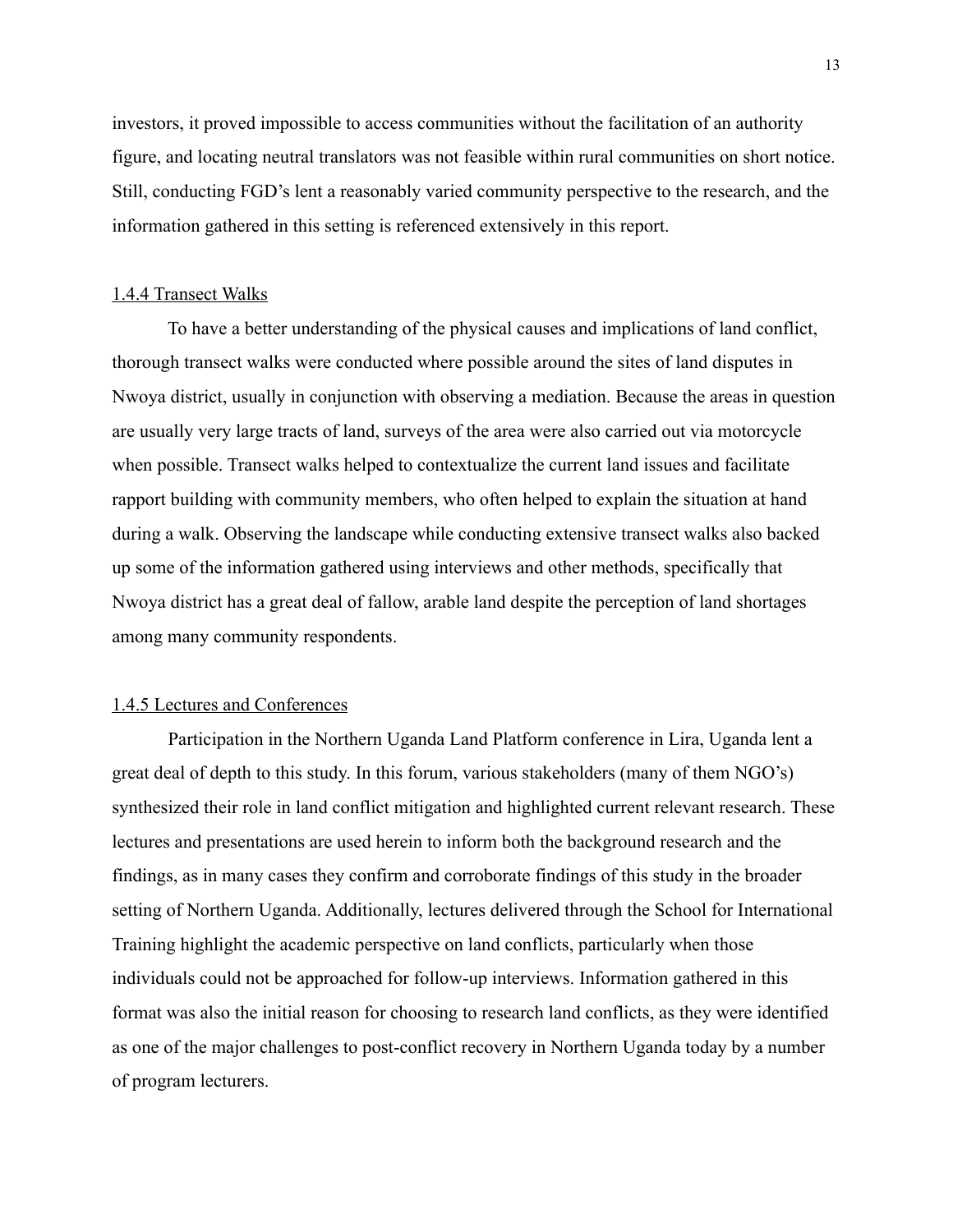### 1.5 Research Ethics and Limitations to the Study

#### 1.5.1 Ethics Statement

 Ethical concerns were central to conducting this research, as communities within the area of study have been deeply affected by conflicts (land-related and otherwise). Land is of central importance to the Acoli people, particularly in cases when it is an individual's only source of livelihood and economic security. As this study consulted individuals a) whose land has been grabbed, b) who have been evicted from their land, c) who are currently not assured land tenancy, d) who have a sense of land insecurity and fear, it was paramount that interactions be carried out in as sensitive a manner as possible. A number of techniques were used to ensure ethical research practices, as follows.

 Rapport building was treated by this study as a crucial element of research for obtaining accurate information in an ethical manner. Interviews were carried out in the language the respondent felt most comfortable with, which in rural communities was largely Acoli. In these cases, research was conducted with the assistance of a translator with knowledge of study objectives, to ensure sensitivity and secure more accurate information. Confidentiality and anonymity are strictly observed in this report, so that all names of community respondents herein (excluding academics, officials, etc.) are either changed or omitted. Respondents were made aware of this, and were asked to sign consent forms or attendance lists (in the case of Focus Group Discussions). To ensure cultural sensitivity, this research was be conducted under the supervision of the Refugee Law Project and the District Local Government, who are more familiar with Acoli culture and were able to guide the ethics of this study.

#### 1.5.2 Limitations to the Study

 Nwoya district, Northern Uganda is considered stable and secure at this point, but has a high rate of land-related violence. This is particularly relevant as a safety concern in areas where foreigners are seen as investors and thus treated with hostility. In Nwoya district, this is most salient in Purongo and Alero Sub-counties, where oil prospects have made locals wary of investment. Some areas which would have been pertinent to the study were off limits at the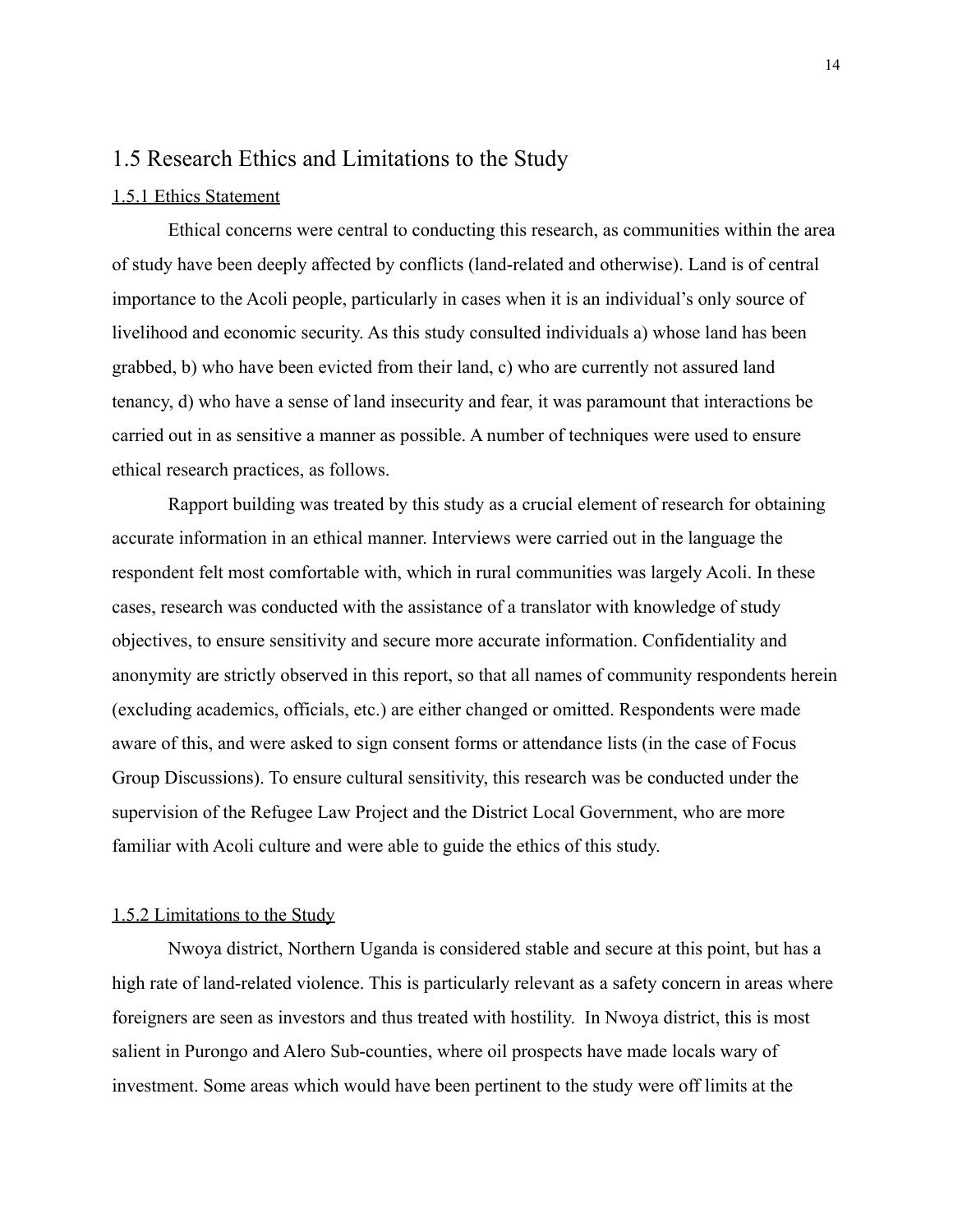discretion of advisors with the Refugee Law Project and/or the District Local Government, particularly when the researcher's presence as a foreigner could have had the potential to spark violence. Such an escalation would have been detrimental to all parties, and care was taken to avoid this scenario. In the course of this research, there were a few cases when tensions rose during mediation and one occasion where there was ensuing violence. To mitigate safety concerns during site visits, this research was conducted with close consultation from local experts and leaders.

 Unfortunately, conducting research closely with parties that are actively engaged in mediation may have impacted the results. Because it was necessary to be introduced by someone with authority within the community, that individual inevitably exerted influence on the less powerful participants in the community simply by being present. Translation was a significant limitation to the study, as translators were almost exclusively either clan or political leaders. In these situations, when respondents were asked what parties they felt would mediate most fairly, they inevitably pointed to the party present (either a member of the District Local Government or a clan leader). A future study would benefit from locating neutral assistants and translators when conducting research in rural areas.

### 1.6 Literature Review

 Land conflicts in Northern Uganda are a relatively new phenomenon, dating primarily back to resettlement around 2006-7, and have only escalated since then. Mediation, mitigation, and justice methods are also constantly being developed and adapted to meet the changing needs of the community. Therefore, due to the contemporary nature of the research, the comparable studies that exist are not conclusive, though there are a number of qualitative and quantitative research reports out there. Like this one, they intend to shed more light on the dynamics of land conflict, from causes to resolution mechanisms, in order to better assist those policy makers, mediators, and other actors working on the ground. The following section will briefly summarize some of the literature within different subject areas that inform this research.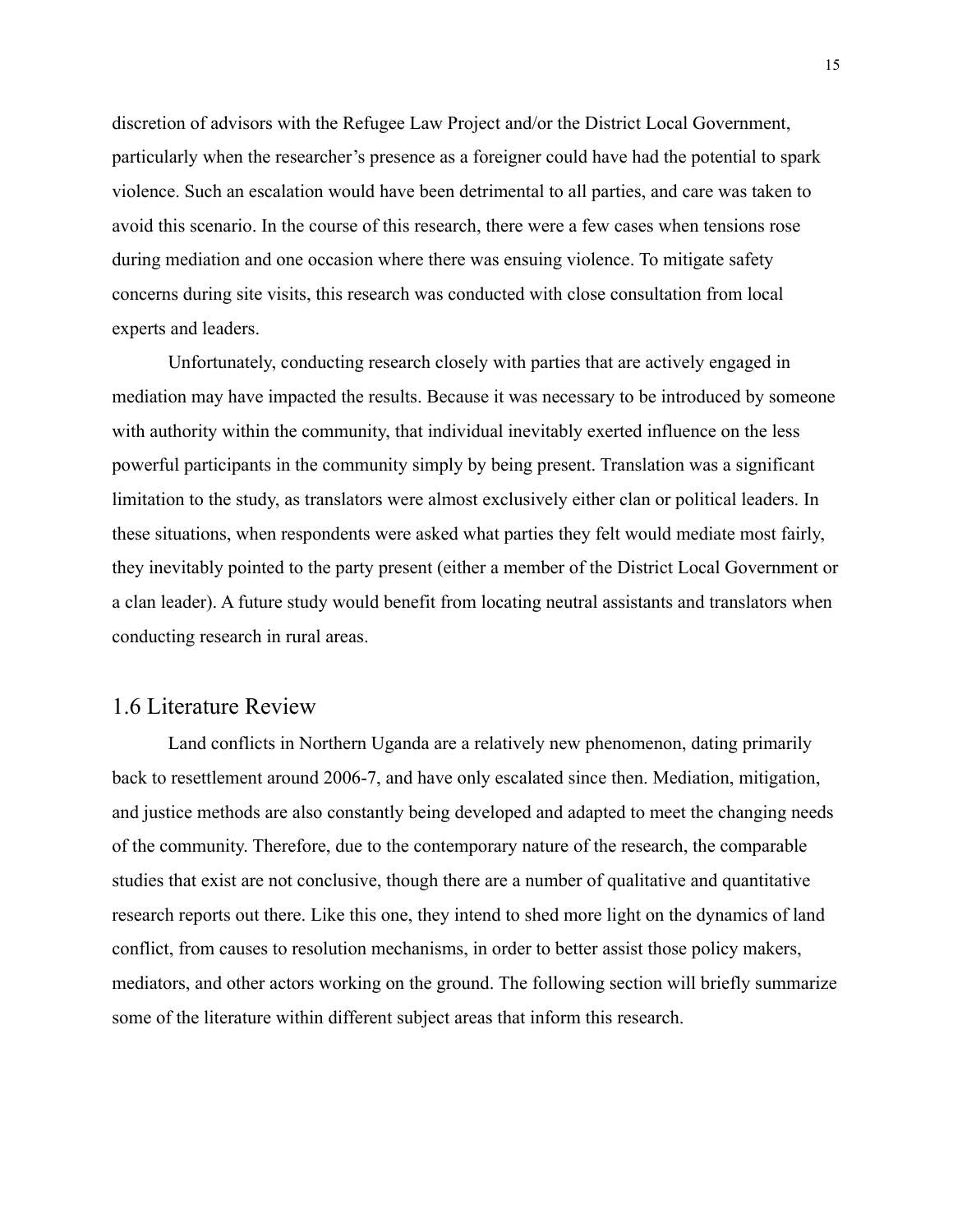#### 1.6.1 Land Conflict Mapping

 Because of disorganization and lack of capacity of the land dispute resolution mechanisms across Northern Uganda, there are few comprehensive databases of land conflicts, and none in Nwoya district, where this study was based. However, there is one resource that maps out land conflicts across the region. Gulu-based NGO Human Rights Focus has created a "land conflict mapping tool" (LCMT) to visually depict where land conflicts are occurring and at what frequency. Based on conflict records from each district and sub-county, they provide basic statistics on land conflicts. The tool is predictably limited by incomplete data. Still, the figures are a useful representation of the breadth of the problem at hand, and hopefully the project will be expanded in future as new records and surveys arise. The majority of maps and figures about Nwoya district cited in this research come from the LCMT tool.<sup>[10](#page-16-0)</sup>

#### 1.6.2 Land Grabbing and Conflicts in Context

 Several recent studies have assessed the problem of land conflicts in the wider context of Northern Uganda, or in the country as a whole. In 2009, the International Republican Institute (IRI) funded a study through the Uganda Round Table Foundation assessing the escalation of land conflicts across Uganda using local survey data and synthesizing relevant studies. The study provides a legal framework for discussing land issues, pointing to specific laws and events which help contextualize the issue. One major drawback of the report is that as the scope of the study is national, each region experiencing land conflict on a large scale is discussed only broadly. Nonetheless, some of the general concerns addressed in this work help inform the framework of this research, and indicate gaps to be investigated within a more specific scope.[11](#page-16-1)

 Another study by Samuel B. Mabikke on land grabbing in Northern Uganda specifically was presented to the International Conference on Global Land Grabbing in 2011. It focuses on the impact of the insurgency on contemporary land conflicts and the adjudication mechanisms used to handle them. In terms of this study, Mabikke's research helps to provide a theoretical framework for looking at land grabbing. Applying these to Nwoya district is helpful for

<span id="page-16-0"></span><sup>10</sup> Land Conflict Mapping Tool, Human Rights Focus.

<span id="page-16-1"></span><sup>11</sup> Rugadya, Margaret A. "Escalating Land Conflicts in Uganda." International Republican Institute (IRI) and the Uganda Round Table Foundation, June, 2009.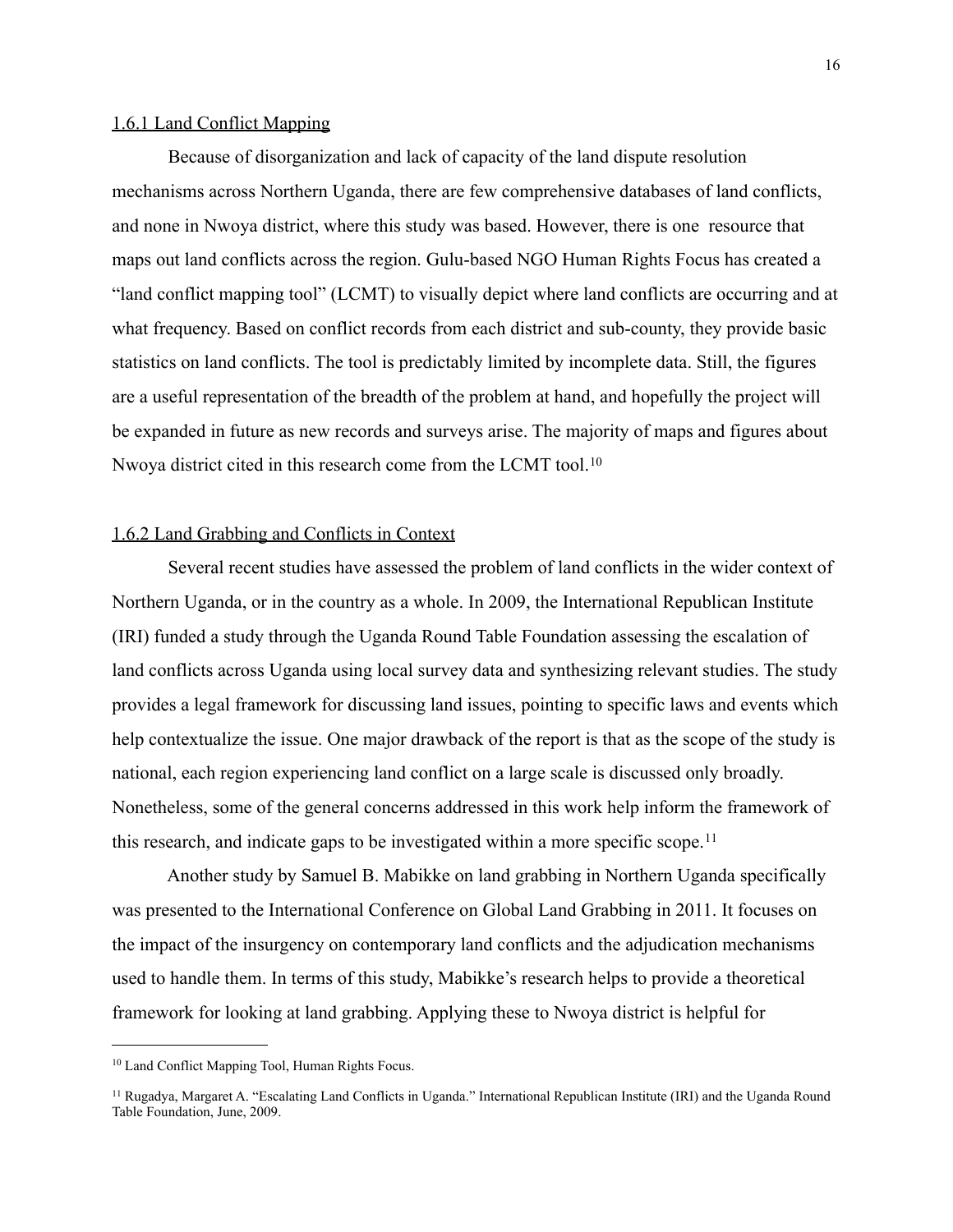analyzing the unique circumstances that make Nwoya so heavily ridden with conflicts. It also corroborates some of the findings of this study in the broader context of Northern Uganda.<sup>12</sup>

#### 1.6.3 Land Dispute Resolution and Adjudication Mechanisms

 There is less research available on the resolution and adjudication mechanisms than there is on causes and characteristics of land conflicts. There are several policy papers by NGO's such as RLP and LEMU which discuss land conflict adjudication, but they focus on specific cases rather than the adjudication situation as a whole. One study referenced for this research specifically assess the efficacy of mediation in the context of land conflicts in Northern Uganda, looking at 8 districts within Lango and Acoli Sub-regions. This is an in-depth study based on partnerships with NGO's currently mediating land disputes, so the perspective it provides is largely NGO-based. In terms of this research, the A-D-R-tistry report was useful in providing background on alternative dispute resolution techniques and contextualizing the focused work in Nwoya district within a much larger context. During the Northern Uganda Land Platform Conference, I was able to interact with researchers for this study and hear details of ongoing research being conducted contemporaneously; those interactions also helped to inform this study[.13](#page-17-1)

<span id="page-17-0"></span><sup>12</sup> Mabikke, Samuel B. "Escalating Land Grabbing in Post-conflict Regions of Northern Uganda: A Need for Strengthening Good Land Governance in Acoli Region." Land Deal Politics Initiative (LDPI), 2011.

<span id="page-17-1"></span><sup>13</sup> Akin, Jeremy and Isaac Katono. *Examining the A-D-R-tistry of Land Dispute Mediators in Northern Uganda*. For the Northern Uganda Land Platform, October, 2011.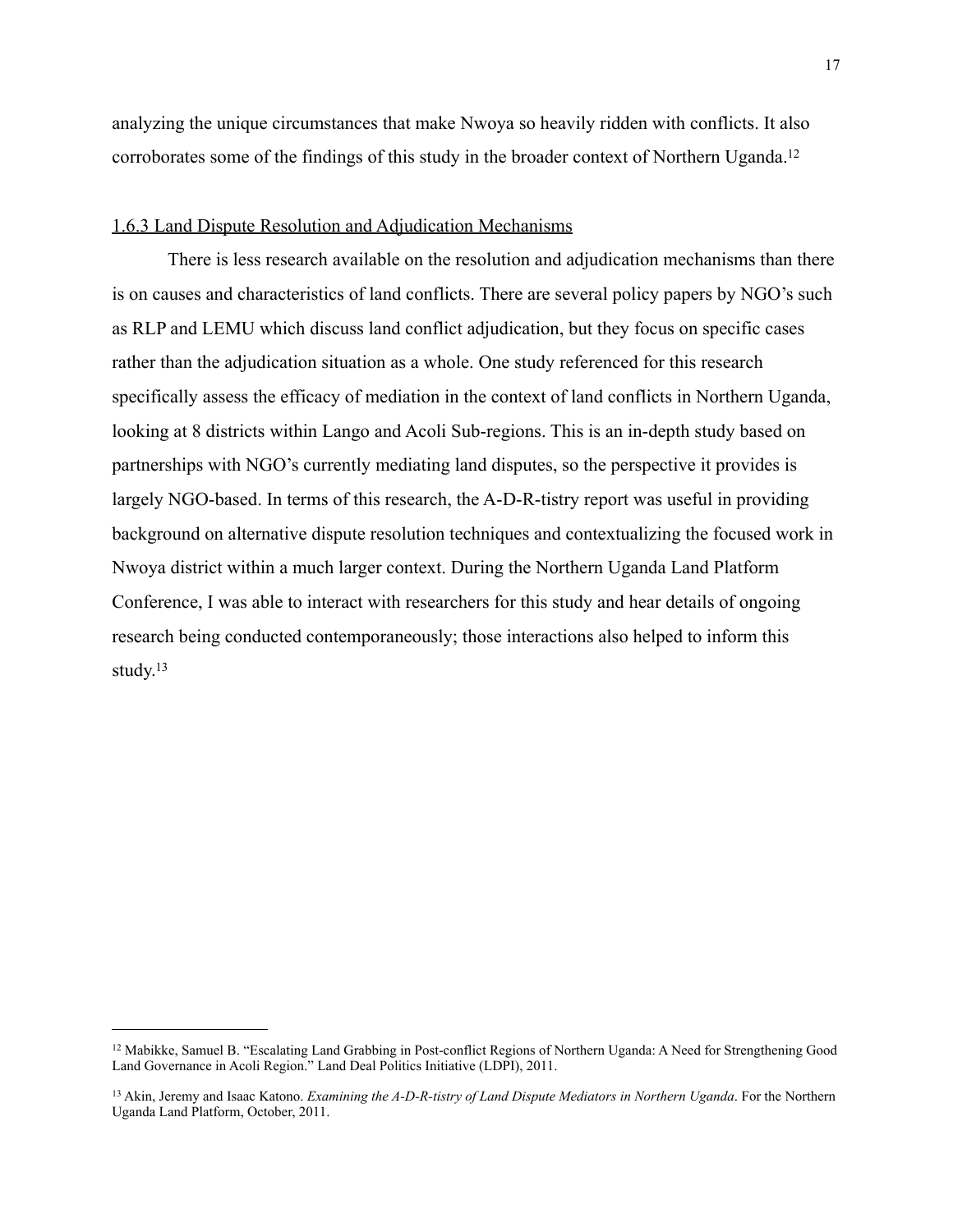# **Chapter II: Background**

#### 2.1 Land Use and Ownership in Uganda

#### 2.1.1 Brief History of Land Tenure in Uganda

 While unofficial customary land tenure among the various ethnic groups of Uganda goes back to "time immemorial,["14](#page-18-0) legally speaking, each of the political regimes has treated land differently, which has contributed to confusion and conflict in the present environment. In Acoli, people have clung strongly to customary land tenure, even during the colonial period when land was not legally in their possession. "In the North [of Uganda], people rejected the idea of sharing out the land between their leaders and the protectorate government (Okello-Okello 1, 2010)."[15](#page-18-1) Immediately after independence, land was returned officially to the people, but was recentralized in 1969 for purposes of development. Amin's Land Reform Decree of 1975 further placed land in the hands of the state. The 1998 Land Act re-established the land tenure system in response to widespread public pressure on the government to return land to the people. "The position of land in the constitution did not originate in the constituent assembly, it was demanded by the people of Uganda.["16](#page-18-2)

 Under the 1998 Land Act, there are four types of land tenure: customary, freehold, mailo,<sup>17</sup> and leasehold.<sup>18</sup> Customary land, the tenure most applicable to this study, is defined as:

*"a form of tenure applicable to a specific area of land and a specific description or class of persons; governed by rules generally accepted as binding and authoritative by the class of persons to which it applies; applicable to any persons acquiring land in that area in accordance with those rules; characterised by local customary regulation; applying* 

<span id="page-18-0"></span><sup>14</sup> Oywa, Rosalba. Interview by author. Personal interview. School for International Training Resource Center, Gulu, Uganda, May 4, 2013.

<span id="page-18-1"></span><sup>15</sup> Hon. Okello-Okello John Livingstone, Chairman, Acoli Parliamentary Groups (APG). "Statement to Parliament on the Issues of Acoli Land" 1. Kampala, December 10, 2006.

<span id="page-18-2"></span><sup>16</sup> Ibid, 3.

<span id="page-18-3"></span><sup>&</sup>lt;sup>17</sup> Mailo land is a system of land ownership present among the Baganda of central Uganda, and is not relevant to this study.

<span id="page-18-4"></span><sup>18</sup> Government of Uganda. *Land Act 1998.* Kampala, Uganda, 1998.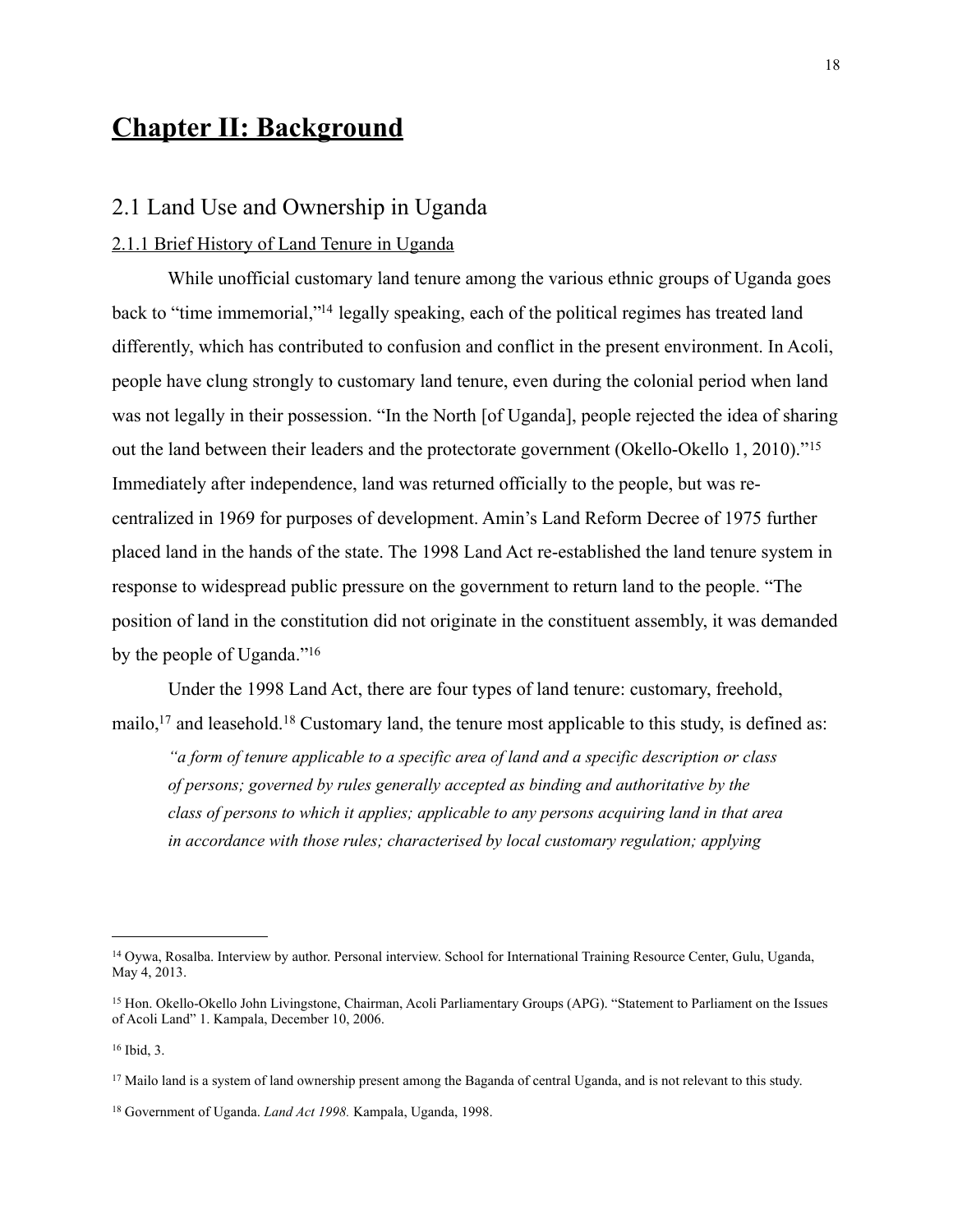*local customary regulation and management to individual and household ownership, use and occupation of, and transactions in, land."*[19](#page-19-0)

The ambiguity of this definition has been a factor in creating and aggravating land conflicts over customary land. Coherent with the decentralized governance model of the current administration, the management of land was returned to the districts via the Land Act. District Land Boards (DLB) were established to handle the registration and titling of land based on all four tenure systems, while District Land Tribunals (DLT) were created as judicial bodies to handle landrelated conflicts. At the Sub-county level, Area Land Committees (ALC's) were intended to inspect land and provide recommendations to the DLB, which would then make final decisions on whether or not to grant a land title. At the legal level, the 1998 Act also abolished discrimination based on sex and age in granting land titles, though in practice there is still a distinct gender imbalance in land ownership[.20](#page-19-1)

#### 2.1.2 Customary Land Tenure in Acoli

 Under the system of customary ownership, which accounts for nearly 90% of arable land in the Acoli sub-region (Otim 2013)<sup>21</sup>, land cannot be transferred through sale and essentially belongs to past, present, and future generations of the family, community, clan or tribe in possession. Traditionally, customary land in Acoli is divided into the following components: homesteads (including the family compound and a small plot for cultivation), agricultural lands, grazing grounds, hunting grounds, and forested areas used as sources of firewood, honey, medicinal herbs, and other necessities. The latter three types of land were used communally based on membership in a family, clan, or region. According to Rosalba Oywa, in Acoli "we don't have public land. All the land here belongs to some group of people.["22](#page-19-3) Customary land was traditionally managed by rwodi kweri (chiefs of the hoe), whose responsibility was to allocate land according to community needs and serve as a judiciary body when disputes

<span id="page-19-0"></span><sup>19</sup> Government of Uganda. *Land Act 1998.* Kampala, Uganda, 1998.

<span id="page-19-1"></span><sup>20</sup> Okuku, Juma Anthony. "The Land Act (1998) and Land Tenure Reform in Uganda." *Africa Development, Vol. 31, No 1.* 1-26. 2006.

<span id="page-19-3"></span><span id="page-19-2"></span><sup>21</sup> Otim, Barnabas Denis. Interview by author. Personal interview. Refugee Law Project, Gulu, Uganda, March 29, 2013.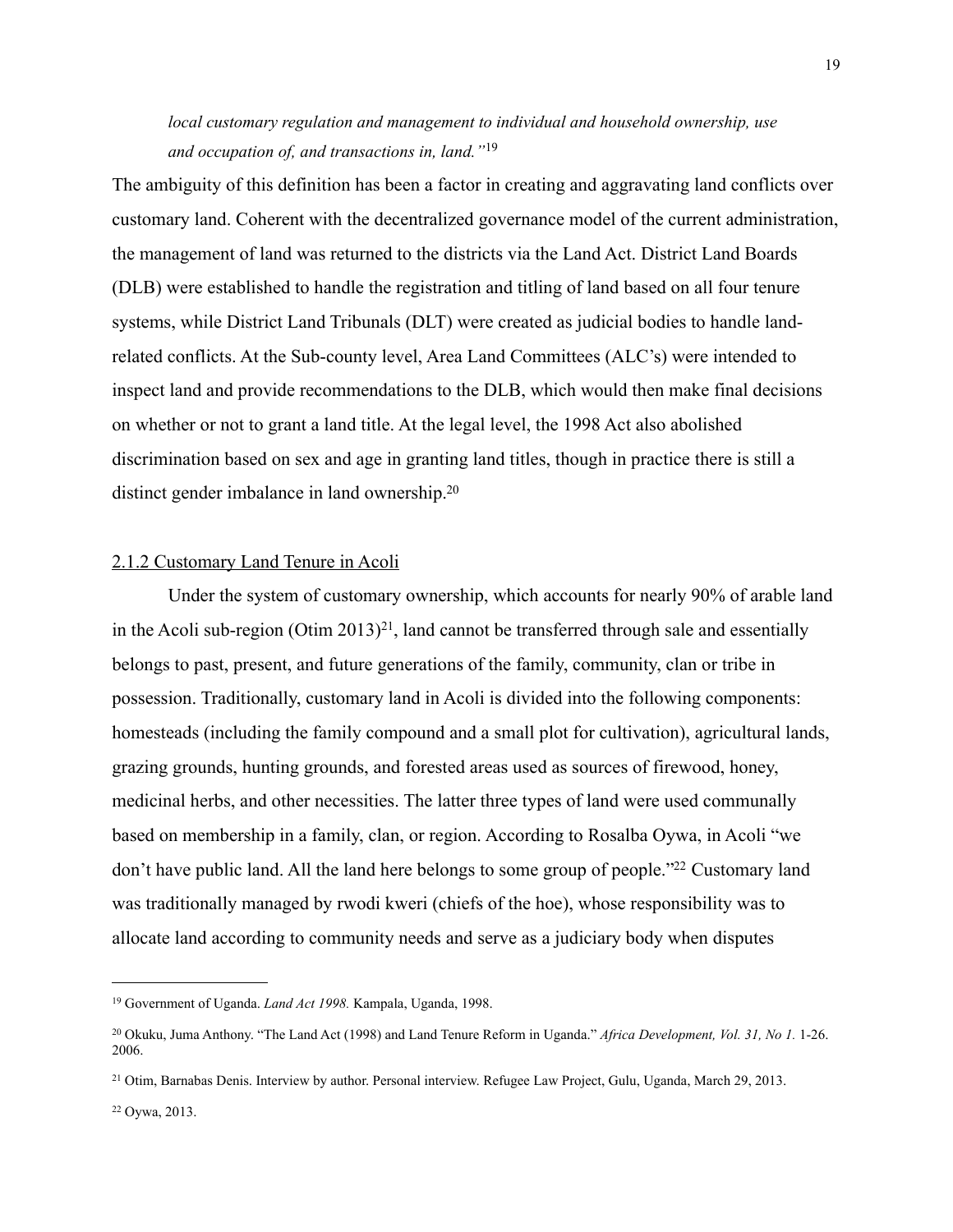occurred. Other elders and community leaders also participated in land management, and decisions regarding customary land were made by a consensus between all stakeholders.<sup>[23](#page-20-0)</sup> Culturally, customary tenure is seen as the most secure type of land tenure, because it is not transferrable by sale[;24](#page-20-1) however, in northern Uganda it is the most vulnerable to land grabbing due to poor documentation and numerous in the land conflict adjudication system.

### 2.2 Background to Conflict in Northern Uganda

#### 2.2.1 Conflict Between Government and Lord's Resistance Army (1986-2006)

 For two decades, conflict between the Uganda People's Democratic Front (UPDF) forces of the Government of Uganda (GoU) and the rebel group known as the Lord's Resistance Army (LRA) raged across the Acoli, Lango, and Teso sub-regions of Northern Uganda. Described in 2003 by United Nations spokesman Jan Egeland as "the biggest forgotten, neglected humanitarian emergency in the world today,"<sup>25</sup> the conflict left approximately 1.8 million people in Northern Uganda displaced. Over 90% of the population of the Acoli Sub-region were relocated from their ancestral homelands to squalid Internally Displaced Persons (IDP) Camps (Government of Uganda 2012,  $1$ )<sup>26</sup> as part of the Ugandan government's "scorched earth" policy[,27](#page-20-4) leaving broad swaths of land empty and fallow for decades. Disease was rampant and protection was poor; at the peak of the conflict in 2004, the death rate reached 1500 people per day, the highest in the world for an armed conflict at that time.<sup>[28](#page-20-5)</sup>

<span id="page-20-0"></span><sup>&</sup>lt;sup>23</sup> Depending on the case, this may or may not have included vulnerable members of the community such as women and children.

<span id="page-20-1"></span><sup>24</sup> Otim, Barnabas Denis, Ina Jahn, and Emily Cody. "Land and Investment: Balancing Local and Investor Interest." *Conflict Watch*. Advisory Consortium on Conflict Sensitivity (ACCS), Refugee Law Project. Gulu, Uganda, August 2012.

<span id="page-20-2"></span><sup>25 &</sup>quot;War in Northern Uganda World's Worst Forgotten Crisis: UN." *Agence France-Presse.* Nairobi (2003).

<span id="page-20-3"></span><sup>26</sup> Government of Uganda. *Humanitarian Profile 2012.* Kampala, Uganda, December 21, 2011.

<span id="page-20-4"></span><sup>&</sup>lt;sup>27</sup> A "scorched earth" policy is a military strategy designed to deprive enemy forces of needed supplies (food, shelter, etc.) and local support (mainly intelligence information and a recruitment base) during a protracted siege, by destroying or relocating these elements. In the case of Northern Uganda, civilians were relocated to IDP camps ostensibly for their own protection, though many consider this to be an application of the "scorched earth" policy. The use of this strategy is prohibited by Article 54 of Protocol I of the 1977 Geneva Conventions. (United Nations. *Protocol 1: Additional to the Geneva Conventions, 1977*. Part IV: Civilian Population, Section 1: General Protection Against Effects of Hostilities, Chapter I. 1977.)

<span id="page-20-5"></span><sup>28</sup> Mapenduzi, Martin. "Challenges of Nation Building in Uganda." Lecture, Post-Conflict Transformation from School for International Training, Gulu, Uganda, February 18, 2013.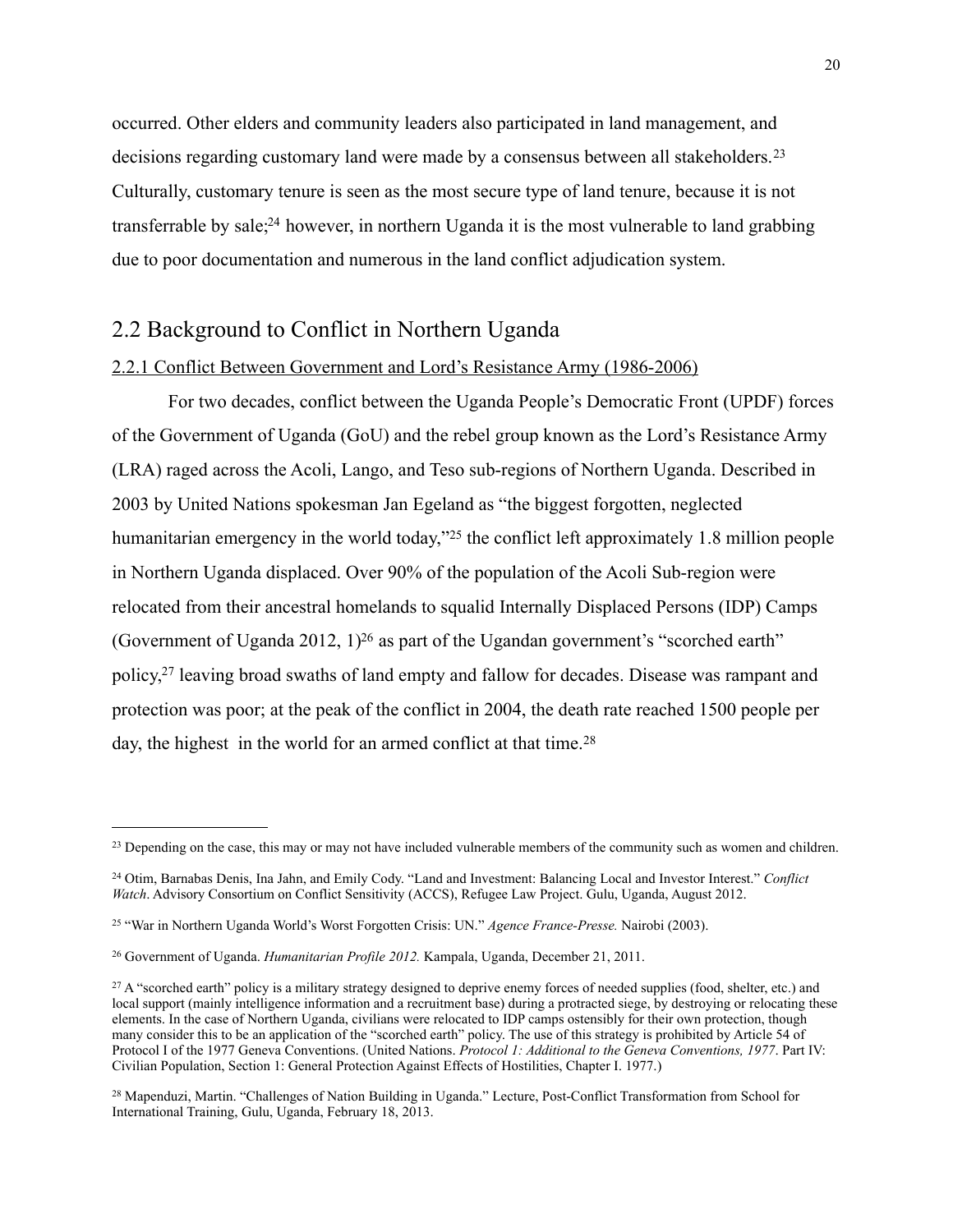During this period, a "systematic kind of disenfranchisement"<sup>29</sup> was being carried out: People were deprived of their access to agricultural land and all means of production. Herds of cattle, the Acoli source of wealth, were "borrowed" by the UPDF without compensation. Large tracts of land were being grabbed by powerful friends of the government and titles forged. Pleas by prominent Acoli leaders for a peaceful end to the conflict fell on the deaf ears of the central government. In 2006, the Acoli Parliamentary group resolved as follows: "That it is wrong for anybody now to start acquiring large chunks of land in rural areas under the pretext of investment when the entire population of Acoli is still interred in squalid IDP camps. They should wait until the people have returned home and peacefully settled on their land (6).["30](#page-21-1) The Juba Peace Talks began the same year, resulting in a signed cessation of hostilities and a promise by the GoU to begin prioritizing the recovery and development of Northern Uganda, with the support of outside donors.<sup>31</sup> But as an activist and participant in the Juba Peace Talks, Rosalba Oywa cautions that "the war has caused a lot of complications,"[32](#page-21-3) and the damage inflicted during the years of strife will not be easy to undo.

### 2.2.2 "There is No Better Cause to Die For:["33](#page-21-4) Overview of Land Conflicts in Acoli

 One of the most visible side-effects of the war in Acoli has been the almost constant eruption of land conflicts across the northern region, which threatens to destabilize a hard-won peace. As Uganda has a land-based economy, and agriculture accounts for 43% of its GDP and nearly 82% of its workforce,<sup>34</sup> disputes over land have proved devastating to productivity and development, particularly in the Northern region.<sup>35</sup> "The issue of land in Acoli was not a big

<span id="page-21-3"></span>32 Oywa, 2013.

<span id="page-21-0"></span><sup>29</sup> Otim, 2013.

<span id="page-21-1"></span><sup>30</sup> Okello-Okello, 2, 2010.

<span id="page-21-2"></span><sup>31</sup> Opio, Nicholas. "Challenges of Peace-Building in Post-Conflict Society." Lecture, Post-Conflict Transformation from SIT at Makerere University, Kampala, Uganda, March 4, 2013.

<span id="page-21-4"></span><sup>33</sup> This phrase excerpted from a comment in: Okello-Okello, 3, 2010.

<span id="page-21-5"></span><sup>34</sup> Mabikke, Samuel B. "Land Grabbing in Post-Conflict Regions of Northern Uganda."

<span id="page-21-6"></span><sup>35</sup> Northern Uganda is known historically as the "bread basket" of Uganda.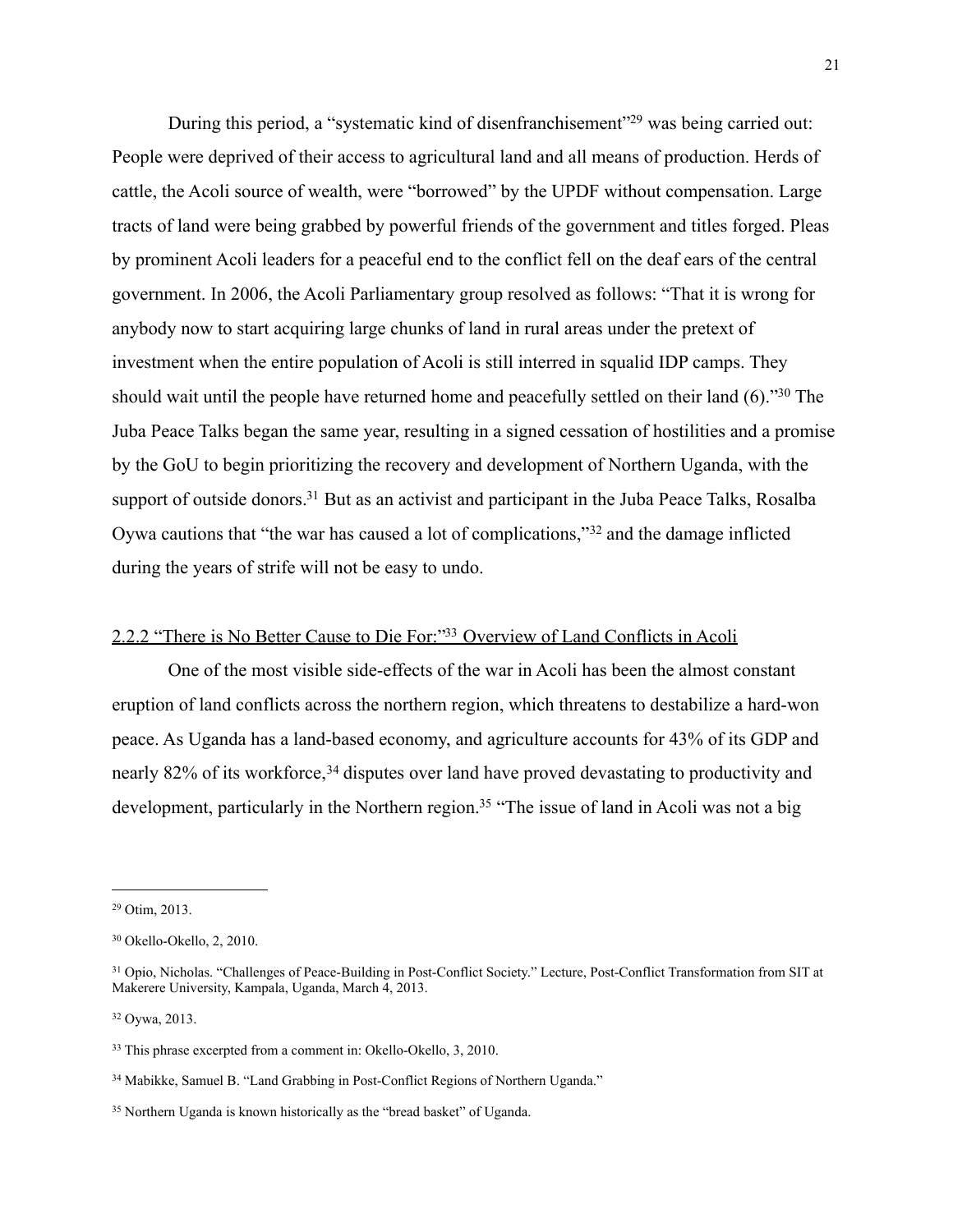issue in the past,["36](#page-22-0) but has emerged to become the biggest source of violence in Northern Uganda today, according to a number of academics. Although the exact number of instances of land conflict is unknown, estimates generally land in the thousands,  $37$  with the majority of cases coming out of the newly created Amuru and Nwoya districts in western Acoliland. In 2006, the Uganda Bureau of Statistics found that 6.7% of households nationwide had been involved in a land dispute, while the rate is above 16.4% in post-conflict Northern Uganda.<sup>38</sup> Observed prevalence in Nwoya district is significantly higher, with key respondents estimating that anywhere from 30% to 60% of households have been embroiled in land conflicts since resettlement. Land conflicts are so prevalent that they appear in the news almost daily as the cause of property damage, injuries, and deaths. Rosalba Oywa explains, "When there is an armed conflict like this that destabilizes and displaces people, normally the return is marred with land conflicts.["39](#page-22-3) An anonymous army commander from the UNLA simplified this into an ominous, "This is another war.["40](#page-22-4)

Land conflicts wreak enormous damage on the quality of life across the affected area. Barnabas Otim, a representative of Refugee Law Project (RLP) explains, "Because of the history of this region, people are tired of fighting... If you fight, if you conflict, you can't do anything much. It's the same with your land. If you go to the fields with your kids and you are fighting, the season is going, and the next thing is starvation."[41](#page-22-5) However, despite the strong desire for peace expressed by members of the Acoli community, land remains the only resource left to most formerly displaced people, and they will defend it fiercely. "The only good thing that these people have remained with is their land, and I don't think they will easily accept or allow someone to take away their land... The community looks at it like this: they can shoot us, beat us,

<span id="page-22-0"></span><sup>36</sup> Okello, Patrick Oryema (LC 5, Nwoya District). Interview by author. Personal interview. Anaka, Uganda, April 23, 2013.

<span id="page-22-1"></span><sup>37</sup> Angwech, Pamela. "The Socio-Economic Impacts of the Northern Uganda Conflict." Lecture, Post-Conflict Transformation from School for International Training, Gulu, Uganda, February 14, 2013.

<span id="page-22-2"></span><sup>38</sup> Rugadya, M (2008) "Northern Uganda Land Study" for the World Bank.

<span id="page-22-3"></span><sup>39</sup> Oywa, 2013.

<span id="page-22-4"></span><sup>40</sup> UNLA commander, Interview by Sarah Nieberg.

<span id="page-22-5"></span><sup>41</sup> Otim, 2013.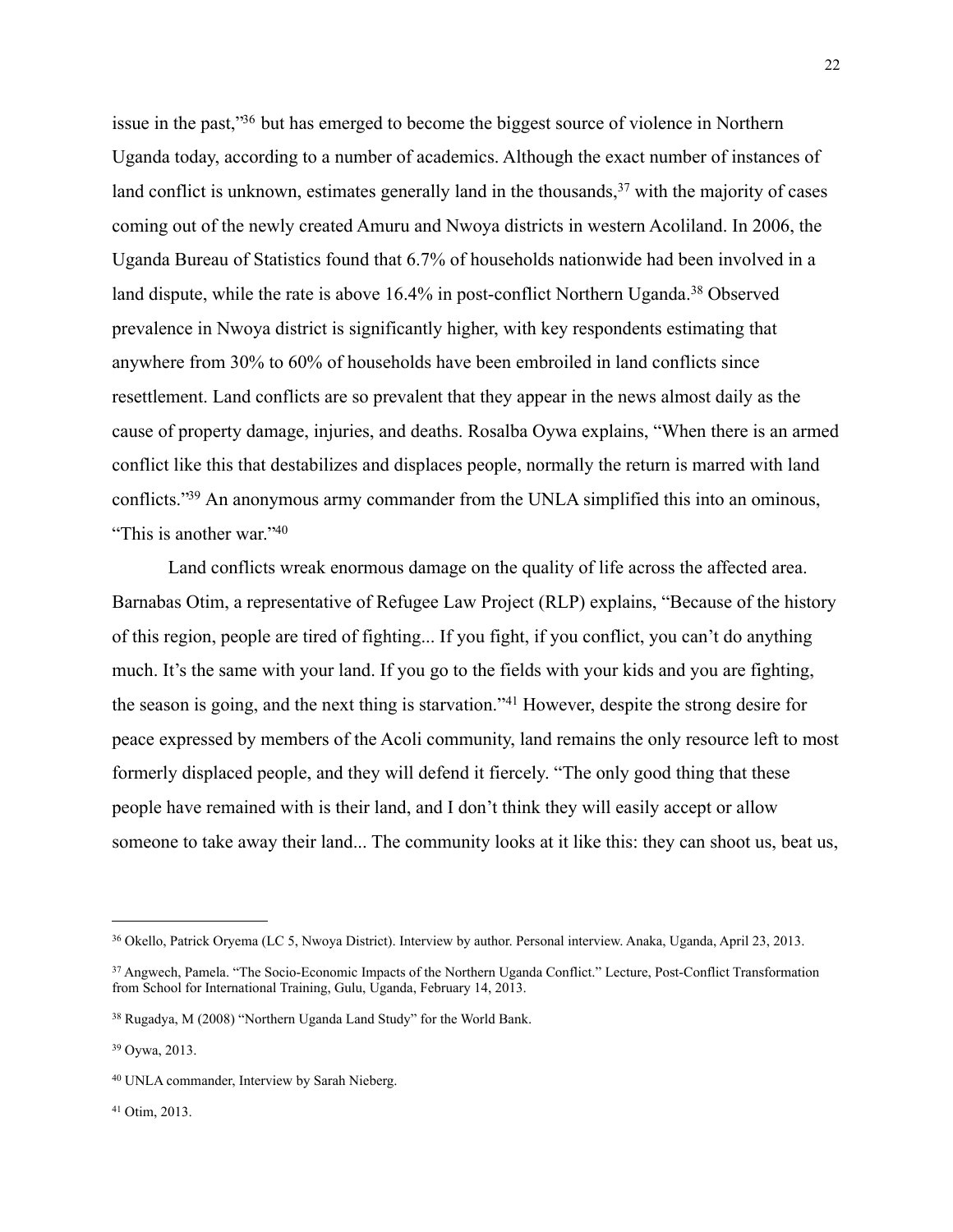take away our land, but they can never own it. Our grandchildren will carry on with this."<sup>42</sup> Tensions between community members–marginalized, dehumanized, and disenfranchised–and the GoU threaten to reach a boiling point over land.

 Land conflicts in Northern Uganda today take on various forms and involve different sets of actors, depending on the circumstances, and the character of each dispute influences the efficacy of chosen resolution methods. Generally, conflicts can be broken down into interpersonal or inter-familial, inter-group or inter-clan, and disputes between investors and the community. Smaller-scale conflicts between individuals or families are generally the simplest.<sup>43</sup> However, they do have the potential to escalate to to inter-group or inter-clan conflict, as supporters, whether family, friends, neighbors, or clan members tend to flock to the aid of their own side to show their support and intimidate the opposing party.<sup>44</sup> A representative from ULA explains, "When a land conflict escalates from an individual to a clan level, the results are disastrous.["45](#page-23-3) Among land disputes, a large number are genuine misunderstandings between parties that can be resolved easily with the assistance of community leaders acting as mediators. However, this atmosphere of uncertainty also opened opportunities for exploitation of vulnerability by those seeking wealth and power through land acquisition, termed by a community member in Alero Sub-county, "self-appointed land givers.["46](#page-23-4) The character of a case of land grabbing, or *lara ngom* in Acoli language, is determined firstly by the intent. Adjudicating actors must take this into consideration in determining their resolution approach

<span id="page-23-2"></span>44 Okullo, 2013.

<span id="page-23-0"></span><sup>42</sup> Ibid.

<span id="page-23-1"></span><sup>&</sup>lt;sup>43</sup> However, inter-personal conflict becomes more complex when there is an imbalance of power between the parties, such as when land is disputed between husbands and wives, and mediators of these cases run a high risk of treading over land rights of the vulnerable in an attempt to create compromise and harmony.

<span id="page-23-3"></span><sup>45</sup> Anonymous Uganda Land Alliance representative. Interview by author. Personal interview. Anaka, Uganda, April 25, 2013.

<span id="page-23-4"></span><sup>46</sup> Anonymous community member. Interview by author. Personal interview. Alero Sub-county, Nwoya district, Uganda, April 24, 2013.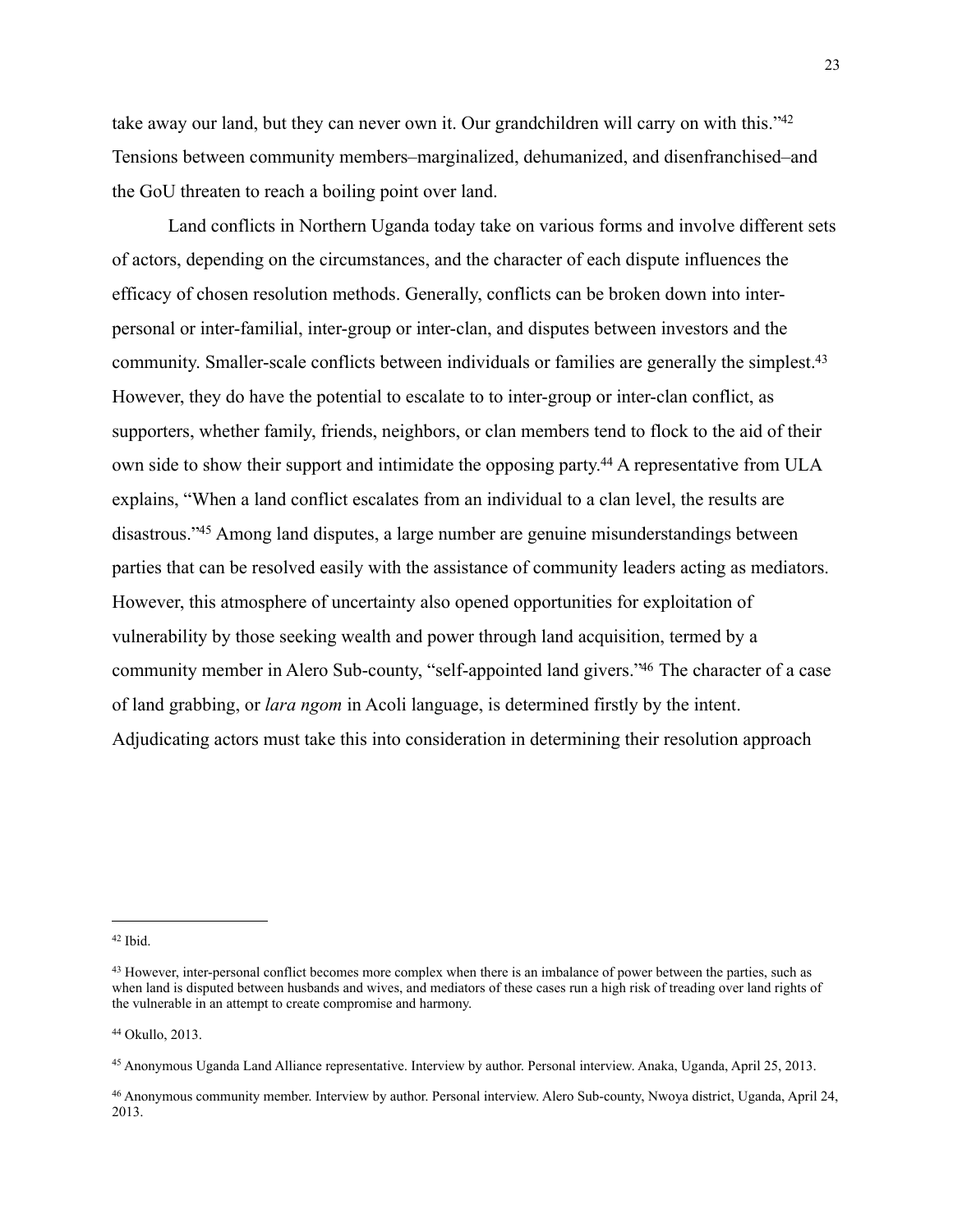### 2.3 Introduction to Nwoya District, Northern Uganda

 In the years since the insurgency ended in 2006, there has been a proliferation of new districts in Northern Uganda.<sup>47</sup> Now, the Acoli Sub-region comprises seven districts: the regional headquarters in Gulu district, Nwoya, Amuru, Kitgum, Pader, Agago, and Lamwo. In 2007, Amuru was carved out of Gulu and administered as a separate district. Amuru was then divided into Amuru and Nwoya districts in 2010, making Nwoya one of the youngest districts in Uganda[.48](#page-24-1) Geographically, Nwoya district borders the Nile River on the Western edge and hosts the northern third of Murchison Falls National Park in the south. It borders Gulu and Oyam districts to the East, Amuru to the North, Nebbi to the West, and Buliisa, Masindi, and Kiryandongo to the South. It is comprised of four Sub-counties: Alero, Purongo, Koch Goma, and the Anaka Town Council, the administrative headquarters of Nwoya district. Within these Sub-counties, there are a total of 26 parishes and 130 villages.<sup>49</sup> The total area of the district is 477,148 hectares, making it one of the largest districts in Uganda. As of 2002, the total population in what was then Nwoya county was just over 41,000 people, with a 2012 projected population of 54,243[.50](#page-24-3) Based on these figures, the average population density of Nwoya district is 0.11 persons per hectare. The very low population density has an enormous impact on land conflict adjudication and management.<sup>[51](#page-24-4)</sup>

 Nwoya and Amuru districts are currently considered to be the most volatile in terms of land conflicts in the Northern region.<sup>52</sup> The specific challenges associated with land conflicts in Nwoya district are the main subject of this study, so they are outlined briefly here to provide an overview. There are three main causes of land conflicts which are specific to Nwoya district. Firstly, the size and low population density of the land means that borders are often poorly

<span id="page-24-0"></span><sup>&</sup>lt;sup>47</sup> Some of the reasons for the creation of new districts and their impact on land conflicts will be discussed in further depth in section 3.1.7 on Corruption, Bad Governance, and Administrative Weakness

<span id="page-24-1"></span><sup>48</sup> Omara, Emmanuel, District Natural Resources Officer, Nwoya District. Interview by author. Personal Interview. School for International Training Resource Center, Gulu, Uganda, March 1, 2013.

<span id="page-24-2"></span><sup>49</sup> Land Conflict Mapping Tool, Human Rights Focus.

<span id="page-24-3"></span><sup>&</sup>lt;sup>50</sup> Due to the massive displacement surrounding the twenty-year insurgency, this figure may be largely irrelevant, but is provided here as a baseline. Source: Land Conflict Mapping Tool, Human Rights Focus.

<span id="page-24-5"></span><span id="page-24-4"></span><sup>51</sup> To be discussed further in section 3.1.5, Nwoya District: Too Much Land or Too Many People?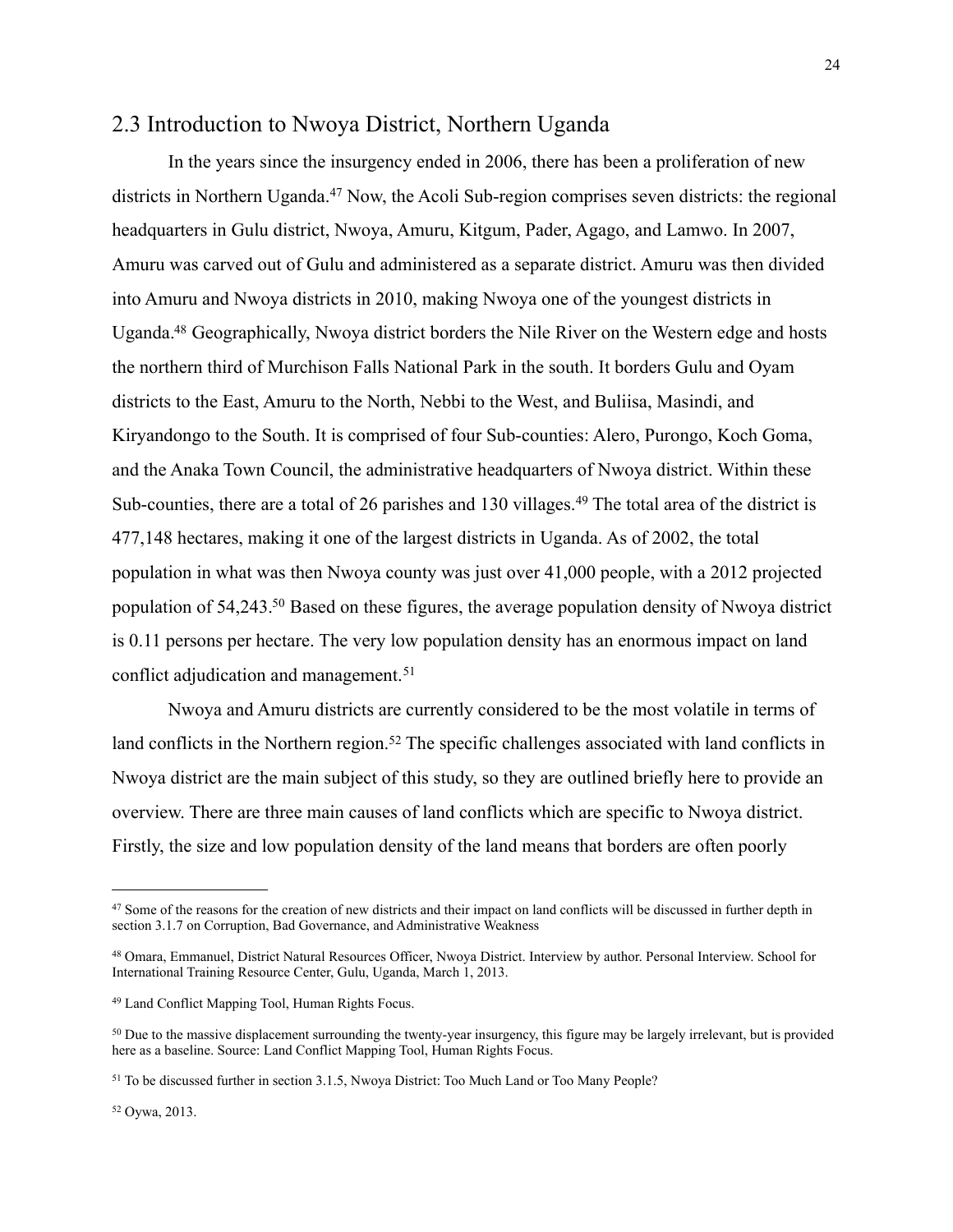<span id="page-25-0"></span>demarcated and historically flexible. A significant portion of the land which appears unoccupied at first glance is in fact crucial for hunting, grazing, and forestry, and has customarily been used as communal land. This land is untitled and belongs to largely very poor communities, so it is a ripe target for grabbing by powerful parties. The size of the area also makes administration difficult, as the understaffed local government is often unable to achieve proper oversight. This leads into the second challenge: as a new district, Nwoya is administratively inept and has very little district revenue outside tourism income from the national park, which cannot fulfill district needs. Lastly, Nwoya is home to fertile soil and abundant natural resources. This has led to a massive scramble for land by members of all walks of life, from community members looking to extend their hold on traditionally held land, to ambitious oil prospectors, to the First Lady of Uganda looking to back investments in the region.<sup>53</sup> Taken together, these challenges exacerbate a vicious cycle of land grabbing and violent disputes in Nwoya district that undermine the land rights of vulnerable individuals. Throughout this study, even when not explicitly stated, analysis is based on the unique case of Nwoya district. Information herein should be taken in the context of the major challenges outlined above, as they have a direct impact on the procedures of land conflict adjudication and the nature of the conflicts themselves.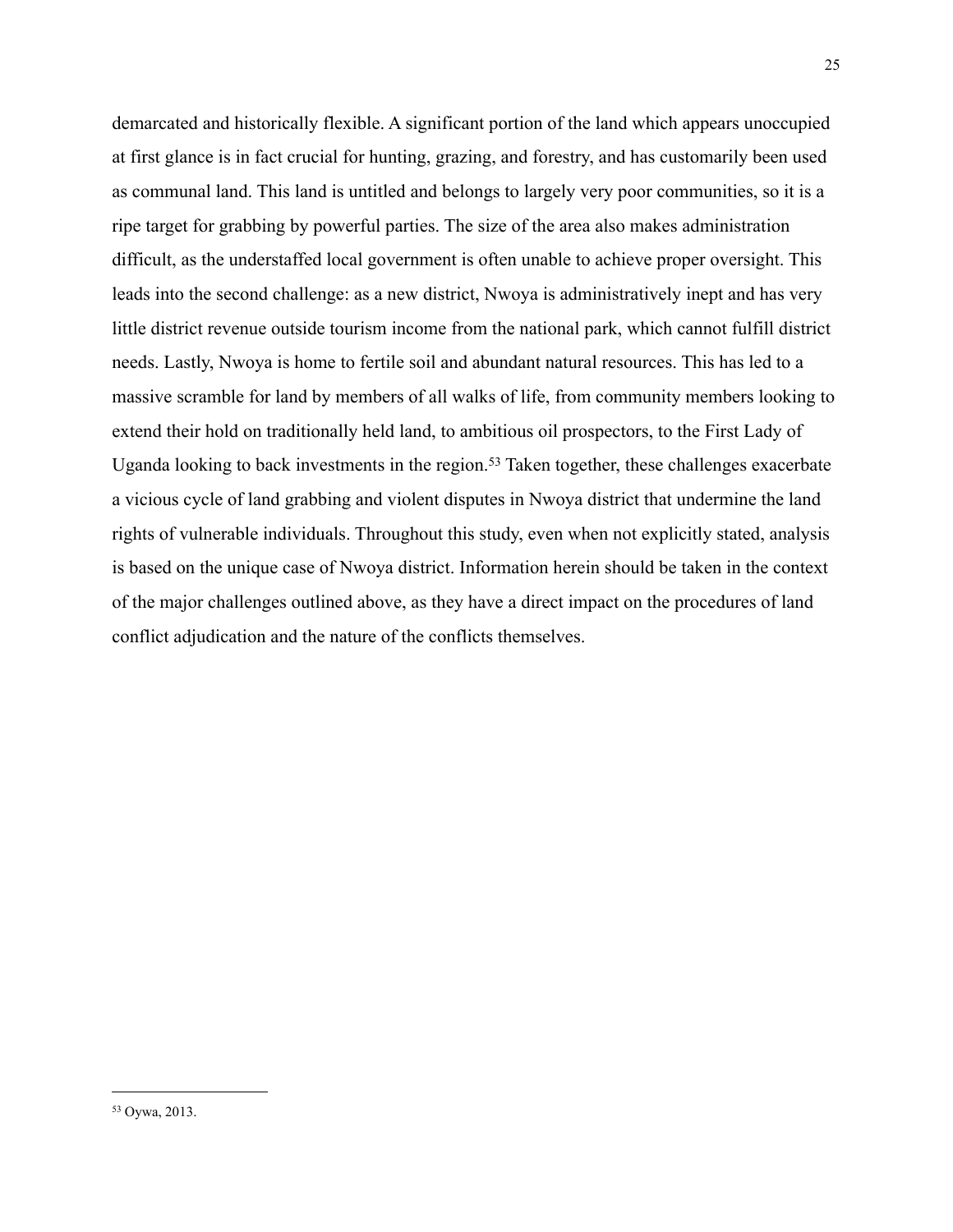# **Chapter III: Findings and Analysis**

### 3.1 Primary Causes of Land Conflict

 The root causes of land conflicts can be traced back to problems affecting a broad spectrum of other contemporary societal ills within Northern Uganda. According to a representative of War Child Canada, "There is a clash between new development and traditional, existing beliefs and practices. This can result in land disputes and conflict in so many other spheres.["54](#page-26-0) Therefore, without addressing these underlying issues, mitigation, mediation, and justice mechanisms being used to resolve land conflicts are unlikely to bear fruit. The following section will address some of the primary causes of land disputes, with particular emphasis on Nwoya district. Strategies for confronting these issues will be addressed in section 3.3 on dispute resolution.

#### 3.1.1 Displacement and Resettlement

 During the conflict which swept Northern Uganda from 1986 to 2006, protracted displacement in IDP camps led to overwhelming poverty, massive changes in lifestyle, and loss of life and livelihood. According to the Local Council 5 (LC 5) of Nwoya District, "That was the genesis of land conflicts in Acoli."[55](#page-26-1) The vast majority of respondents for this study identified the insurgency and resultant displacement as the primary cause of land-related disputes. When large scale resettlement began in 2007, the official directive of GoU advocated a reversion to the status quo of pre-conflict land occupation, for people to return to their "original homes."[56](#page-26-2) Many returning IDP's found their land razed and barren, while others found that it had been grabbed in their absence by other community members, investors, or government/military officials[.57](#page-26-3) As livelihoods and property were destroyed during during the war through looting and lack of productive capacity in the camps, returnees were economically vulnerable and unable to access

<span id="page-26-0"></span><sup>54</sup> Anonymous War Child Canada employee. Interview by author. Personal interview. Gulu, Uganda, May 2, 2013.

<span id="page-26-1"></span><sup>55</sup> Okello, Patrick Oryema, 2013.

<span id="page-26-2"></span><sup>56</sup> Ibid.

<span id="page-26-3"></span><sup>57</sup> Mapenduzi, 2013.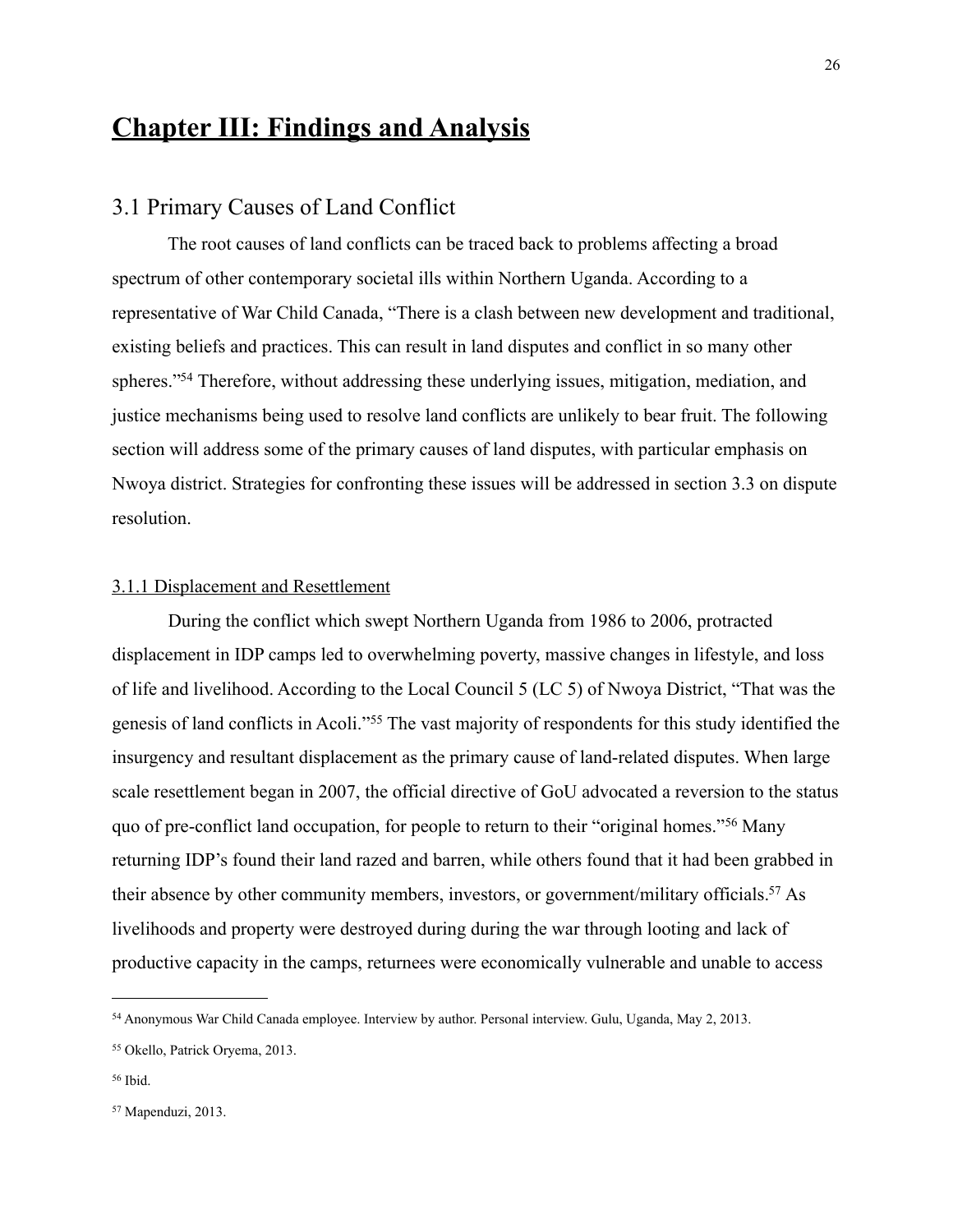the resources necessary for using their land.<sup>58</sup> Furthermore, there was widespread confusion amid the return due to the changing dynamics of families and communities in the camps. As the LC 5 of Nwoya district described, "the elders died, and the people who came as young children to the camps went back to the land as adults. They didn't know even where to find their homes.["59](#page-27-1) Now, although more than 98% of IDP's have "returned to their areas of origin or been resettled in new locations... the sustainability of returns remains in doubt, <sup>60</sup> due to land conflicts and lack of infrastructure to handle the population influx in remote areas.

 Another consequence of mismanagement of the war in the North is that it has sewn an atmosphere of deep distrust for government among the Acoli people. This was readily apparent in interactions with community members during the course of this study, who expressed suspicion of the central government's motives in putting people in camps. According to a community member interviewed in Alero sub-county, "We suspect that the government wants to put people back in camps["61](#page-27-3) so they can use the land for large scale investment and profit from it. These kind of suspicions are widely held even by politicians and academics in the region as well: Rosalba Oywa explains, "the government had its own opinion about the land. They wanted to create townships like in South Africa where people remained permanently in those camps while the land can now be used by other people in the government.["62](#page-27-4) Although this may be an overstatement, the perception of the central government by rural communities in Nwoya district is deeply resentful.

 Most of the other causes of land conflicts identified by respondents also had their roots in displacement in the IDP camps, from demarcation and documentation challenges, to investment, to shifting cultural norms within the region. "When the camp system started, the lifestyle and culture started changing.["63](#page-27-5) In example, historically, grazing and hunting grounds were named

<span id="page-27-0"></span><sup>58</sup> Omara, 2013.

<span id="page-27-1"></span><sup>59</sup> Okello, Patrick Oryema, 2013.

<span id="page-27-2"></span><sup>60</sup> Government of Uganda. *Humanitarian Profile 2012.* Kampala, Uganda, December 21, 2011.

<span id="page-27-3"></span><sup>61</sup> Anonymous community member. Interview by author. Personal interview. Alero Sub-county, Nwoya District, Uganda, April 24, 2013.

<span id="page-27-4"></span><sup>62</sup> Oywa, 2013.

<span id="page-27-5"></span><sup>63</sup> Oryem, Simon Peter (LC 3 Anaka Sub-county, Nwoya District). Interview by author. Personal interview. Anaka, Uganda, April 22, 2013.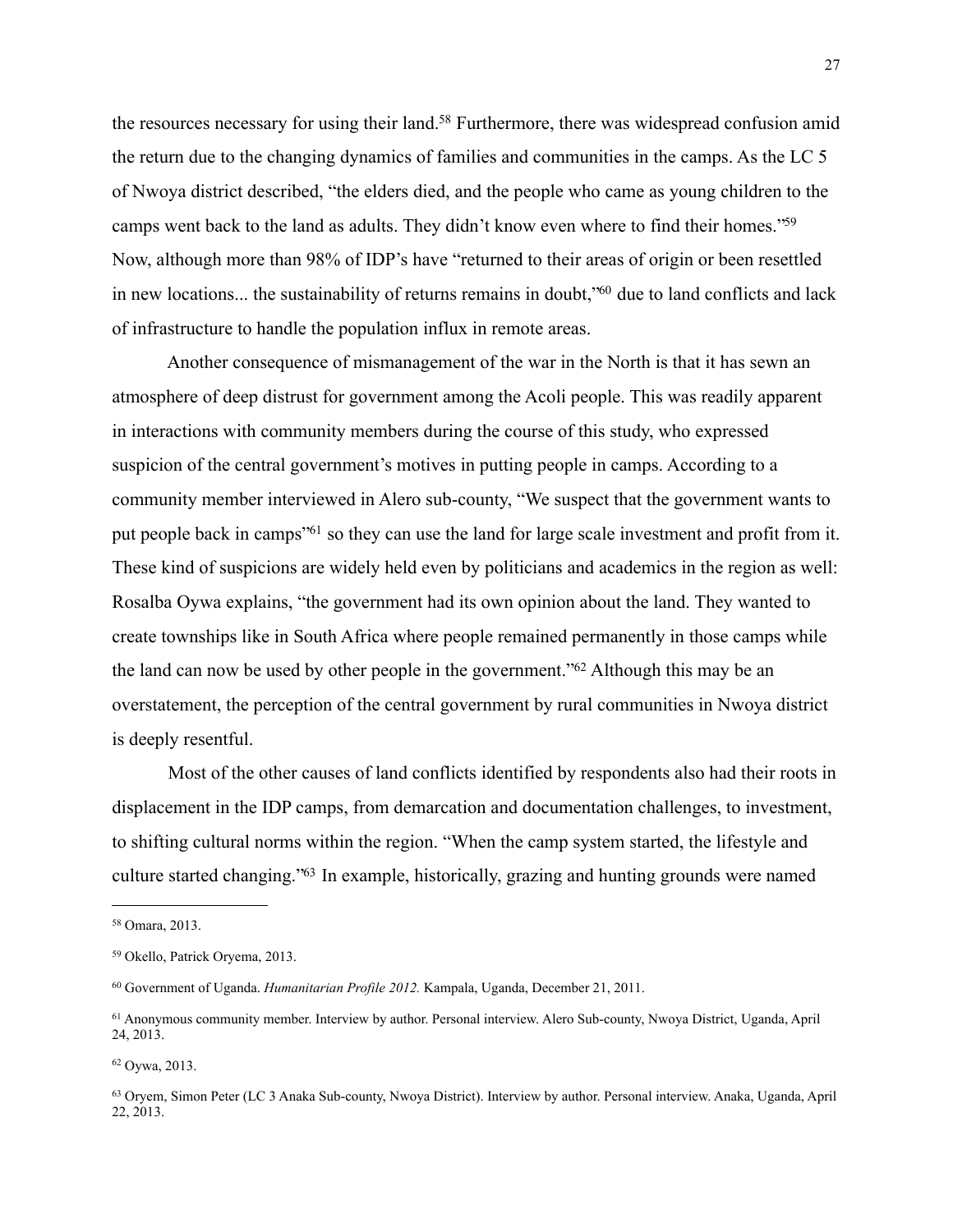after the individuals entrusted to manage them. Now returning from the IDP camps, the descendants of those original managers sometimes interpret the naming of the communal land to mean that it belongs to their family alone, and have begun excluding others from accessing the land.<sup>64</sup> With longstanding cultural traditions in transition, control over customary land tenure is currently weak and there are many opportunities opening up for exploitation of customary land by powerful parties. In framing this study, it is crucial that the following sections identifying causes of land conflicts be taken in the context of massive internal population displacement across the North.

#### 3.1.2 Border demarcation

 Traditionally, land borders in Uganda are demarcated by impermanent natural markers, such as stones, trees, anthills, streams etc. Often, those in possession of large tracts of land will leave large plots fallow for several seasons to allow the replenishment of nutrients in the soil. Without constant use, boundaries are often vague, and communal land which is crucial to family or clan activity may seem unoccupied at first look.<sup>65</sup> The custodians of land boundaries are usually family elders or other prominent members of the community, including local chiefs (*rwodi kweri*), whose responsibility it is to allocate land.<sup>66</sup> Due to the extended period of displacement, many of these individuals perished in the camps, leaving behind descendants with legitimate claims to land, who had no way to determine where their boundaries lie. Upon returning to their family's land, many chose homesteads arbitrarily or were misinformed about the borders of their holdings, so that when neighbors returned to their own lands, border disputes erupted.<sup>67</sup> Though these usually started as isolated incidents (between only a few individuals), they often escalated into inter-clan conflict and violence, particularly when no documentation existed to map the pre-war boundaries of a land holding. With indefinite demarcation of land

<span id="page-28-0"></span><sup>64</sup> Okello, Patrick Oryema, 2013.

<span id="page-28-1"></span><sup>65</sup> Omara, 2013.

<span id="page-28-2"></span><sup>66</sup> Oyat Oketta (*Rwot* of Koch, Ker Kwaro Acoli). Interview by author. Personal interview. Koch Goma, Uganda, April 29, 2013.

<span id="page-28-3"></span><sup>67</sup> Anonymous Refugee Law Project representative. Interview by author. Personal Interview. Refugee Law Project, Kampala, Uganda, March 7, 2013.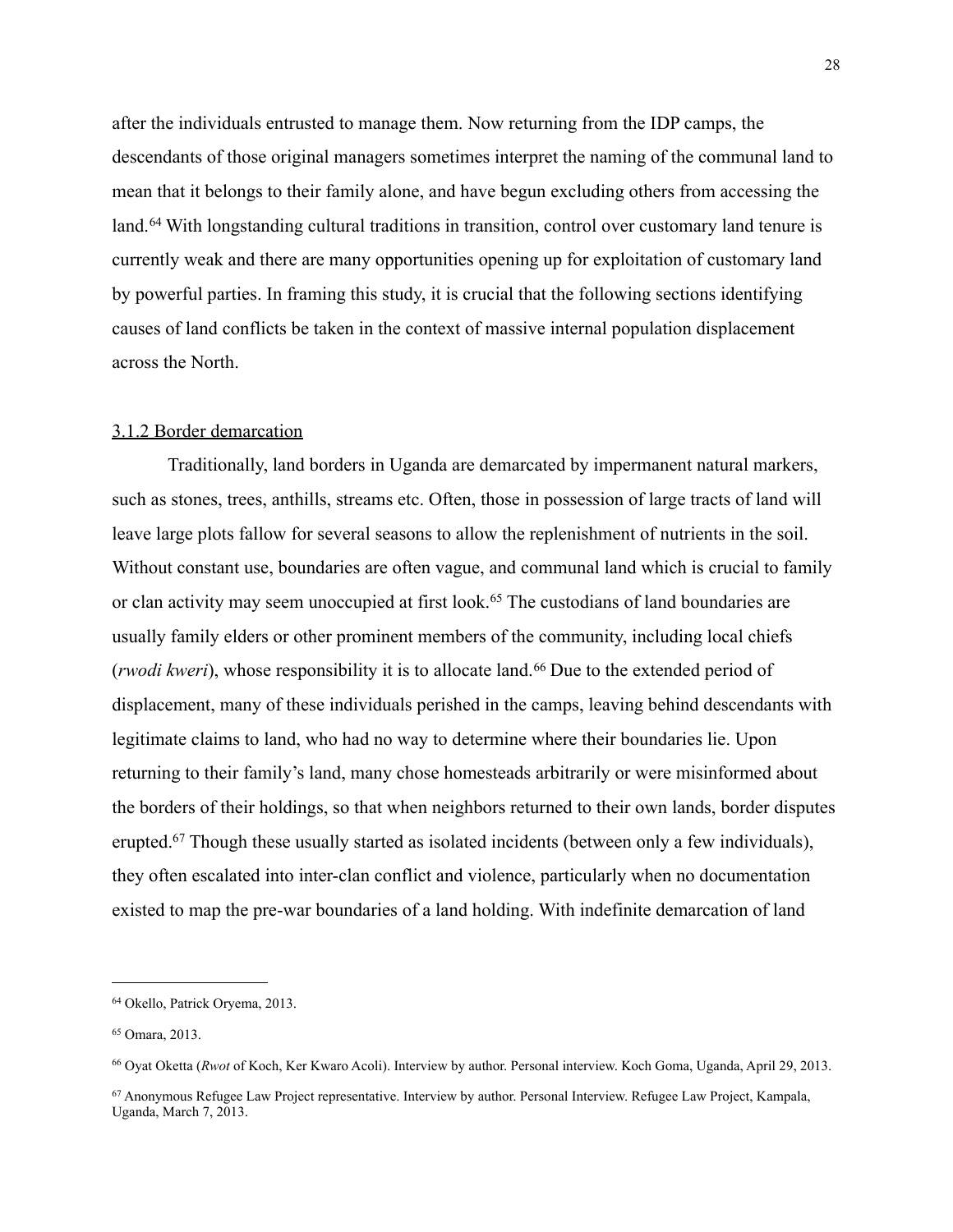boundaries, it is difficult for authorities to prevent encroachment and boundary related conflicts  $68$ 

#### 3.1.3 Bona Fide Occupancy

 The legalization of the concept of *bona fide* occupancy within Uganda law complicates the process of resolving land disputes and can often be a cause of conflict itself. In legal discourse, *bona fide* refers to an action that was performed without the "intent to deceive.["69](#page-29-1) In the Northern Ugandan context, "According to the law, if someone has resided on a piece of land for over twelve years without their presence being protested, the land legally belongs to the resident. In the case of Northern Uganda, if someone was in possession of the land before the insurgency began in 1986, it is theirs.["70](#page-29-2) Because the demand for land is high in the wake of the conflict, returnees are often intent on establishing original ownership in order to secure their property, even if that means evicting neighbors who were settled peacefully on the land before the war.[71](#page-29-3) Under the system of *bona fide* occupancy, the settlers have a legal right to stay. However, if the original land owner has a title, this breeds dispute because there are conflicting legal claims to land usage, under the *bona fide* occupancy system.

#### 3.1.4 Investment and Development:

 Economic growth in the Acoli sub-region has been stunted by the insurgency, as well as a history of marginalization and undervaluation of the potential of the region due to longstanding sectarianism between North and South (to be discussed further in section 3.1.8). As a result of the Juba Peace Talks, the Peace, Recovery, and Development Plan (PRDP) is designed to establish sustainable peace in Northern Uganda, which includes narrowing this development gap,

<span id="page-29-0"></span><sup>68</sup> Shewan, Jessica. "Certificates of Customary Ownership." *Conflict Watch*. Advisory Consortium on Conflict Sensitivity (ACCS), 2. Refugee Law Project. Kampala, Uganda: October 2012.

<span id="page-29-1"></span><sup>69</sup> *New Oxford American Dictionary, Second Edition*. Oxford University Press, Inc. Oxford, England, 2005.

<span id="page-29-2"></span><sup>70</sup> Okullo, John Bosco (LC 3, Koch Goma Sub-County). Interview by author. Personal interview. Koch Goma, Uganda, April 9, 2013.

<span id="page-29-3"></span><sup>71</sup> Otim, 2013.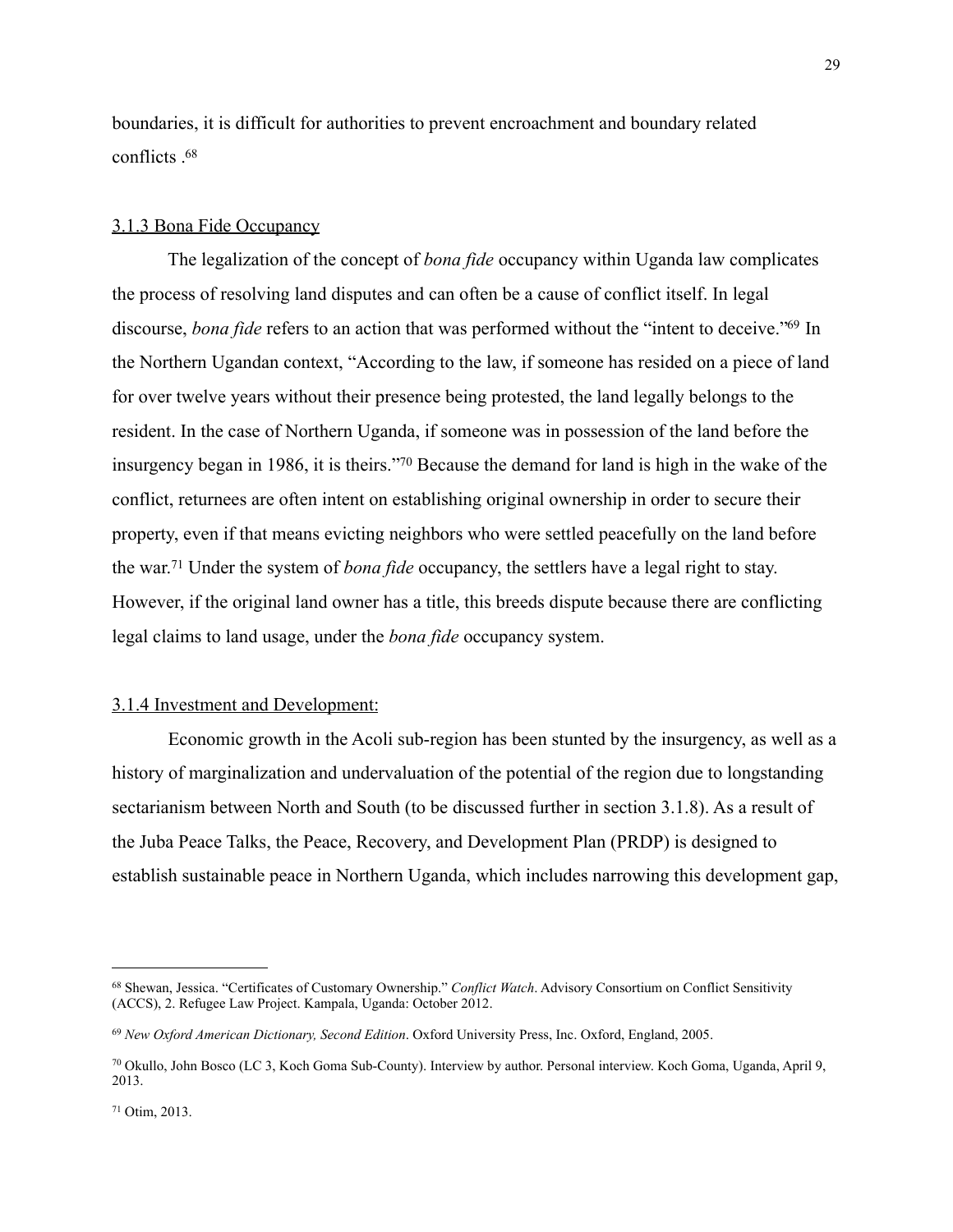but it has been largely unsuccessful due to misappropriation of funds,<sup> $72$ </sup> and during the implementation period of the PRDP, land conflicts have escalated dramatically rather than subsiding with increased promises of development. This study finds that a key cause of land conflict in Nwoya district specifically is increased investment, whether intended for development purposes or otherwise.

 Despite antagonism from the communities, investors have managed to purchase (or sometimes grab) large swaths of land for a) commercialized agricultural production of cash crops, such as sugar, or b) the hope of profiting from mineral deposits believed to be present in the region[.73](#page-30-1) There have been several high profile cases recently in which investors have used connections within the government to acquire large tracts of land without the permission of customary owners. In one such case, the Madhvani sugar company has claimed forty thousand hectares of land with the support of President Museveni and since 2010 has been in the process of evicting over ten thousand community members from the area.[74](#page-30-2) According to Rosalba Oywa, "they have not paid a cent, and yet these are supposed to be investors.["75](#page-30-3) The lack of compensation for local communities' land is a significant source of conflict between investors and the community, as "land is a source which appreciates every day,["76](#page-30-4) and even remote rural populations are aware of its value.

 Although investment is intended to enrich the lives of residents, Rosalba Oywa says "we have seen that there have been not so many benefits."<sup>77</sup> Once again, this kind of suspicion of the government's intentions can be traced back to the systematic deprivation of the Acoli people. During a focus group discussion, one community member gestured around at his humble homestead, situated in a very remote part of Alero district. "You can see the pathetic state of the

<span id="page-30-5"></span>77 Oywa, 2013.

<span id="page-30-0"></span><sup>72</sup> The PRDP is directly overseen by the Office of the Prime Minister (OPM), which has recently been accused of the theft of approximately 50 billion shillings from the PRDP program (Mapenduzi, Martin. "Challenges of Nation Building in Uganda." Lecture, Post-Conflict Transformation from School for International Training, Gulu, Uganda, February 2013.) In the course of this research, the only sign of PRDP support encountered was a set of luxury office chairs in the district headquarters, while access to services in Nwoya district remains extremely limited. This is a testament to the poor allocation of funding of the PRDP.

<span id="page-30-1"></span><sup>73</sup> Otim, 2013.

<span id="page-30-2"></span><sup>74</sup> Ibid.

<span id="page-30-3"></span><sup>75</sup> Oywa, 2013.

<span id="page-30-4"></span><sup>76</sup> Seguia, Moses Bukenya (CAO Nwoya District). Interview by author. Personal interview. Anaka, Uganda, April 25, 2013.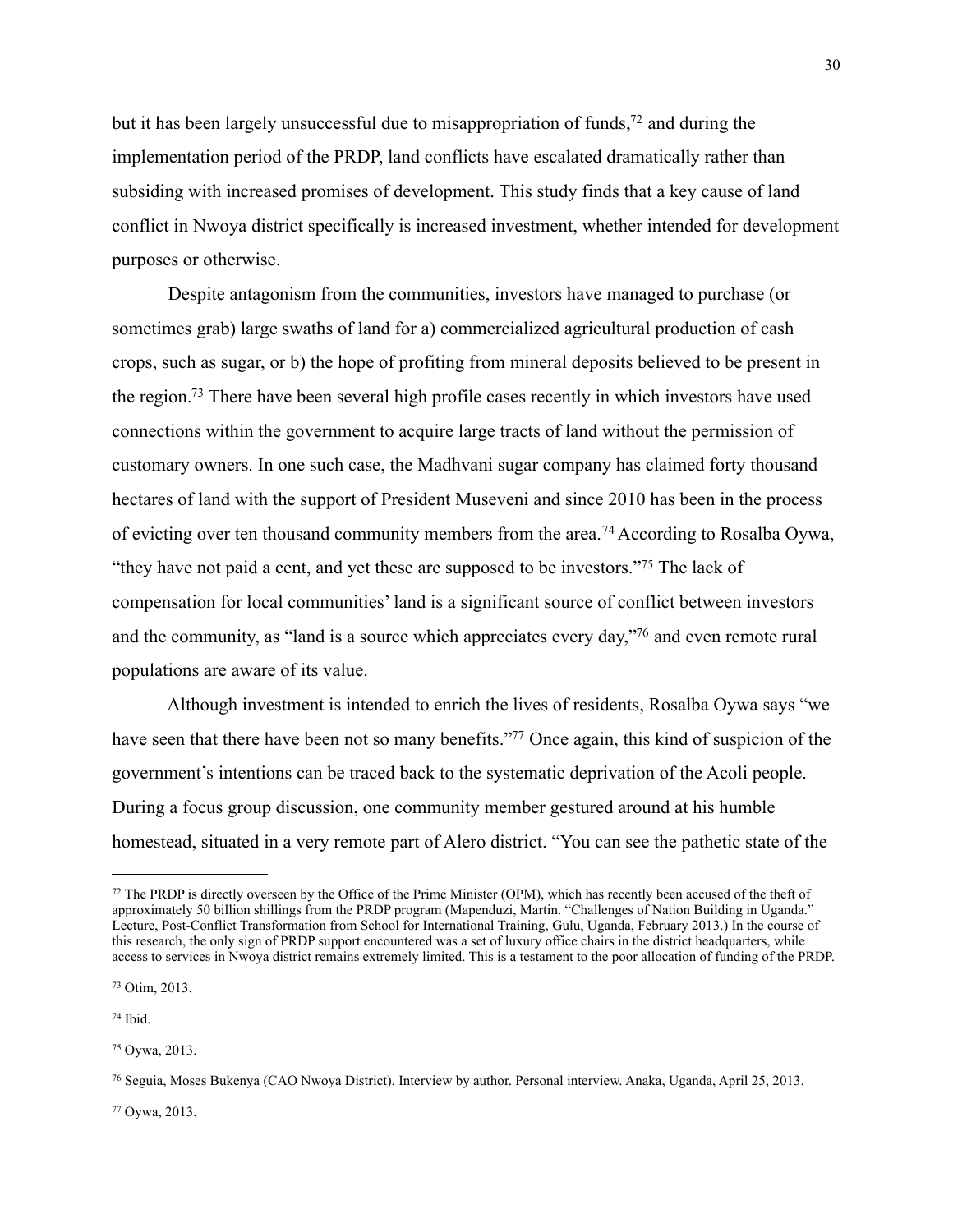people. It seems that the government is not interested in the welfare of the people, but investment."[78](#page-31-0)

 A representative of RLP posed the question, "How do you balance the return challenges, who genuinely want to return home after the conflict, with the needs of investors who want huge chunks of land for commercialized production?"[79](#page-31-1) The answer is not clear, and as Denis Otim of RLP remarked, "There has not been any breakthrough."<sup>80</sup> Conflicts involving investors have a few defining characteristics which make them usually the most difficult to resolve: Firstly, there is a significant imbalance of power between the parties involved, as investors have financial power and usually connections to back up their claims to the use of land. Secondly, these conflicts are framed as struggles between locals and foreigners, giving them an ethnic or even racial dimension that makes the parties recalcitrant to find solutions to work together. This connects to the third and perhaps most important facet, that conflicts tend to occur most often between investors and the community when the procedures used to acquire land have not been transparent, and when there has been no dialogue between the investors and communities *prior* to development[.81](#page-31-3) Investment has the potential to positively influence the lives of people. On preventing investment-based conflicts, Denis Otim continued, "Have those discussions smoothly, and you won't have those problems. You can have very good mineral extracts, make lots of money, and change the lives of the people of the community." But if dialogue does not take place and violence ensues, he cautioned, "Now it's a human rights thing against your company or your regime."

Furthermore, the lack of trust in government and investment actors to respect land rights makes these conflicts the most difficult to resolve. A representative from Irish-based NGO Trocaire posed the question, "Why has the executive been involved in those transactions at all, in cases when the conversation should be between a legitimate buyer and a legitimate seller.["82](#page-31-4) Skipping the step of consulting with residents over the use of their own land by dealing with

<span id="page-31-0"></span><sup>78</sup> Anonymous community member, Alero Sub-county, 2013.

<span id="page-31-1"></span><sup>79</sup> Anonymous Refugee Law Project representative, 2013.

<span id="page-31-2"></span><sup>80</sup> Otim, 2013.

<span id="page-31-3"></span><sup>81</sup> Ibid.

<span id="page-31-4"></span><sup>82</sup> Anonymous Trocaire representative. Lecture, Northern Uganda Land Platform. Lira, Uganda, April 15-16, 2013.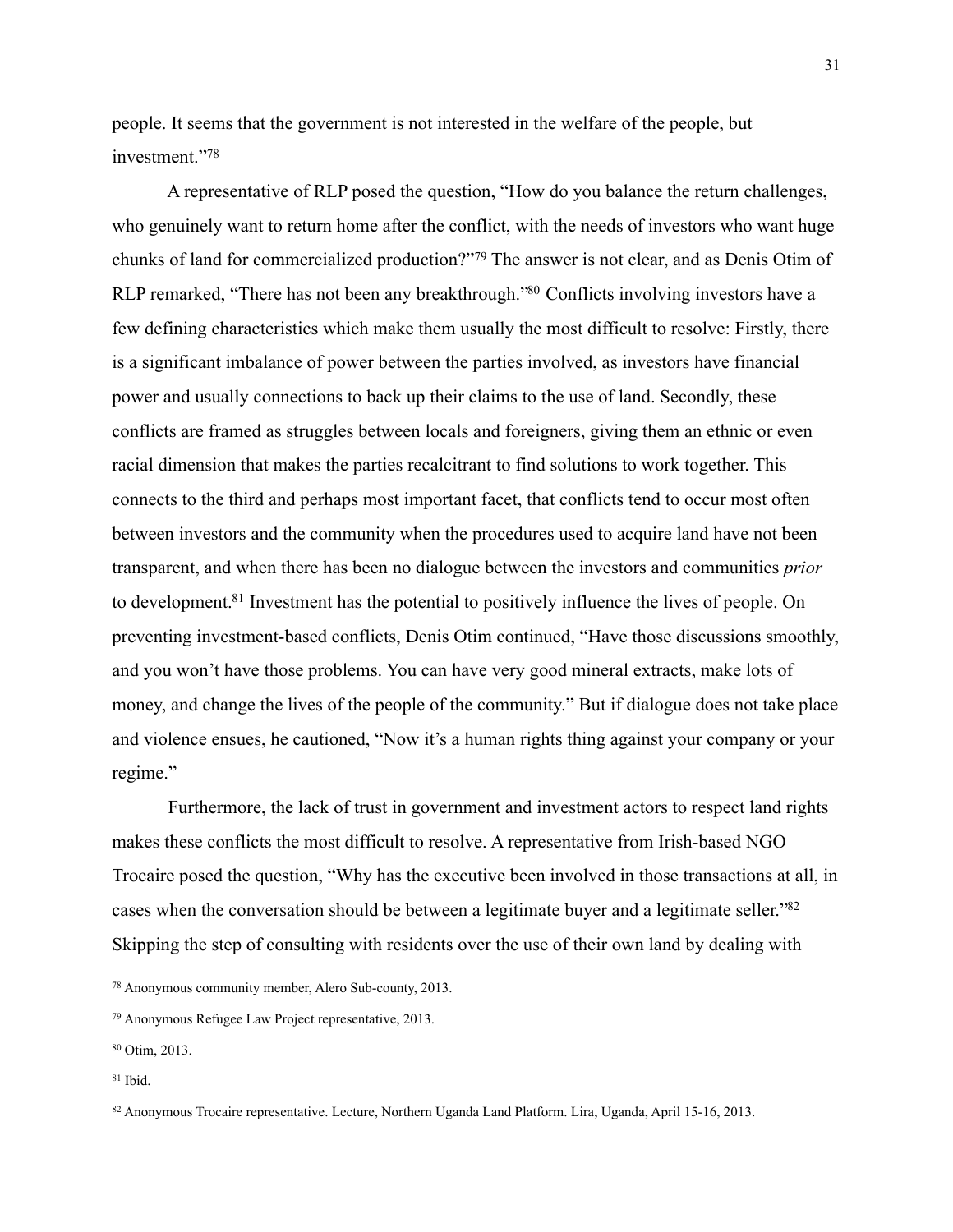governments alone has spelled disaster for many investment ventures in the region and caused significant tension that has sometimes erupted in violence. The following is a statement by Denis Otim from  $RLP$ .

*"Apart from following procedures, the government needs to start rebuilding trust, especially for people in the north. President Museveni can even come in with a very good project. As long as it involves land, it's going to be very difficult because people have started becoming aware. There were a lot of things that were being done secretly, so people no longer trust him. If you want an investment to succeed in Northern Uganda, you need to be very pure and very honest with the people."[83](#page-32-0)*

 Thus far, this has not been the case. Conflicts between communities and investors have often been characterized by violent evictions and complete disrespect of the rights of individual community members, as well as extensive property damage and loss of productive capacity[.84](#page-32-1) Three of six observed conflicts in the course of this research were in this class, and the community members who participated in the study from these situations responded unanimously that when investors were involved in land disputes, the only way they could access justice was to take the law into their own hands, if necessary at the point of a spear or machete.

#### 3.1.5 The Resource Curse

Since the adoption of a new Constitution in 1995, the GoU has actively pursued a path of privatization and foreign investment to accomplish its development goals. In post-conflict Northern Uganda, investors piquing interest in the region for its natural resources and productive capacity have provoked fear and anger in local populations, whose livelihood depends entirely on their tenuous land holdings. Mineral and oil prospectors have predicted large pockets of oil and uranium deposits in several Northern districts including Nwoya and Amuru. Uganda is estimated to contain deposits worth around 2.5 billion barrels of oil, most of which lies in the

<span id="page-32-0"></span><sup>83</sup> Otim, 2013.

<span id="page-32-1"></span><sup>84</sup> Okello, Patrick Oryema, 2013.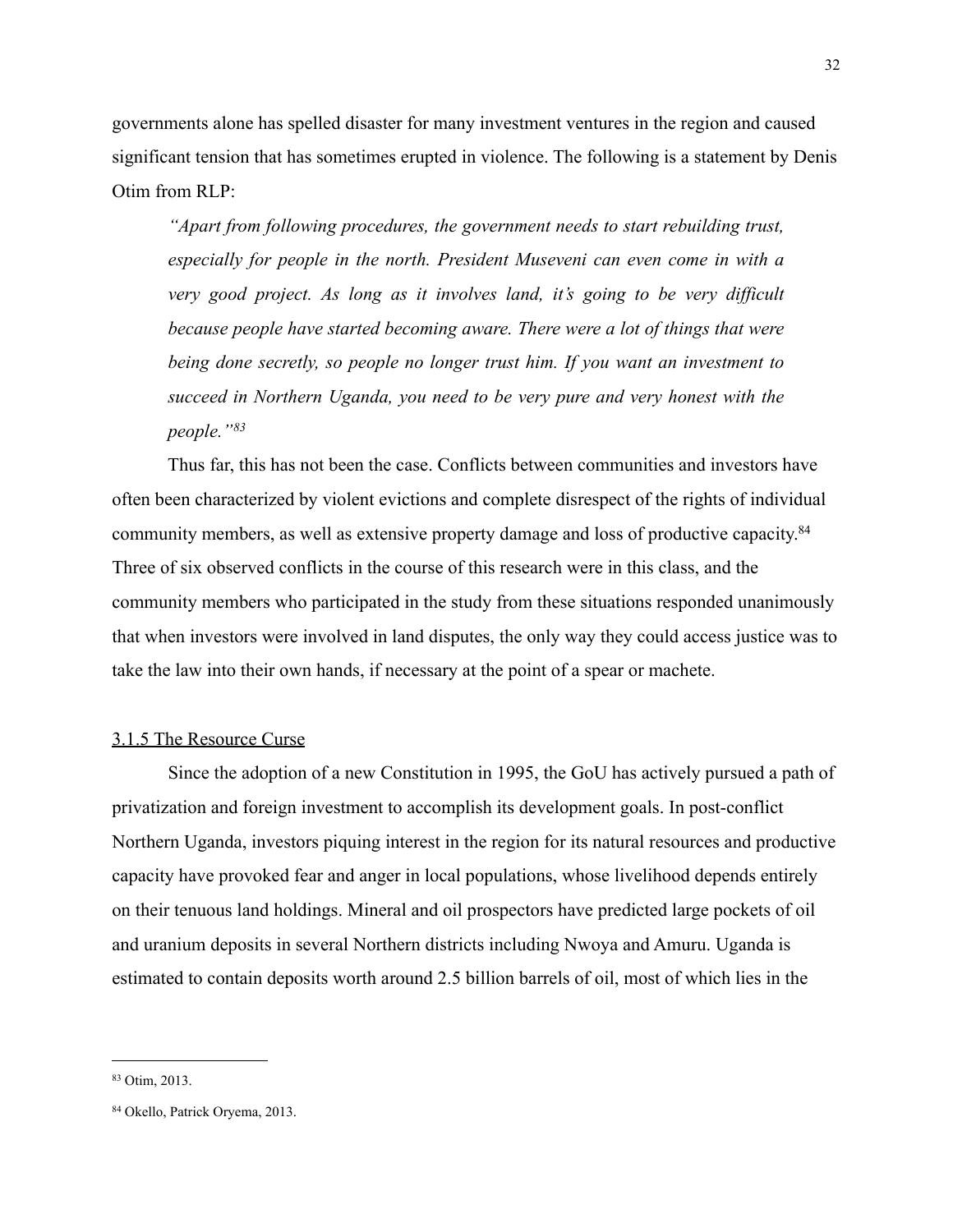Albertine Graben of Northwestern Uganda (including Amuru and Nwoya districts).[85](#page-33-0) According to 2005 amendments to the constitution, the GoU has complete ownership of these resources, although they compensate 17% of the profits for local governments and 3% to the landowners.<sup>86</sup> It is this last figure that makes oil a causative factor in land insecurity. Individuals hoping to profit from future oil works have been buying large chunks of land from the government, resulting in the eviction and loss of agricultural productivity of many communities.<sup>87</sup> Again, it is the perception of wealth that makes natural resources a source of conflict. People are hurriedly grabbing land "simply because of the wealth under the soil. They think, if I own it, tomorrow if they get oil here, I will be the beneficiary.["88](#page-33-3) According to Akena Tony, the Youth Chairman of Nwoya district, "The scramble for oil is one of the major causes of land issues in Nwoya today." The more oil exploration occurs in the region, the more resource conflicts are likely to escalate.

#### 3.1.6 Nwoya District: Too Many People or Too Much Land?

 In conducting research, two primary causes of land conflicts commonly emerged which were completely contradictory of one another. The most common was that Nwoya district is in fact "too big." Land vacancy can be a problem because borders are harder to define and are less widely known by community members.<sup>89</sup> Land seen as being occupied by only a few, poor communities is the easiest to grab, as these vulnerable individuals are so remote that have little access to formal justice systems which could back up their claims to ownership.[90](#page-33-5) The Land Conflict Mapping Tool (LCMT) by Human Rights Focus states that based on 87 detailed conflict records, there are 7,952 hectares of land per existing conflict, a testament to the claim that there

<span id="page-33-0"></span><sup>85 &</sup>quot;How much oil (and gas) does Uganda have, and where is it?" Oil in Uganda. ActionAid International Uganda, March 5, 2012.

<span id="page-33-1"></span><sup>86</sup> Mapenduzi, Martin. "Decentralization and Government Policies in Uganda." Lecture, Post-Conflict Transformation from School for International Training, Gulu, Uganda, March 27, 2013.

<span id="page-33-2"></span><sup>87</sup> Anonymous Refugee Law Project representative, 2013.

<span id="page-33-3"></span><sup>88</sup> Oywa, 2013.

<span id="page-33-4"></span><sup>89</sup> Okello, Moses SP (District Police Chief, Nwoya District). Interview by author. Personal interview. Anaka, Uganda, April 20, 2013.

<span id="page-33-5"></span><sup>90</sup> The flaws in the formal justice system related to difficulty of access by vulnerable or remote individuals will be discussed in section 3.3.3 on the Formal Justice System.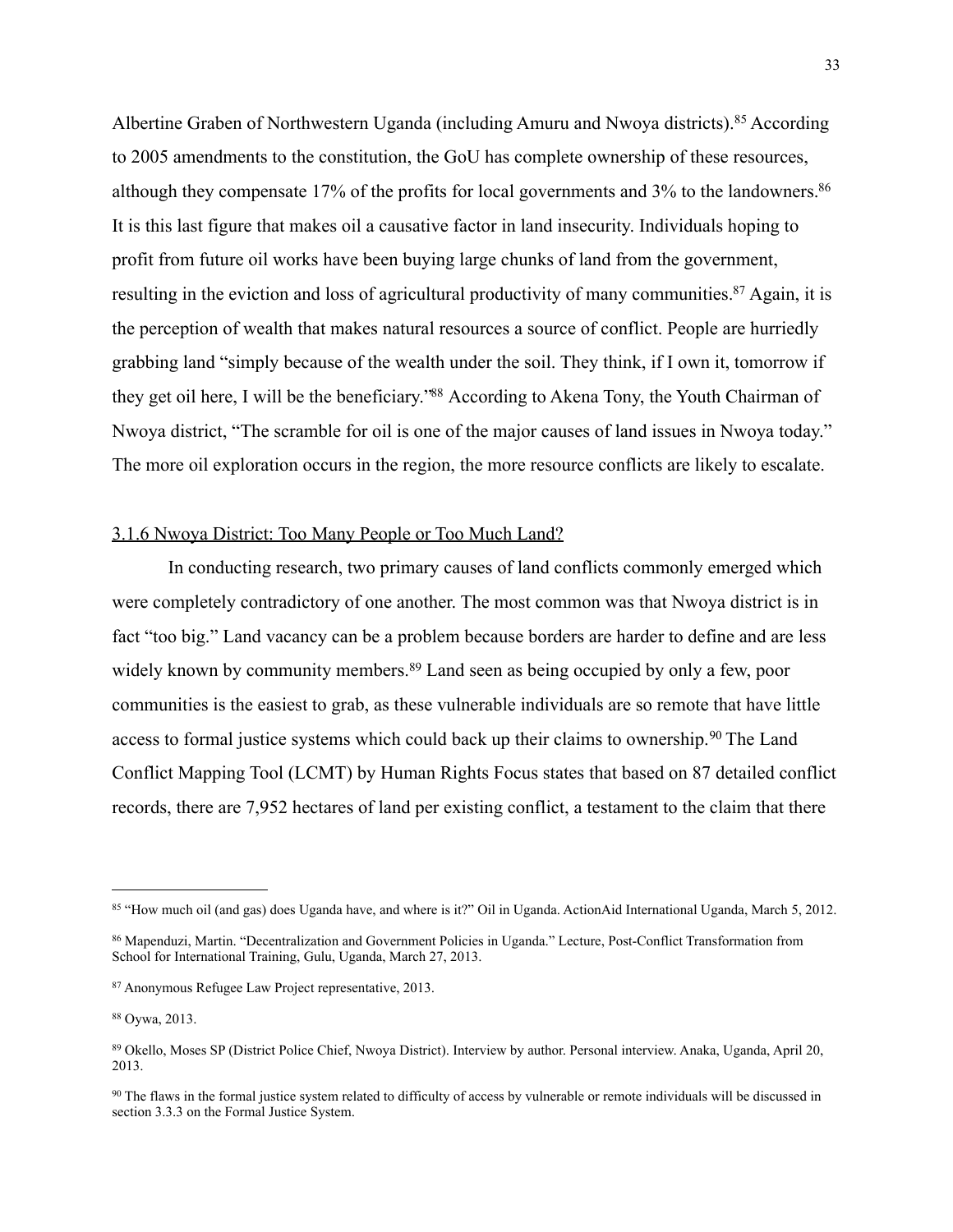is "too much land" in Nwoya district.<sup>91</sup> Also, due to high levels of poverty in Nwoya district and across the North, people often do not have the means to cultivate the land, "so they protect the resource for its own sake because it is all they have.["92](#page-34-1) People are thus fighting and being killed over land they are not able to use, simply because they are desperate to retain some source of wealth.

 The second response which came up surprisingly often (mainly from community members during focus group discussions) and directly contradicted the first was that there are too many people in the district for the amount of available land. Perceived land scarcity leads families and neighbors which previously coexisted peacefully to clash over land. The challenge with the large amount of land in Nwoya that feeds the perception of land scarcity therefore seems to twofold: 1) poor allocation and distribution of land, and 2) the inability of community members to utilize arable land due to a lack of means. The consequence of these two factors is an increased inclination for landowners to protect their holdings at the exclusion of other individuals, which results in land conflicts.

#### 3.1.7 Divide and Rule: Administrative Weakness and Bad Governance

 The steady creation of new districts has resulted in a weakening capacity for proper administration of law and rules and regulations with regard to land administration. Carved out of Amuru district in 2010, Nwoya district in particular is lacking in political clout. Currently, it has no District Land Board (DLB) or District Land Tribunal (DLT), meaning that individuals seeking land titles must go to Amuru district to acquire them. Certificates of Customary Ownership (CCO's) are not available at this time at all. The district has no court capable of making legally enforceable rulings, as the LC courts were stripped of their mandate in 2007 because they were not elected bodies. Plaintiffs must go to the G1 Magistrate Court in Gulu to handle land cases, where the ever-accumulating backlog of cases means that their case could take years to see the inside of a courtroom. Administrative and judicial weakness make managing land conflicts

<span id="page-34-1"></span><span id="page-34-0"></span><sup>&</sup>lt;sup>91</sup> Land Conflict Mapping Tool, Human Rights Focus. These figures are by no means complete, as conflict records are extremely limited in Nwoya district due to administrative weakness and lack of resources. Estimates from the four Sub-county LC 3's would suggest that there have been at least a thousand instances of land conflicts since 2010 that have been handled by the LC 3 offices alone.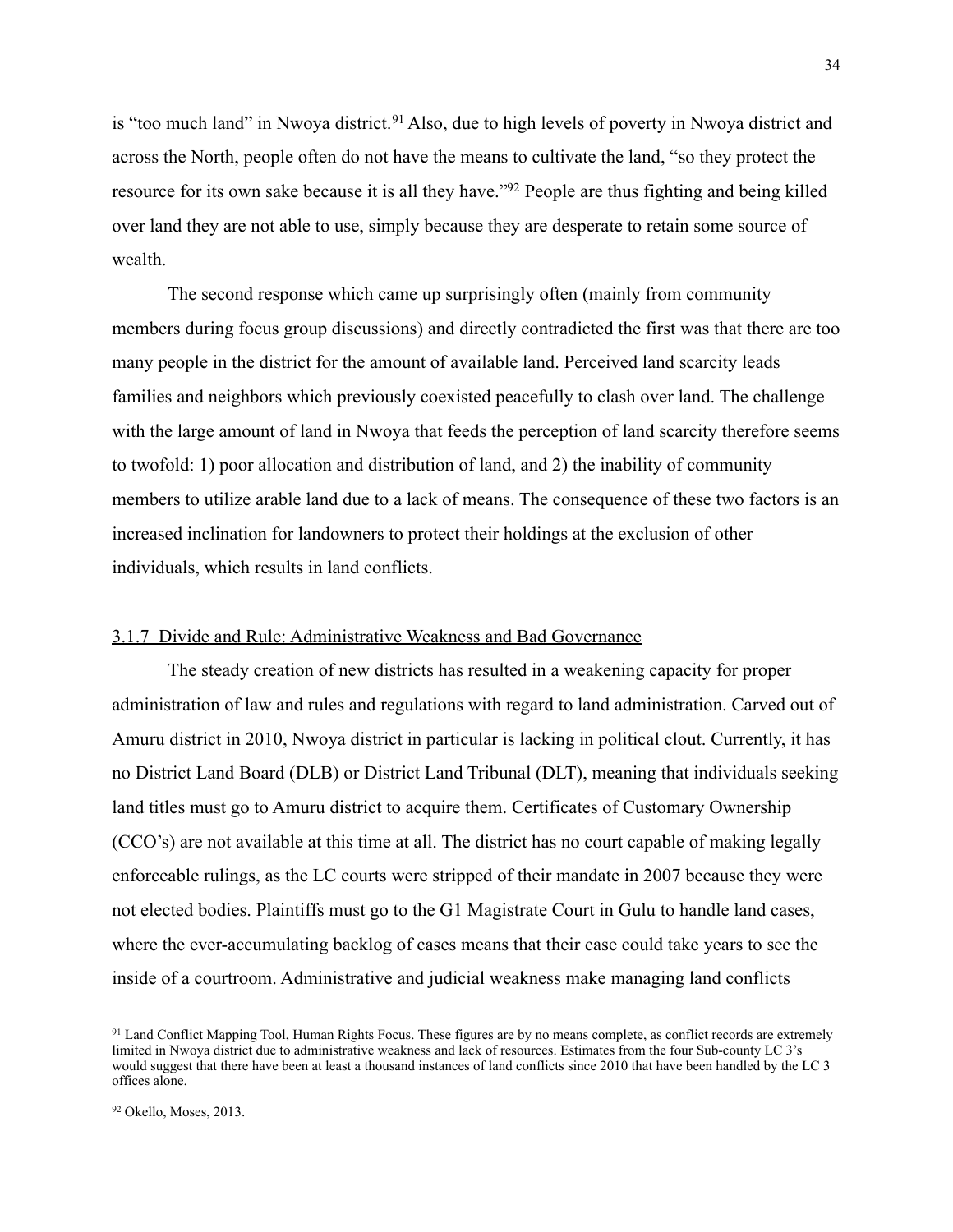difficult to the point that "the government has failed to execute its role."<sup>[93](#page-35-0)</sup> Another consequence of the creation of new districts is that they often create societal divisions, contributing to the "over-fragmentation of the country["94](#page-35-1) that has characterized Uganda's history. Rosalba Oywa explains, "When boundaries are created, people start seeing one another as enemies. This is another source of conflict. It is divide and rule to a level that people will not work together anymore.["95](#page-35-2) When it comes to land conflicts, major disputes have erupted when new districts were created along the borders between Adjumani and Amuru districts, Gulu and Nwoya districts, and other cases.

#### 3.1.8 Sectarianism and Tribalism:

 "Uganda," said one Makerere University professor, "is almost a fiction.["96](#page-35-3) He went on to explain that identities in Uganda are constructed along tribal, religious, regional, and linguistic lines, and are heavily exploited by national politics. "The identity people project is the most opportunistic one" in a given situation.<sup>97</sup> This use of ethnicity as a tool for division and personal gain in many cases causes an escalation of existing land conflicts from an individual level to a clan or even tribal scale, and can even be the original source of a dispute. According to the umbrella chief of the Koch clan in Koch Goma Sub-county, Nwoya district, the relationships between clans and ethnic groups are exceedingly complex here, especially regarding land.<sup>98</sup> In the past, empty land was distributed to individuals regardless of clan membership. Customary ownership was not strictly divided along clan lines, and there was significant intermingling. With increased demand for land in the wake of the war, ethnic identity is being used often as a parameter for expulsion from so-called "clan land." According to Rosalba Oywa, "We didn't

<span id="page-35-4"></span>97 Omach, 2013.

<span id="page-35-5"></span>98 Oyat Okello, 2013.

<span id="page-35-0"></span><sup>93</sup> Akena, 2013.

<span id="page-35-1"></span><sup>94</sup> Oywa, 2013.

<span id="page-35-2"></span><sup>95</sup> Ibid.

<span id="page-35-3"></span><sup>96</sup> Omach, Paul. "The International Dimensions of Conflict in Uganda." Lecture, Post-Conflict Transformation from SIT at Makerere University, Kampala, Uganda, March 4, 2013.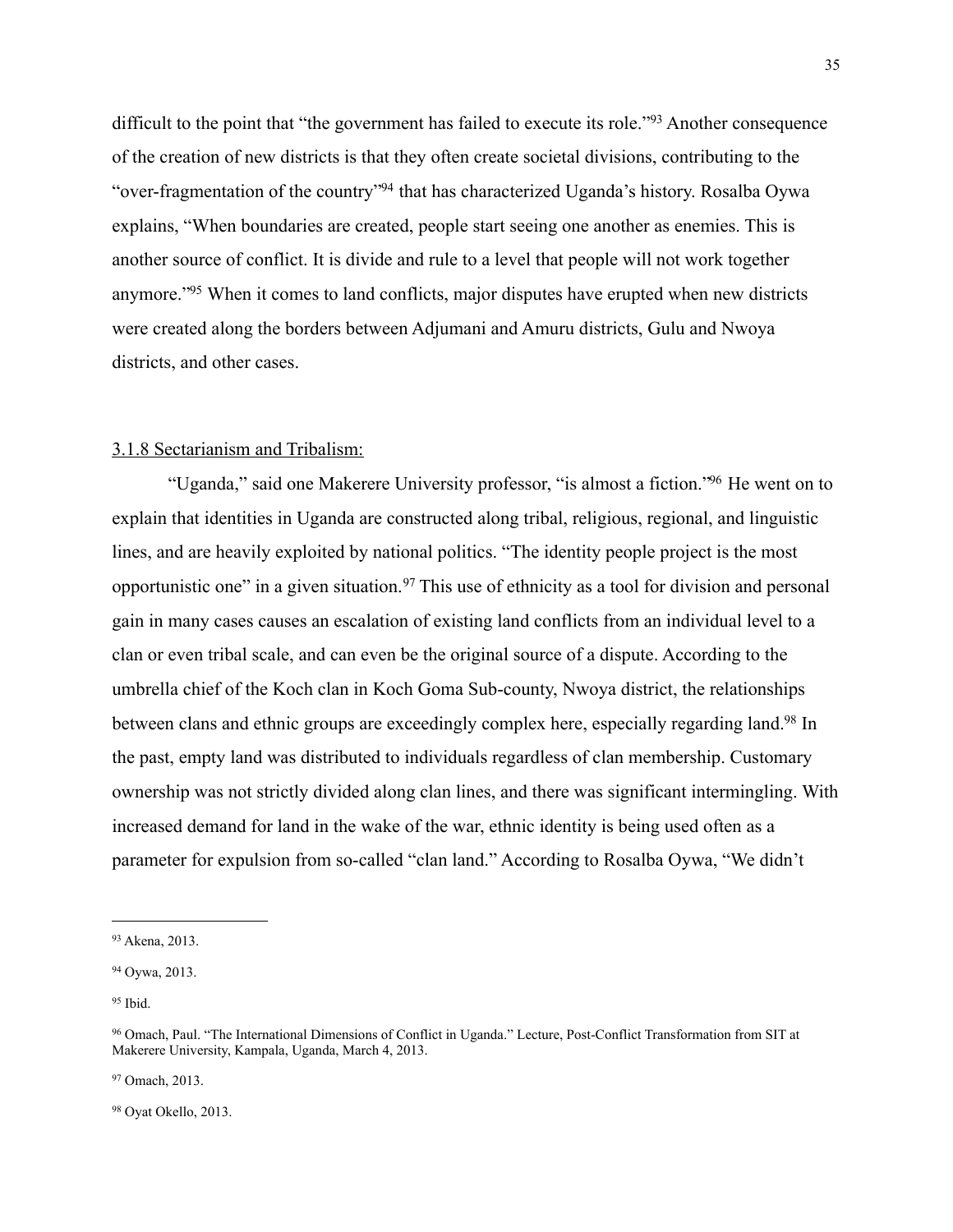have clan or inter-ethnic conflicts before the war; these are recently being exploited by politicians to create division and strife."[99](#page-36-0)

#### 3.1.9 "Digging Like Nobody's Business:" Land as a Patronage Resource

 According to *Where Law Meets Reality,* "African states–and indeed governments – have become havens for 'homeboys' and 'homegirls', tribesmen, sycophants, and xenophobes."[100](#page-36-1) Uganda is a typical example, and land is a primary tool for maintaining this status quo. Tales of the First Family's personal involvement in land conflicts in Northern Uganda have become infamous among local communities in the region. One community member in Alero recounted that the president's brother Salim Saleh has been marrying Acoli girls and is now "digging like nobody's business" across Nwoya district. The First Lady is another major investor in the region, and her name is on the list of stakeholders for almost every major investment in Nwoya and Amuru districts today.[101](#page-36-2) President Museveni has become openly involved with the case of the Madhvani sugar company in Amuru district, making several presidential statements in an attempt to reassure the people that land rights will be respected. This specific matter has not yet been settled in the High Court, but the fact remains that the government's involvement in purchasing land for investment in Nwoya district is a major source of suspicion and conflict. Another community member at a focus group discussion in Alero Sub-county was confident that "the government has a hidden agenda" behind their interests in land in Nwoya. As a valuable commodity, land has been used as patronage, a reward for loyal civil service to the GoU.

#### 3.1.10 Land Commodification, Relative Deprivation and Perception of Grievances

 Land (*ngom)* is central to Acoli culture, as both a source of livelihood and a determinant of identity. Traditionally though, it was not interpreted as an owned commodity with the capacity to be bought or sold.[102](#page-36-3) Among the fundamental societal shifts that came with two decades of

<span id="page-36-0"></span><sup>99</sup> Oywa, 2013.

<span id="page-36-1"></span><sup>100</sup> Kagoro, Brian. "The Paradox of Alien Knowledge, Narrative and Praxis." *Where Law Meets Reality: Forging African Transitional Justice.* Refugee Law Project. Pambazuka Press, Nairobi, 2012.

<span id="page-36-2"></span><sup>101</sup> Oywa, 2013.

<span id="page-36-3"></span><sup>102</sup> Oyat Okello, 2013.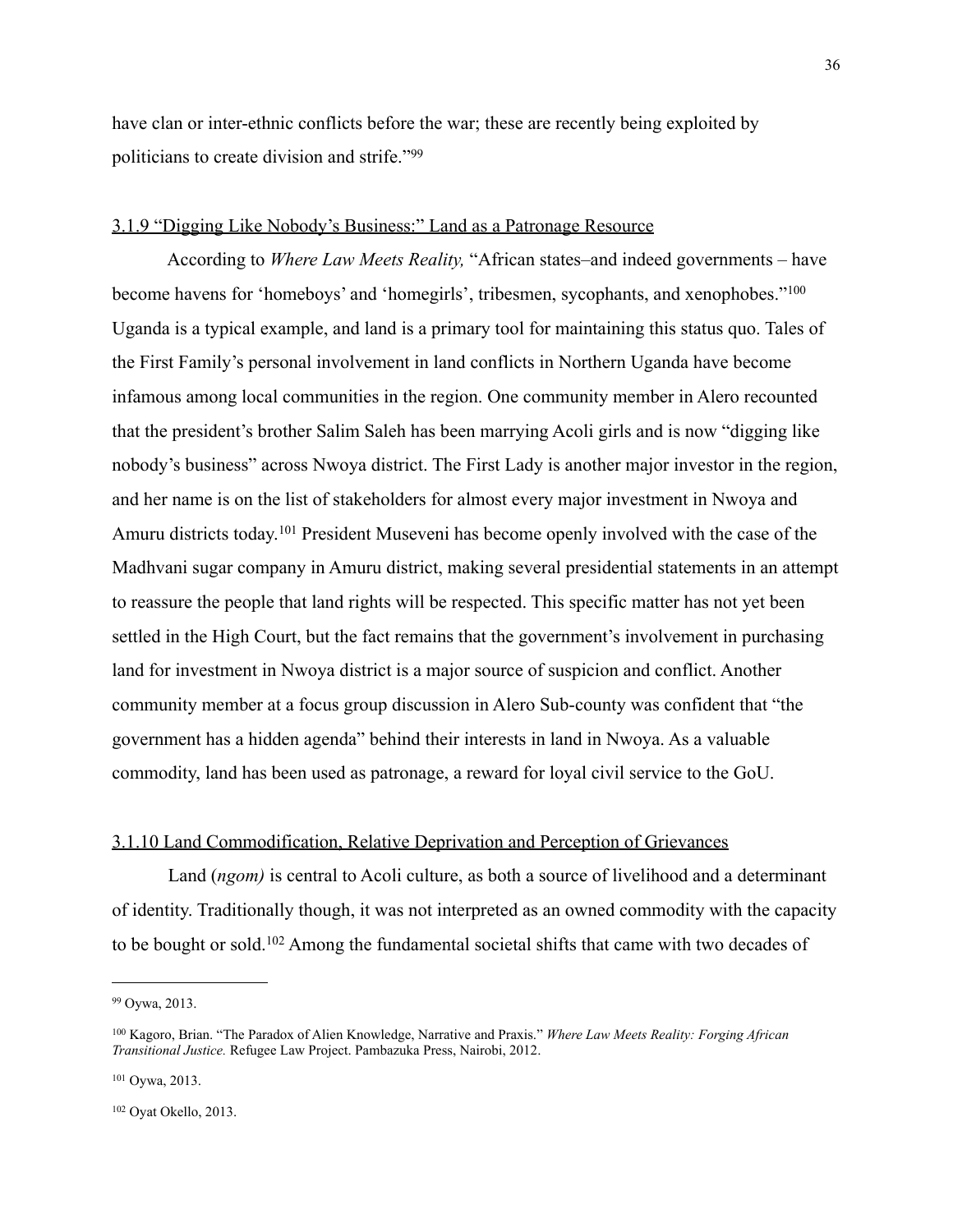conflict and internal displacement is a changed perception of land, which has lent itself towards violent, land-related disputes.[103](#page-37-0) Acoli political philosopher Daniel Komakech explains: "At one point, land was simply space. Now, land is a commodity, so the narrative around land has changed towards reinforcing conflict.["104](#page-37-1) As a commodity, land is being increasingly treated as a means to accessing more monetary wealth; land grabbers are motivated by rising land prices and the attraction of selling large tracts of land at low cost to themselves. The people who become victims of land grabbing are generally in a much more vulnerable position economically or socially, and are thus deprived of power within the system, which "needs oil to run properly."<sup>105</sup> Political theorist Ted Gurr describes this dynamic as "relative deprivation," whereby vulnerable individuals perceive themselves to be powerless and resort to violence as their only means of defense.[106](#page-37-3) In these cases, "the scope of relative deprivation determines the potential intensity of conflicts.["107](#page-37-4) One of the primary causes of land conflicts is therefore the perception of grievances and the threat of powerlessness among vulnerable communities.

### 3.2 Influence of Culture and Custom on Land Conflict

 A key finding of this research that sets it apart from other relevant studies is that in addition to being a factor among the causes of land disputes, longstanding cultural traditions and beliefs have a notable impact on the process of land adjudication, within both formal and informal spheres. While some of these cultural characteristics can be used positively to create lasting solutions and facilitate communal harmony, they can also be exploited and used to sabotage the process of mediation. Furthermore, the culture of Acoli is in flux following the upheavals associated with insurgency, and the tension between old and new ways of life also factor into land conflict adjudication. The strengths and challenges of working within cultural

<span id="page-37-0"></span><sup>&</sup>lt;sup>103</sup> The changing cultural dynamics of Acoliland and their impact on land conflict adjudication will be discussed in depth in Section 3.2 on the Impact of Changing Culture and Custom on Land Adjudication

<span id="page-37-1"></span><sup>104</sup> Komakech, Daniel. "The Nature of Armed Conflict in Northern Uganda." Lecture, Post-Conflict Transformation from School for International Training, Gulu, Uganda, February 18, 2013.

<span id="page-37-2"></span><sup>105</sup> Anonymous Trocaire representative, 2013.

<span id="page-37-3"></span><sup>106</sup> Gurr, Ted Robert. *Why Men Rebel*. New Jersey: Princeton University Press, 1970.

<span id="page-37-4"></span><sup>107</sup> Oywa, Rosalba. "Conflict Theory and Analysis." Lecture, Post-Conflict Transformation, Gulu, Uganda, February 13, 2013.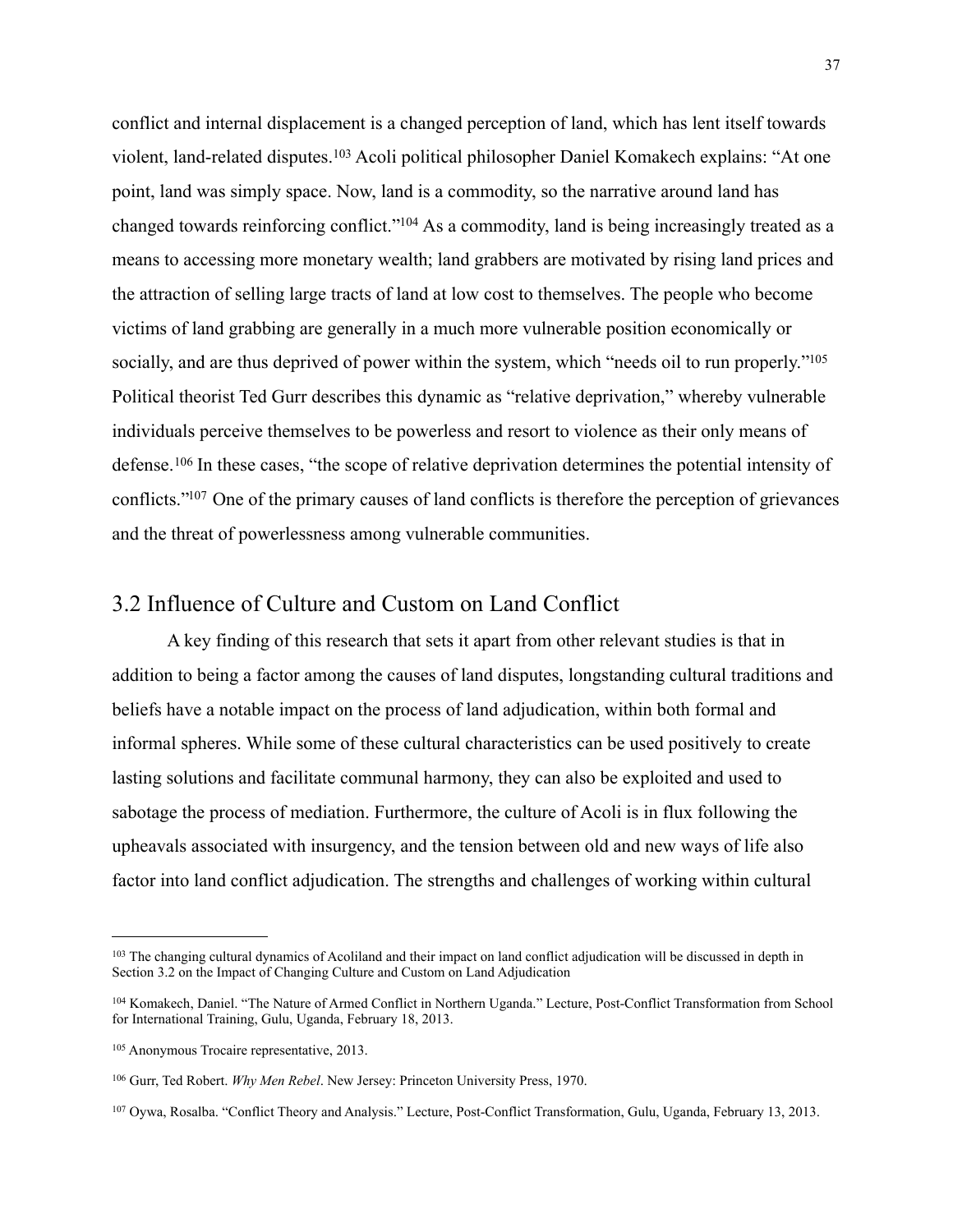constraints must be taken into account if measures to resolve land conflicts are to be successful in the long term, so the findings in this section are crucial to understanding the weaknesses of the adjudication system as a whole.

#### 3.2.1 Acoli Perceptions of Land

 As previously stated, land is treated traditionally as a shared communal resource within Acoli, held in customary trust by the local leadership structures called *rwot kweri*, literally "chiefs of the hoe"[.108](#page-38-0) These bodies are charged with distributing land to meet the needs of individual community members. According to one *rwot kweri* in Koch Goma Sub-county, "Whoever is born in an area has equal rights to land.["109](#page-38-1) As such, an individual's rights to use a particular plot of land may be seasonal or activity-based, and subject to change if the current pattern of usage does not contribute to the overall good of the community, but they are guaranteed access to land as a source of livelihood. Because the system is designed to safeguard the livelihoods of a larger community by distributing resources according to needs, it promotes two tendencies that are particularly relevant to this study: 1) the practice of "gifting" or "loaning" land for indefinite (but not infinite) time periods to needy parties, and 2) a cultural abhorrence of selling land.

 The first of these tendencies can be compared to the Roman concept of *usufructuary*  rights, that is, "the right to enjoy the use and advantages of another's property short of the destruction or waste of its substance."[110](#page-38-2) As the Acoli are essentially usufructs on their own customarily held land, the same concept logically carries over to land holders loaning parcels of their property to other needy parties for cultivation. Several community respondents for this study referred to these pieces of land as having been "gifted," to their families or clans, while others described the land as lent temporarily. "The value for land was not known so much, so that people were free, even a friend would come, you would just give the friend some land and

<span id="page-38-0"></span><sup>108</sup> Oyat Oketta, 2013.

<span id="page-38-1"></span><sup>109</sup> Focus Group Discussion, Koch Goma Sub-county, Nwoya District, 2013.

<span id="page-38-2"></span><sup>110</sup> *New Oxford American Dictionary, Second Edition*. Oxford University Press, Inc. Oxford, England, 2005.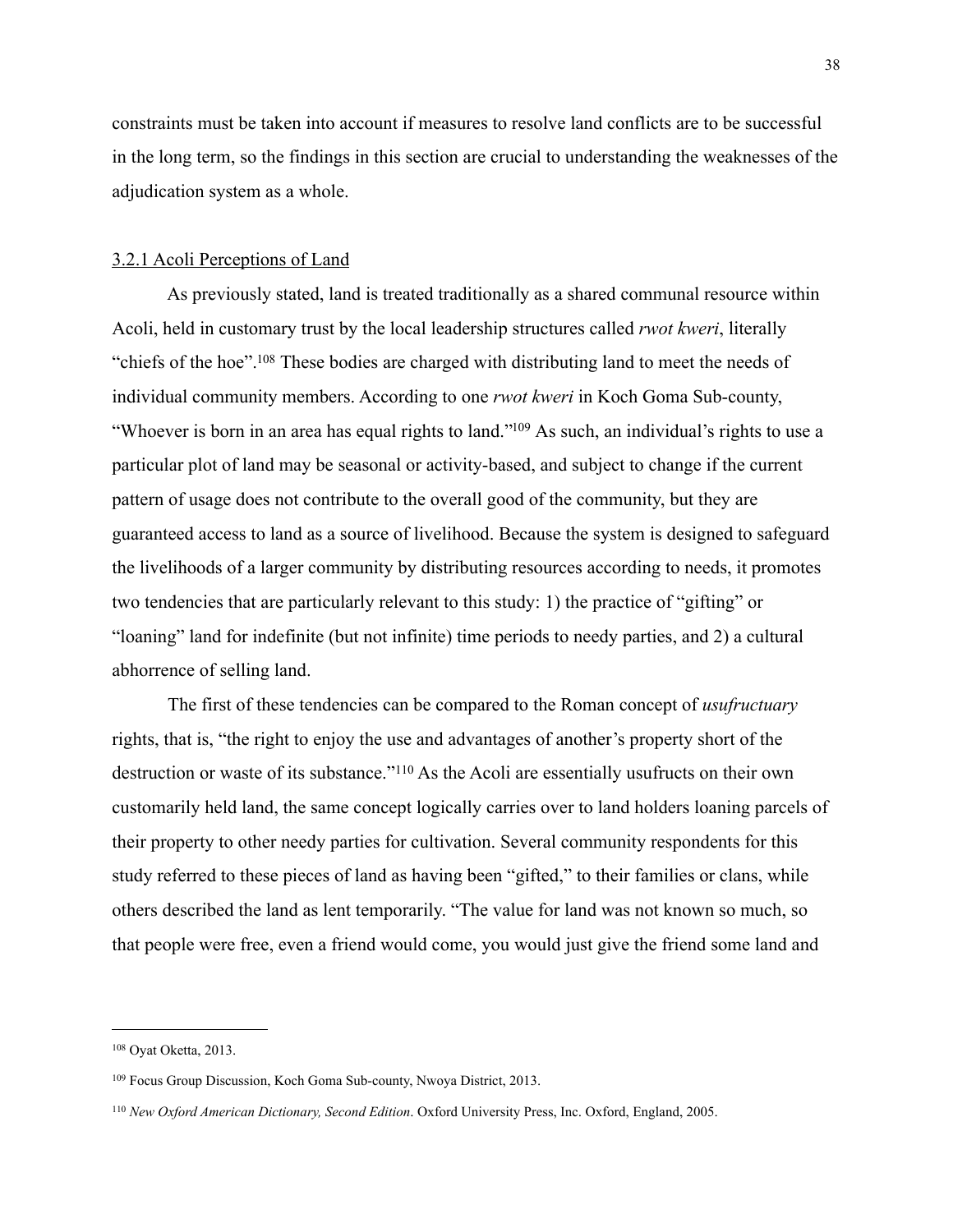you could just live there forever, and nobody would question.["111](#page-39-0) As a result of the cultural value placed on familial and ethnic ties, being an Acoli "son of the soil["112](#page-39-1) meant that one was entitled to space to "dig," so in most cases, the recipient was originally an individual with close personal ties to the loaner or "giver" of land.[113](#page-39-2) Occasionally, unused land was also lent out to those considered to be "outsiders," coming from neighboring clans or even ethnic groups. These temporary transfers of land were common during the conflict, when people would be forced to flee from their original homes due to threat of violence and were taken in by family, friends, and neighbors[.114](#page-39-3)

 In the wake of displacement, conflicts have sprung up between former recipients and "givers" of land over the nature of the original transaction and its longevity. In cases where the individuals involved in the original transactions died during the insurgency, there is often genuine confusion over the particulars of the original transaction and whether it was a transfer of land ownership or simply an informal land lease. In many cases though, a new awareness of the value of land has resulted in a push towards individualization "People are starting to want to take direct ownership at an individual level,"<sup>115</sup> so they began asserting their original claims over formerly gifted land Sometimes, ethnic tensions and other grudges between parties can complicate the process of mediating disputes over gifted land, and the soil itself becomes an arena where underlying conflicts play out.

 Traditionally, people were highly resistant to selling land, because there were no provisions for sale in the accepted system of customary tenure. "Our concept of land looks for now and onwards. That's why people don't want to sell it."<sup>116</sup> But because of displacement during the insurgency, "the cultural patterns started changing. The way people saw land started

<span id="page-39-0"></span><sup>111</sup> Oywa, 2013.

<span id="page-39-1"></span><sup>112</sup> Otim, April 27, 2013

<span id="page-39-2"></span><sup>113</sup> Okema, Santo. Interview by author. Personal interview. *Ker Kwaro* Acoli Cultural Institution, Gulu, Uganda, February 15, 2013.

<span id="page-39-3"></span><sup>114</sup> Interview with Santa, commercial farmer

<span id="page-39-4"></span><sup>115</sup> Anonymous NGO Forum representative, 2013.

<span id="page-39-5"></span><sup>116</sup> Otim, 2013.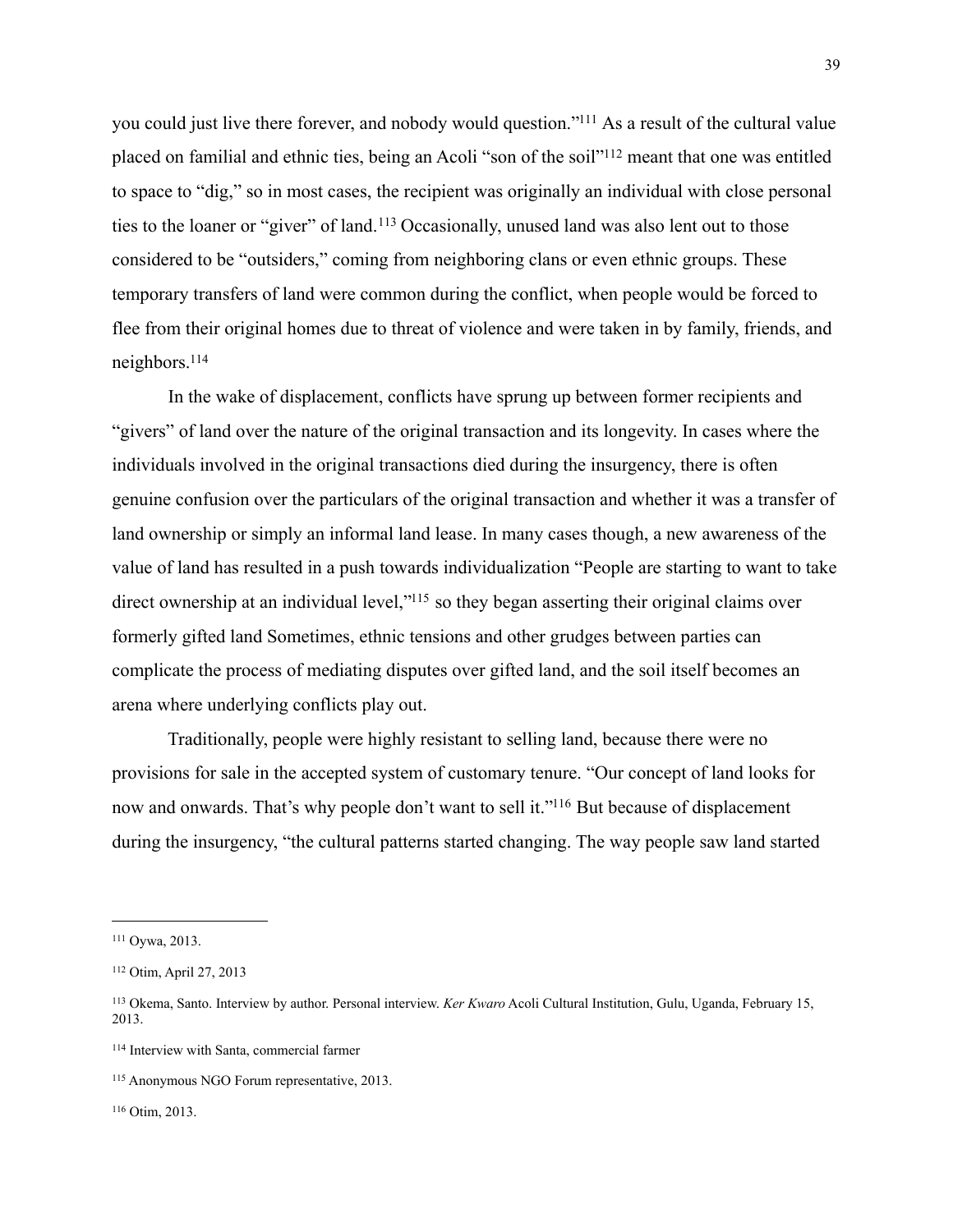changing. Money was not of so much importance before the war.["117](#page-40-0) Increasingly, people are selling off plots of land that may or may not belong to them to pay for a more urban lifestyle, creating conflict within families and between community members over the legality and cultural morality of selling land. A nostalgic, lingering distaste for the sale of land is apparent in the responses of community members to inquiries about land sales. According to one community member in Alero, "in our culture, we don't sell land traditionally."[118](#page-40-1) Yet, there is little desire to go back to cultivation among the young generations, and the government of Uganda is pushing to facilitate the conversion of customary tenure to freehold tenure across the North. The tension between old and new perceptions of Acoli land use and ownership make mediation challenging, particularly when there is no documented evidence to back up ownership claims.

#### 3.2.2 Social Hierarchy and Treatment of Vulnerability

 In traditional Acoli culture, a strict system of social hierarchy determines the proper actions and behaviors of an individual depending on their position within the community. This carries over to land use and ownership, and has a notable impact on the dispute resolution process.

#### *Ladit: The Power of the African "Big Man"*

 In the resolution of a land dispute, the demographic most called upon to provide evidence and make judgements are the *ladit*, literally meaning "big ones." Usually, this term refers to elders and important leaders within a community; using it denotes great respect and deference for the highest level of the Acoli hierarchy system.<sup>119</sup> The widespread admiration of power can be a double edged sword in the context of land conflict adjudication. According to Rwot Oyat Oketta of Koch, the community members' "perception of the mental strength of the mediators determines the results of mediation,"[120](#page-40-3) which begs the question, when there is such an

<span id="page-40-0"></span><sup>117</sup> Okello, Patrick Oryema, 2013.

<span id="page-40-1"></span><sup>118</sup> Anonymous community member, Alero Sub-county, 2013.

<span id="page-40-3"></span><span id="page-40-2"></span><sup>119</sup> The dominance of the "big man" is pervasive across much of Sub-Saharan Africa; a common humorous refrain is that with the exception of Paul Kagame, a politician must have a big belly to succeed in Africa. Anonymous Refugee Law Project representative, 2013.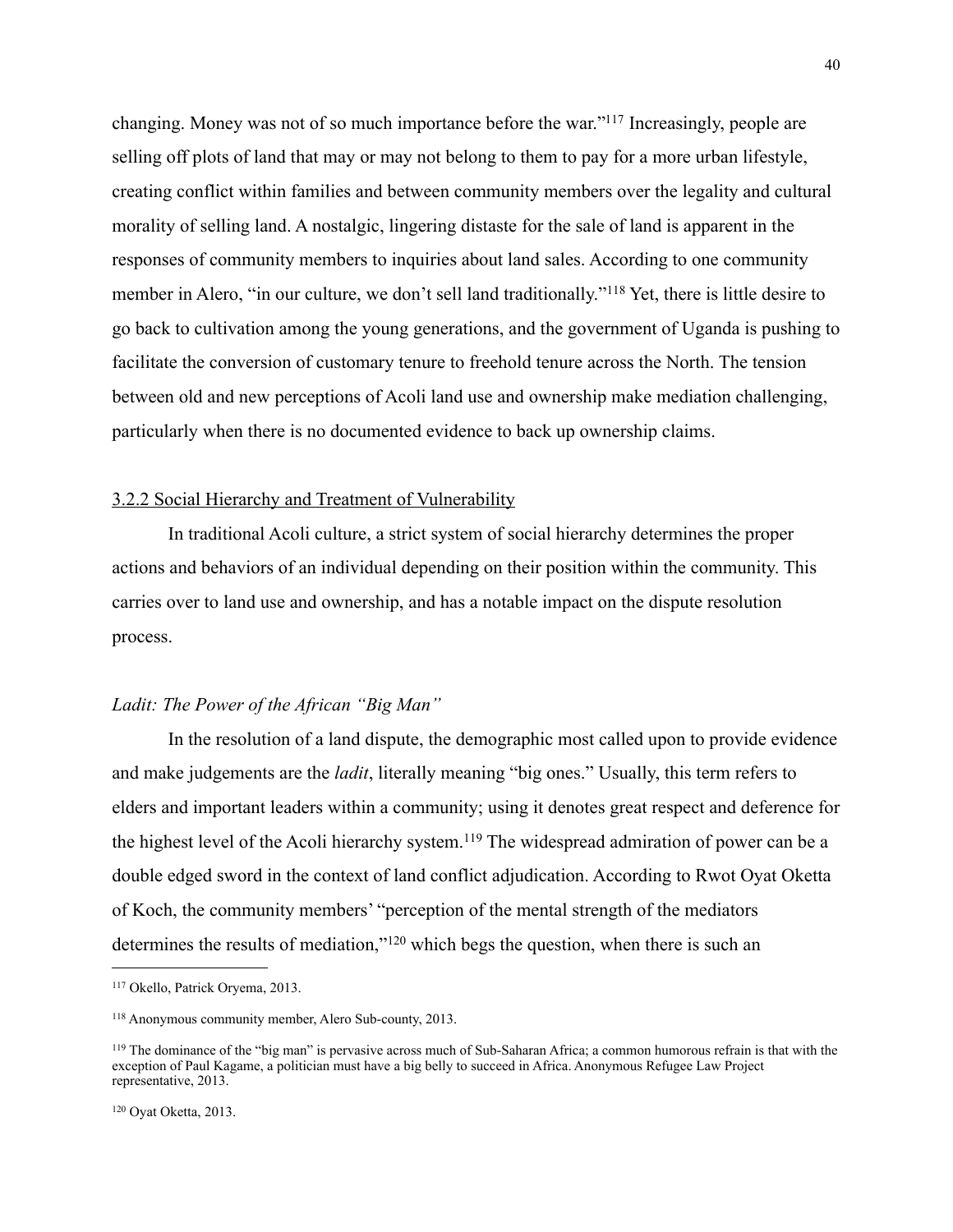imbalance of power, is it a mediation or an arbitration[?121](#page-41-0) While the *ladit* can play a crucial role in establishing justice and maintaining harmony, they can also easily exploit their position for personal gain. When discussing the role of the *ladit* in mediation, two contrary answers supporting this observation commonly arose from community members. The first reflects the traditional respect for the elders in saying that mediations *must* involve elders because the have the knowledge to provide evidence, and they "will tell the truth."[122](#page-41-1) However, most of the respondents who recognized the need for impartial *ladit* to participate in the process of mediation also cautioned that elders were not as infallible as they are culturally posited to be. In the words of a village chief in Anaka Sub-county, Opio Joel, "The elders are not truthful. They serve their personal interest, and people are suffering for it.["123](#page-41-2)

 The source of this inconsistency lies once again in the tension between old and new modes of thinking, sparked by a rapid and violent change in lifestyle during the insurgency. Accustomed to being supported in their livelihood by extend family and the clan structure, "at present, the clan elders' loss of their relative economic power within the community poses a serious gap in decision-making processes."[124](#page-41-3) The elderly have become economically vulnerable relative to the working class youth due to their inability to work the land, but still privileged due to their traditional position in society. As a result, they are prone to exploiting the system in order to secure their own livelihood. As those most knowledgeable about customary tenure, their testimony is crucial to establishing truth and reaching a mediated solution to land conflicts; however, their high potential for corruption and bias unfortunately makes them unreliable.

#### *"Women Are Always Vulnerable"*

 Female community members participating in this study were vocal about the disrespect of their rights to access land and their lack of participating in the process of mediation. When male focus group discussion participants declared that all members of the community had equal access

<span id="page-41-0"></span><sup>121</sup> This question will be addressed in section 3.3.1 on Alternative Dispute Resolution

<span id="page-41-1"></span><sup>122</sup> Focus Group Discussion, Alero Sub-county, 2013.

<span id="page-41-2"></span><sup>123</sup> Opio, Joel, 2013.

<span id="page-41-3"></span><sup>124</sup> Komakech, Lyandro. "Traditional Justice as Adjudication in Uganda." *Where Law Meets Reality: Forging African Transitional Justice,* 74. Refugee Law Project. Pambazuka Press, Nairobi, 2012.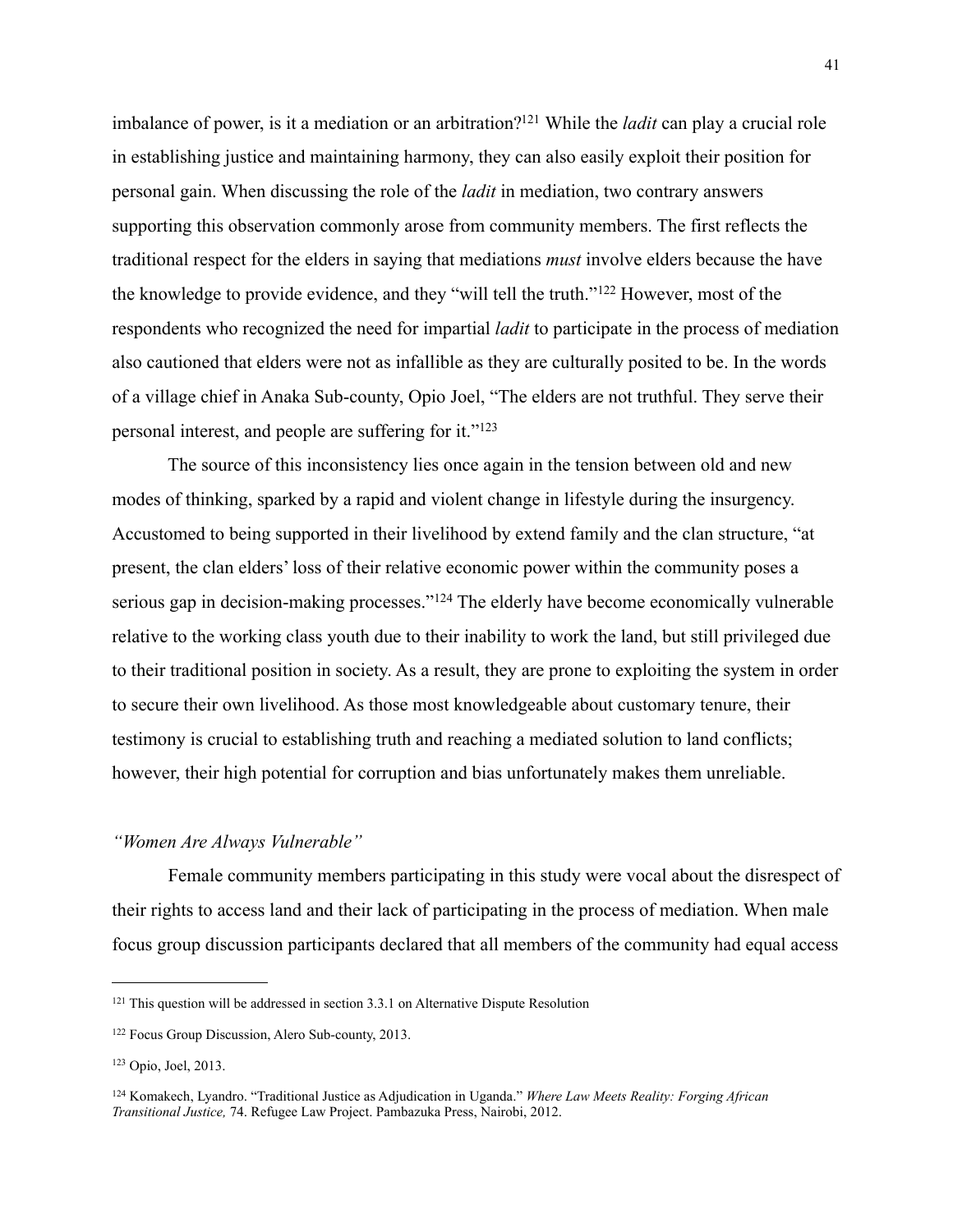to land in Acoli, they were interrupted by sharp retorts from the women, emphasizing that *men*  were the ones with rights to the land. Widows and unmarried women were identified as groups particularly vulnerable to eviction and lack of land access in the wake of the insurgency, though before the war, most female respondents believed that even these groups were able to access land more readily. Several NGO's focusing on women's land rights have identified cultural shifts as a factor in gender-based conflict over land. "Before, when they used to say there were no cultural land disputes [between men and women], it is because people respected cultural practices. It was because women had no rights to land, and they kind of resigned themselves to it," explained a representative from War Child Canada. "Where men have been raised to know that they are the protectors and owners of land, there's this new concept of development that says women have rights to land, and that's where the challenge is."[125](#page-42-0) Women's awareness of their own disenfranchisement within the community is beginning to take hold. One female community member in Koch Goma Sub-county responded that when it comes to justice, as women, "we don't have any voice.["126](#page-42-1) Female respondents were particularly frustrated about their input in land conflict mediations not being taken into consideration. Although they asserted that they had a crucial role to play in calming violence and making sure conflicts didn't escalate, they believed that their perspective was not considered relevant by local leaders.[127](#page-42-2)

#### *Youths: "Tit-for-Tat" in Land Conflicts*

 The youth in Acoliland are a demographic that has spent their formative years in IDP camps, experiencing the rapid disintegration of traditional ways of life and cultural structures. As a result of poverty and fear amid the chaos of the insurgency, delinquency and alcoholism among youth are extraordinarily common. A local landowner in Purongo Sub-county who was one of the few to stay out of the camps during the insurgency explained, "People were just scattered, and the youth didn't know where they came from.["128](#page-42-3) Now that these children have grown up

<span id="page-42-0"></span><sup>125</sup> Anonymous War Child Canada representative. Interview by author. Personal interview. Gulu, Uganda, May 2, 2013.

<span id="page-42-1"></span><sup>126</sup> Focus Group Discussion, Koch Goma Sub-county, 2013.

<span id="page-42-2"></span><sup>127</sup> Focus Group Discussion with women, Purongo Sub-county, 2013.

<span id="page-42-3"></span><sup>128</sup> Anonymous commercial farmer, Purongo Sub-county, 2013.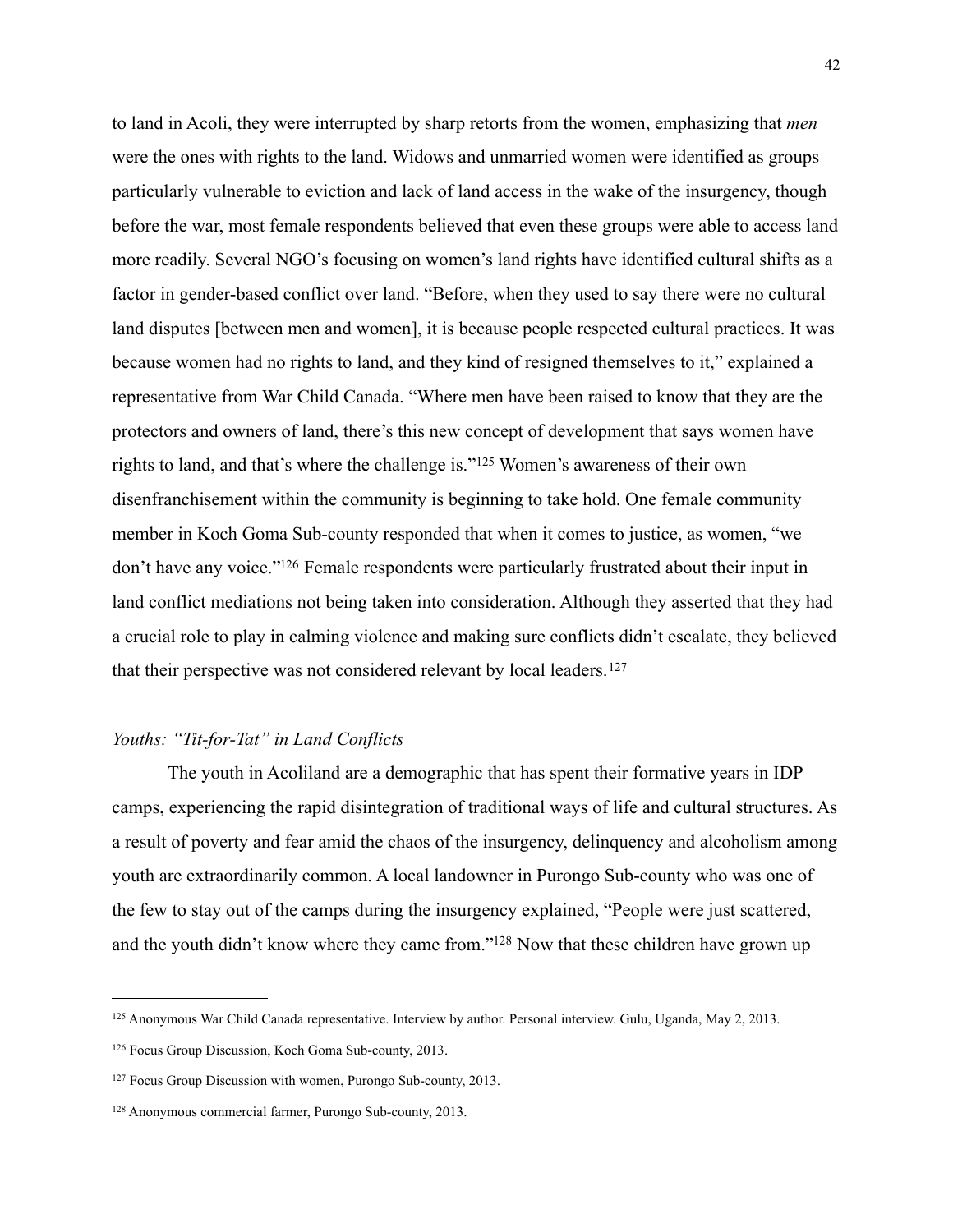and returned to their ancestral homes, they are some of the main instigators of land conflicts. According to one youth in Purongo Sub-county, "the youths go in for a tit-for-tat approach."<sup>[129](#page-43-0)</sup> The youth participants in this study were frustrated by their treatment by clan leaders and *ladit*. "The elders use the youths as an energetic group to go and cause land conflicts."[130](#page-43-1) However, because the Acoli traditionally have a deep respect for the elderly, "the community isn't interested in the perspective of young people<sup>"131</sup> when it comes to decision-making process such as land conflict mediations. Just like women, their perspective is treated as negligible to the process of land conflict mediation, except when they are chastised and punished for instigating violence. Marginalizing youths in the peace process only perpetuates their tendency to turn to lawlessness over land.

#### *Ajwaka: Exploitative Spirituality*

 Set somewhat apart from the linear hierarchy of Acoli communities are the *ajwaka*, traditional healers to claim to communicate with spirits to solve societal ills, for a considerable fee. When communities are consulted about the means they use to handle land conflicts, it often comes to light that parties in conflict consult the *ajwaka* in order to find out the root cause behind the conflict, or even inflict spiritual harm on the opposing party. The *ajwaka* counsels the complainant on the best course of action, assuages their fears and vindicates their position by offering spiritual protection and vengeance against the offender. For a fee of five hundred thousand to a million shillings, an *ajwaka* can even be hired out as an assassin. As such, they are continually on the sidelines of land conflicts as psychologists and executers of a traditional form of vigilante justice from within the spiritual world, which is a very tangible source of both fear and hope in Acoli culture. In charging exorbitant fees for these services, they seem to exacerbate the financial strain on families undergoing land conflicts by exploiting cultural beliefs. Operating

<span id="page-43-0"></span><sup>129</sup> Focus Group Discussion with youth, Purongo Sub-county, 2013.

<span id="page-43-1"></span><sup>130</sup> Ibid.

<span id="page-43-2"></span><sup>131</sup> Ibid.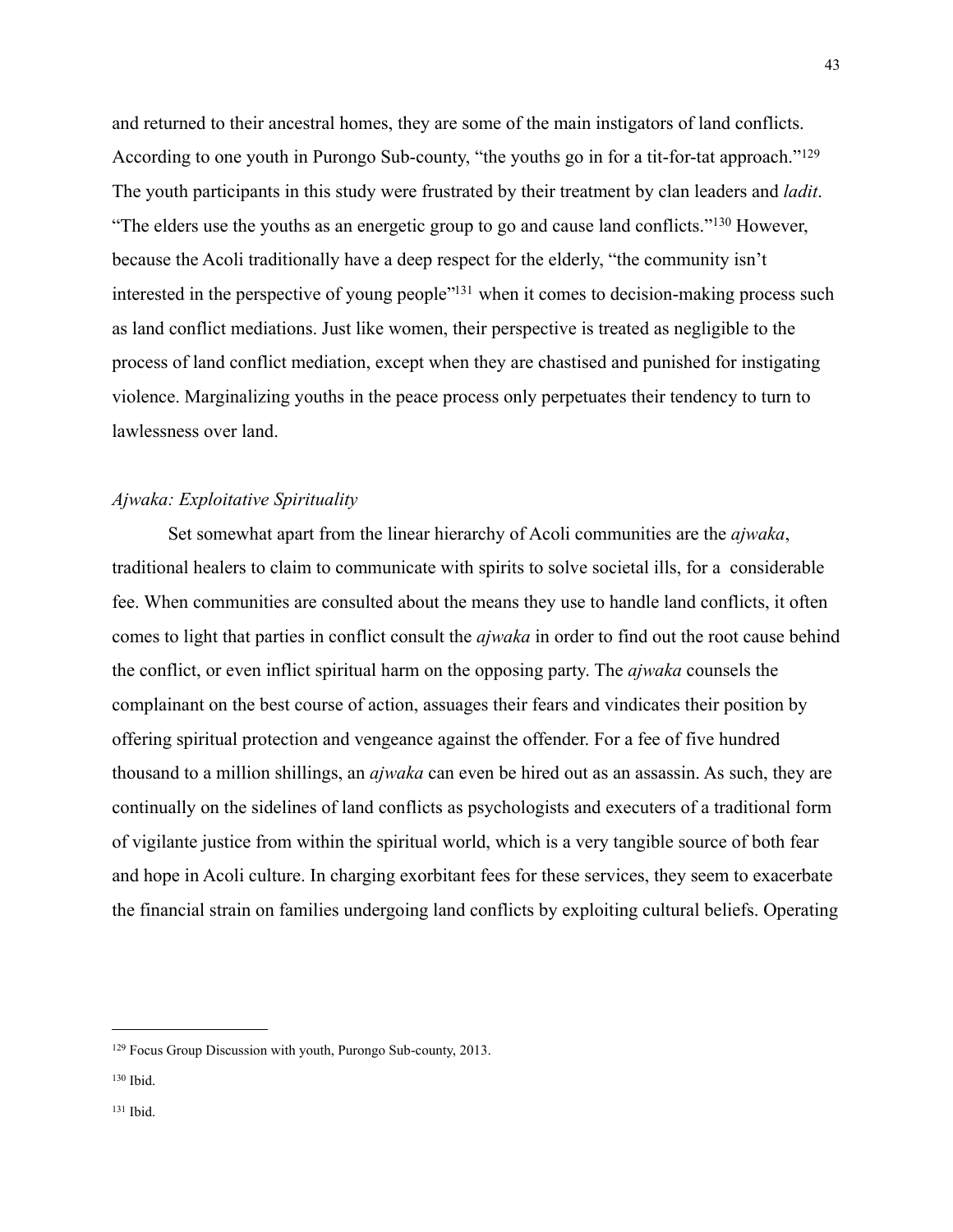as hired bolsters of power for one side or the other, their presence can also undermine mediation efforts if they become too deeply involved.<sup>[132](#page-44-0)</sup>

#### 3.2.3 Communalism, Compromise and Consensus Building

Although land is managed by a respected leadership body, usually a *rwot kweri*, an elder, or a council of community leaders, community consensus is crucial when making decisions about how to handle land. Similarly, land conflicts are treated as a communal problem and sustainable solutions must be based on mutual consent between all parties involved. The value of mediation most commonly touted by both mediating actors and participants alike is that a way forward that will secure sustainable harmony within the community can be agreed based on compromise and consensus. The communal attitude of the Acoli culture lends itself to compromise, even in cases where this means one party ceding land to another. "In a mediation, sometimes one side surrenders land for the sake of peace and coexistence," the LC 5 of Nwoya stated. "We hope to restore coexistence, the harmony that a community used to enjoy, and preserve cultural practices.["133](#page-44-1)

The value the Acoli place on communalism and consensus may lend itself well to creating harmony and accepting compromise between relatively equal parties or in the case of genuine disagreements, but can lead to an abuse of vulnerable people's land rights in circumstances where compromise essentially amounts to making land grabbing a "no-risk" activity[.134](#page-44-2) "There is no justice in that kind of compromise," according to Rosalba Oywa. Rwot Oyat-Oketta of Koch corroborated this opinion, "As much as mediation is good to come to a compromise, it is better when rights are respected."[135](#page-44-3) But as mediators, cultural and political leaders face the challenge of establishing when there is malicious intent involved in a conflict, in order to know when compromise may not be an appropriate solution. Their power is also limited,

<span id="page-44-0"></span><sup>&</sup>lt;sup>132</sup> The information in this paragraph is based on conversations with Rwot Oyat Oketta of Koch and his secretary, James Komakech, as well as observations of and interactions with communities, and the observation of one consultation with an ajwaka in Koch Goma Sub-county.

<span id="page-44-1"></span><sup>133</sup> Okello, Patrick Oryema, 2013

<span id="page-44-3"></span><span id="page-44-2"></span><sup>134</sup> Akin, Jeremy and Isaac Katono. *Examining the A-D-R-tistry of Land Dispute Mediators in Northern Uganda*. For the Northern Uganda Land Platform, October, 2011.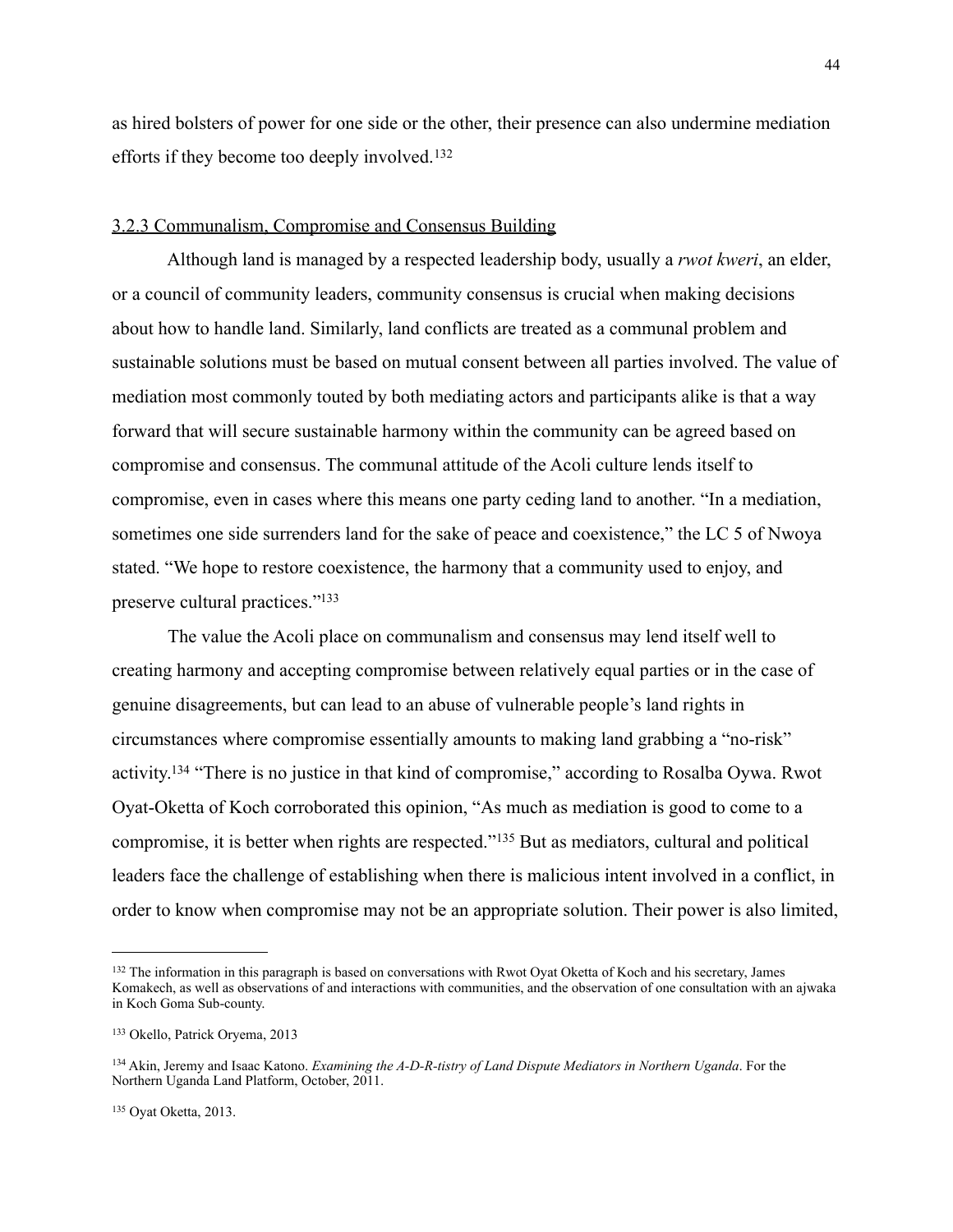because they can only facilitate agreements, not make rulings. Yet the LC 3 of Anaka Sub-county maintains, "with mediation, at least a balance can be maintained. If you go to court, someone must lose."[136](#page-45-0) The win-lose arrangement of the formal justice system offends the cultural value placed on communalism and consensus, so it was seen by most respondents for this study as a last-resort only. The dynamics of the formal justice system will be discussed further in section 3.2.3 on the Formal Justice Framework.

#### 3.2.4 Linguistic Duplicity and Mistranslation

 The Acoli language is rife with ambiguity; because its lexicon is relatively small, each word carries a host of meanings which may or not be congruous with one another. In the context of land conflicts, the non-specificity of the key Acoli phrases used in describing disputes and resolution can lead to miscommunication that exacerbates tension. As previously mentioned, *lara ngom* is the phrase usually used to refer to land grabbing. While it does mean 'grab,' concurrently, the word *lara* could imply either malicious 'seizing' or conversely, protective 'clinging to' or 'saving,' a nuance which drastically changes the meaning and reception of the word.[137](#page-45-1) Taken as an allegory, this word represents the various ways that stakeholders in Northern Uganda treat land: for land grabbers, as a commodity to be exploited, but for the landowners themselves, something to hold on to with all of their strength.

 The use of language also serves as evidence of the tense cultural confluence of Acoli and Western values. This is particularly obvious in the Acoli adoption of judicial terms; in Acoli, the word for 'court' is simply a local inflection of the English version, written as *kot*. In the discourse of a mediation, English words are occasionally used when they have no Acoli equivalent. The type of words spoken in *leb muno* (literally, 'white man's language') in an otherwise Acoli speech is indicative of the depth of cultural strife: 'boundary' was one that appears not to have a direct translation into Acoli and is used consistently in its English version during mediations. In other example, part of the negative perception of investment by Acoli communities may be due to the use of the term *nyayo lonyo,* which can translate either to 'increased prosperity,' or

<span id="page-45-0"></span><sup>136</sup> LC3 Anaka Sub-county

<span id="page-45-1"></span><sup>137</sup> Anonymous SIT lecturers, March, 2013.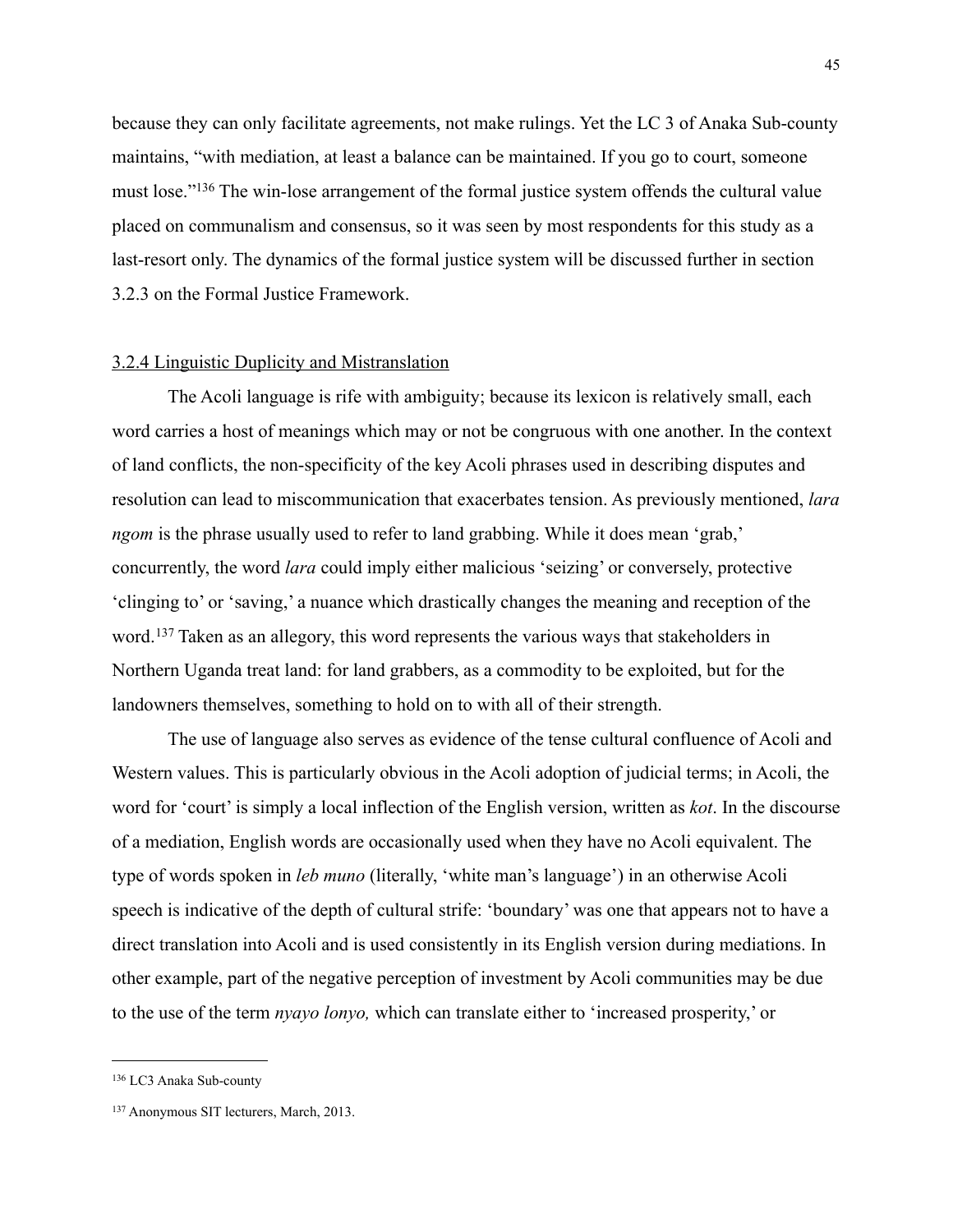'accumulating wealth,' phrases that obviously carry different connotations[.138](#page-46-0) Within the rural communities that participated in this study in Nwoya district, the latter translation was most common, which corresponded with communities viewing investment as foreign appropriation of their birthright. Thus, the way words are used and interpreted in the context of a sensitive and potentially explosive land conflict mediation is a strong determinant of the outcome of the resolution process; the wrong turn of phrase can pour fuel on a smoldering fire by further miring a conflict in misunderstanding.[139](#page-46-1)

### 3.3 Land Conflict Adjudication and Resolution in Nwoya District

#### 3.3.1 Alternative Dispute Resolution

 Alternative Dispute Resolution (ADR) mechanisms are gaining prominence in the international sphere of conflict resolution as a way to deal with conflicts outside the formal justice system, especially in situations like Uganda, where that structure is known to be practically moribund. There are a wide variety of ADR mechanisms, ranged on a scale from situations where the conflicting parties have the most control over decision-making (negotiation), to the least (arbitration).[140](#page-46-2) In the context of land conflicts in Northern Uganda, mediation is the most common form of ADR. At the district level in Nwoya, there is a 30 member District Reconciliation and Peace Team organized by the District Council to handle land issues, comprised of a variety of district mediating actors. Mediation is widely viewed by communities to be a better alternative to the formal court system, because it is more easily accessible and "a properly mediated dispute has a more sustainable solution.["141](#page-46-3) Of course, there are also weaknesses in using ADR mechanisms that will be explained in the proceeding sections. ADR

<span id="page-46-0"></span><sup>138</sup> Oyat Oketta, 2013.

<span id="page-46-1"></span><sup>&</sup>lt;sup>139</sup> This paragraph is based on personal observation of mediations and brief conversations with Acoli participants about the nature of words used.

<span id="page-46-2"></span><sup>140</sup> Akin and Katono, *A-D-R-tistry*, 2011.

<span id="page-46-3"></span><sup>141</sup> Otim, 2013.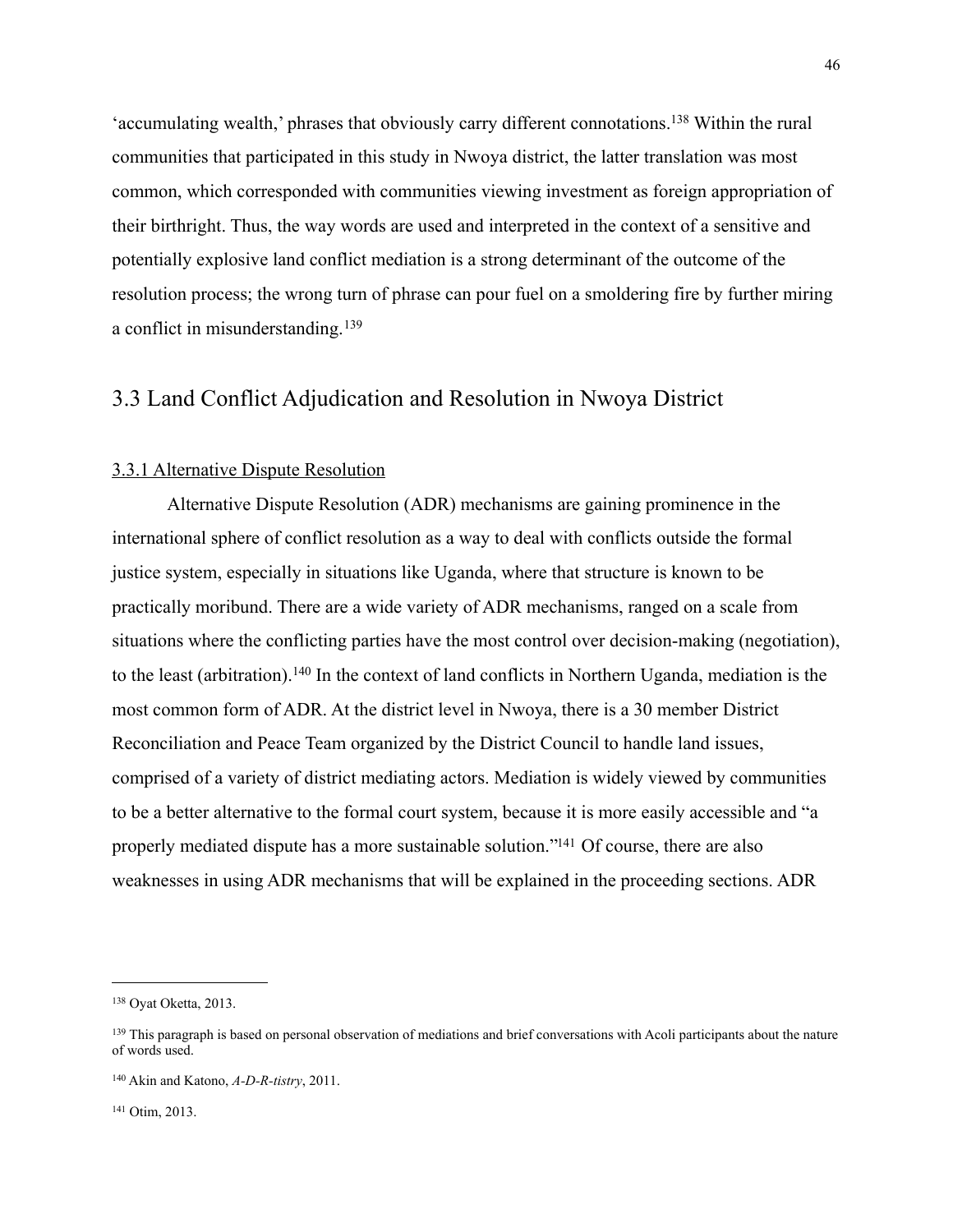will be formally integrated into the court system in Uganda in June 2013, which should have an impact on the procedures of land conflict adjudication.<sup>142</sup>

### 3.3.1.1 Actors in Alternative Dispute Resolution

#### *Cultural Leaders:*

 According to Rosalba, "culturally, [the Acoli] had our own mechanisms of dealing with conflicts, including land.["143](#page-47-1) These clan-based leaders play an instrumental role in mediating land conflicts, from petty land disputes to large, violent conflicts. The 1995 Constitution of Uganda established cultural institutions for each ethnic group, to act as umbrella organizations to formalize clan systems. In Acoli, this is Ker Kwaro Acoli, led by the Paramount Chief of the Acoli tribe. Beneath the paramount chief in terms of hierarchy come the other clan chiefs, the sub-clan chiefs, the councils of elders, and finally the *rwodi kweri* (chiefs of the hoe). Because they have been there for "time immemorial["144](#page-47-2) and are widely respected by local communities, the cultural actors can be strong authorities for mediating land conflicts. They are also nonpoliticized, so their propensity for corruption may be lower than other actors.

 Being bound to traditional customs, though, they can be prone to further disadvantaging vulnerable groups if cultural norms create pockets of vulnerability. "They base their decisions on existing cultural practices, and that cycle continues to hinder the rights of certain groups,"<sup>145</sup> said a representative of War Child Canada. The Chief Administrative Officer (CAO) of Nwoya district confirmed, "When it comes to culturally marginalized groups, when it is the clan leaders mediating, they lose out.["146](#page-47-4) Traditionally, clan leaders and clan "courts" had a great authority over their subjects, so they can also be inclined to arbitrating and making rulings rather than mediating, but these have no legal backing and can do more harm than good in trying to mitigate

<span id="page-47-0"></span><sup>142</sup> Anonymous ULA representative, 2013.

<span id="page-47-1"></span><sup>143</sup> Oywa, 2013.

<span id="page-47-2"></span><sup>144</sup> Ibid.

<span id="page-47-3"></span><sup>145</sup> Anonymous War Child Canada representative, 2013.

<span id="page-47-4"></span><sup>146</sup> Seguia, 2013.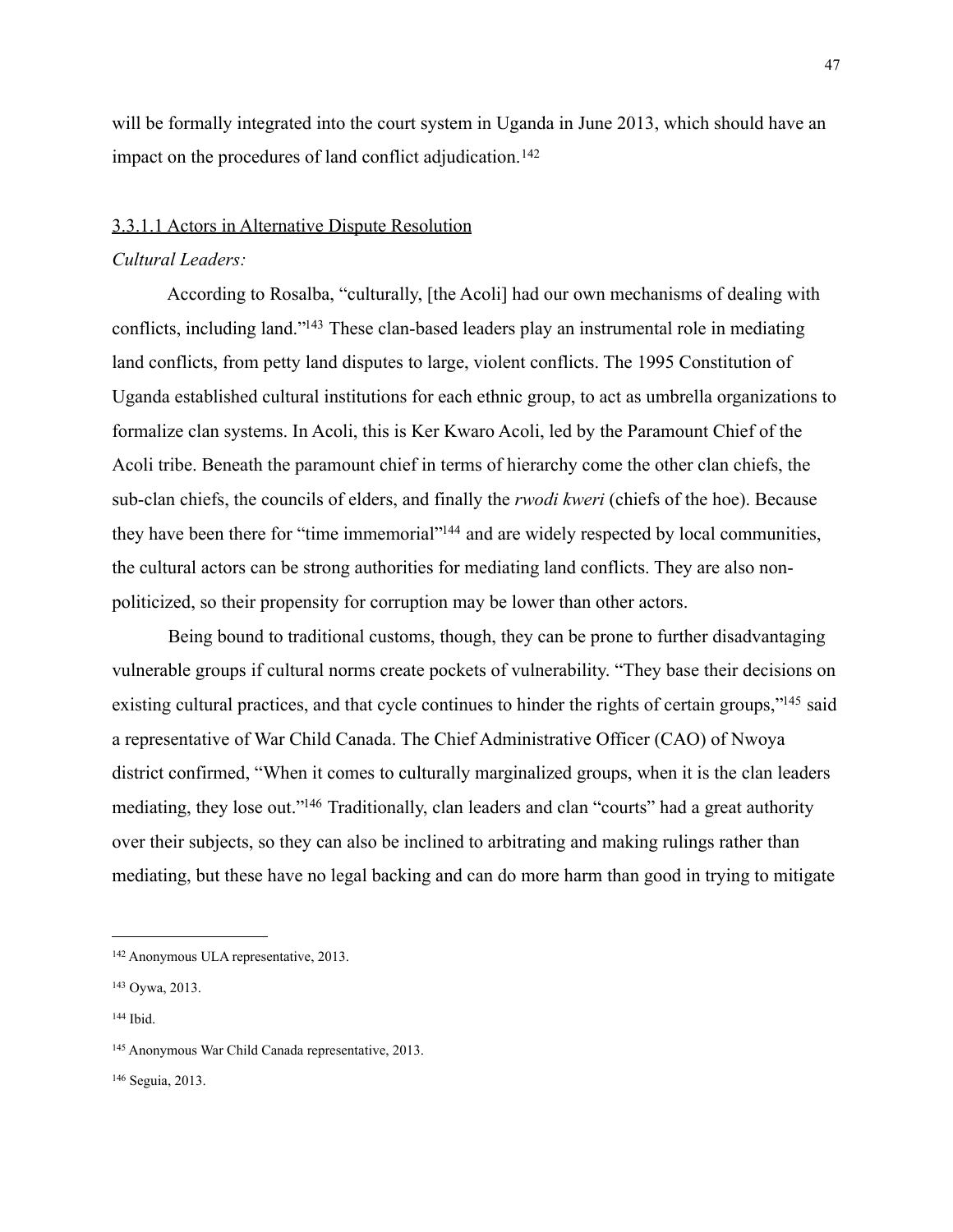land issues.<sup>147</sup> It often depends on the integrity of the individual to ensure that a mediation is carried out fairly, which cannot always be guaranteed.

#### *Law Enforcement*

 When land conflicts occur, relative vulnerability and desperation cause people to take the law into their own hands as their only option for securing their land and livelihood. When land disputes result in criminal activity (usually trespass, destruction of property, assault, and occasionally murder), law enforcement is called in to play a role in resolution and mitigate damages. According to the District Police Chief (DPC) of Nwoya district, when aggrieved parties make a complaint to their office, the police first investigate to see if the crime is landrelated. If it is not a serious offense, they go through the channels of land conflict mediation rather than prosecuting the offender, which would do little to address the root cause of the issue. During a mediation, law enforcement officers act in an authoritative capacity as mediators and also provide security for other mediating actors.<sup>148</sup>

 Unfortunately, the biggest weakness of the law enforcement system in Uganda was found to be that it is widely distrusted by the communities. Community respondents for this study unanimously testified to corruption in the police force. As one respondent in Alero Sub-county put it, "the police is the most corrupt arm in this country. I'd rather eat at the same table with an army man than a policeman. They preach something and practice something else."[149](#page-48-2) Another community member continued, "The police normally use their gun to oppress people.["150](#page-48-3) They were deeply suspicious of law enforcement as another military arm of the government, particularly in cases where the government itself was implicated in land grabbing. Here, the involvement of the police became a catalyst for violence instead of helping to calm the situation.

<span id="page-48-0"></span><sup>147</sup> Oyat Oketta, 2013.

<span id="page-48-1"></span><sup>148</sup> Okello, Moses SP (DPC Nwoya), 2013.

<span id="page-48-3"></span><span id="page-48-2"></span><sup>149</sup> Anonymous community member, Alero Sub-county, 2013.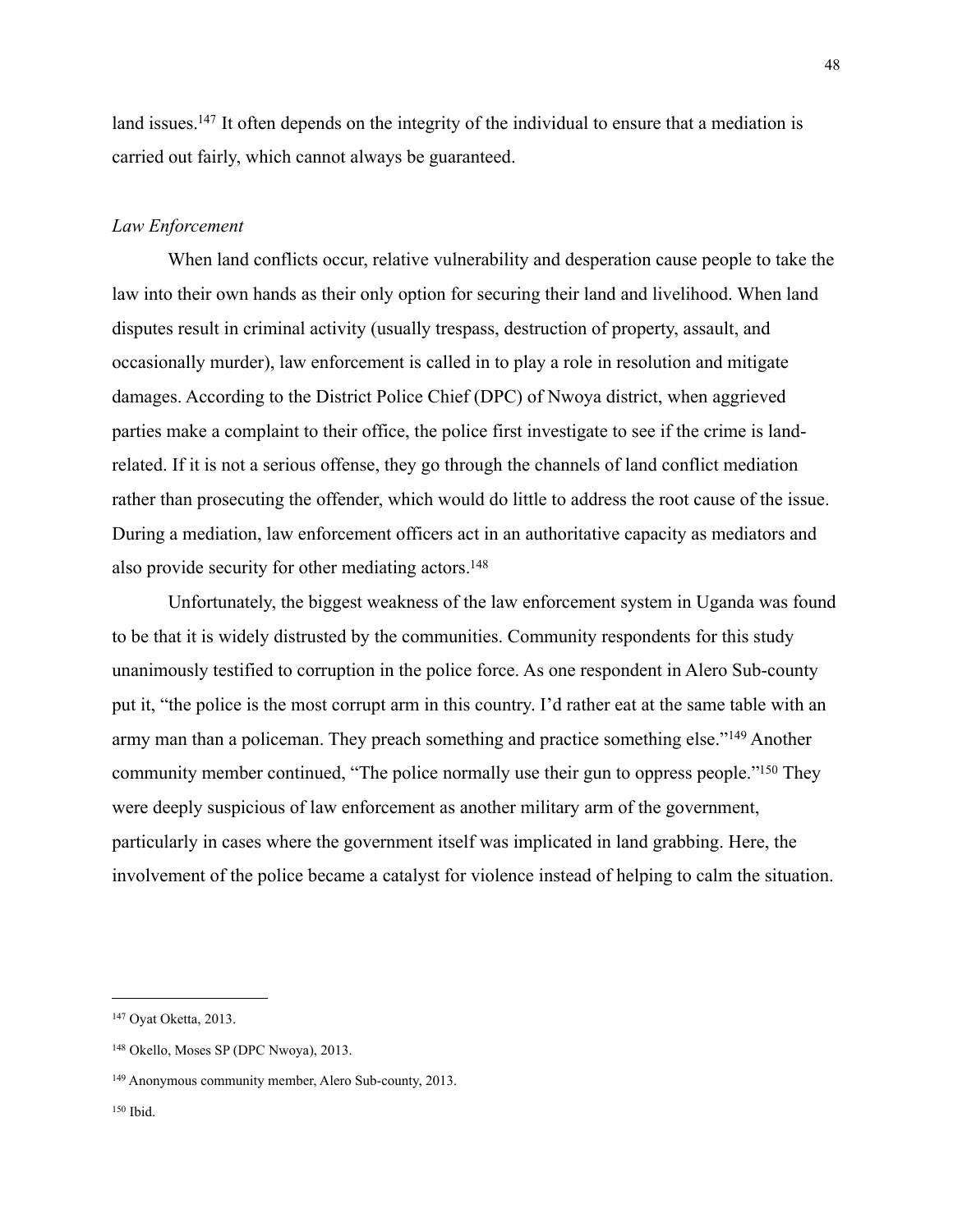#### *District Elected Political Leaders*

 In the decentralized system of government in place in Uganda, each district is designed to be largely self-sufficient in terms of conflict resolution. Local Councilors at district, sub-county, parish, and village level play a prominent role in implementing ADR to handle land conflicts. Along with *rwodi kweri* and other local actors, the Local Councilor 1 (LC 1, the lowest level of elected officials in government) is the first mediator to attempt resolution of a land conflict.<sup>151</sup> If this is unsuccessful, the case is forwarded to the LC 3 at Sub-county level, and then up to the District Chairperson LC 5. Each of these actors employ other relevant leaders to bolster their authority, such as District Councilors, clan leaders, law enforcement officers, etc. As elected leaders, the LC's are the mediators held most accountable to their constituencies, which can be positive in that they are sensitive to the needs of the community, but negative when they are found to currying favor with one group or another in return for political support[.152](#page-49-1)

 Community members participating in this study had mixed feelings about the role of the LC's and other elected leaders at the district level. Though they were perceived much more positively than the central government, they are still seen as biased due to their role as politicians: "People coming into office don't come in with the mind of understanding the problems of the people.["153](#page-49-2) Community members criticize the LC's for simply referring cases on to the next actor when they can't handle them. However, LC's themselves report high rates of success in mediation.<sup>154</sup> The LC 5 of Nwoya district replied, "In all the areas I have moved personally, I was able to handle [the land dispute]. Those communities have not gone back to conflict."[155](#page-49-4) Each LC 3 interviewed reported hundreds of cases of land conflict per year in their Sub-county, indicating another challenge with using political leaders to mediate: land conflict resolution makes up a huge portion of their daily work, diverting them from other necessary

<span id="page-49-0"></span><sup>151</sup> Opiyo Joel, 2013.

<span id="page-49-1"></span><sup>152</sup> Okello, Patrick Oryema, 2013.

<span id="page-49-2"></span><sup>153</sup> Community member, Alero Sub-county, 2013.

<span id="page-49-3"></span><sup>154</sup> Okello Patrick Oryema, the LC 5 of Nwoya district, reported a 100% success rate in mediations he was involved in personally, while LC 3's in the various sub-counties reported between 60% and 80% success rates, overall. This was contradicted by several NGO representatives, as well as observed evidence (only one of the six mediations observed was successful, and several have been going on for over two years).

<span id="page-49-4"></span><sup>155</sup> Okello, Patrick Oryema, 2013.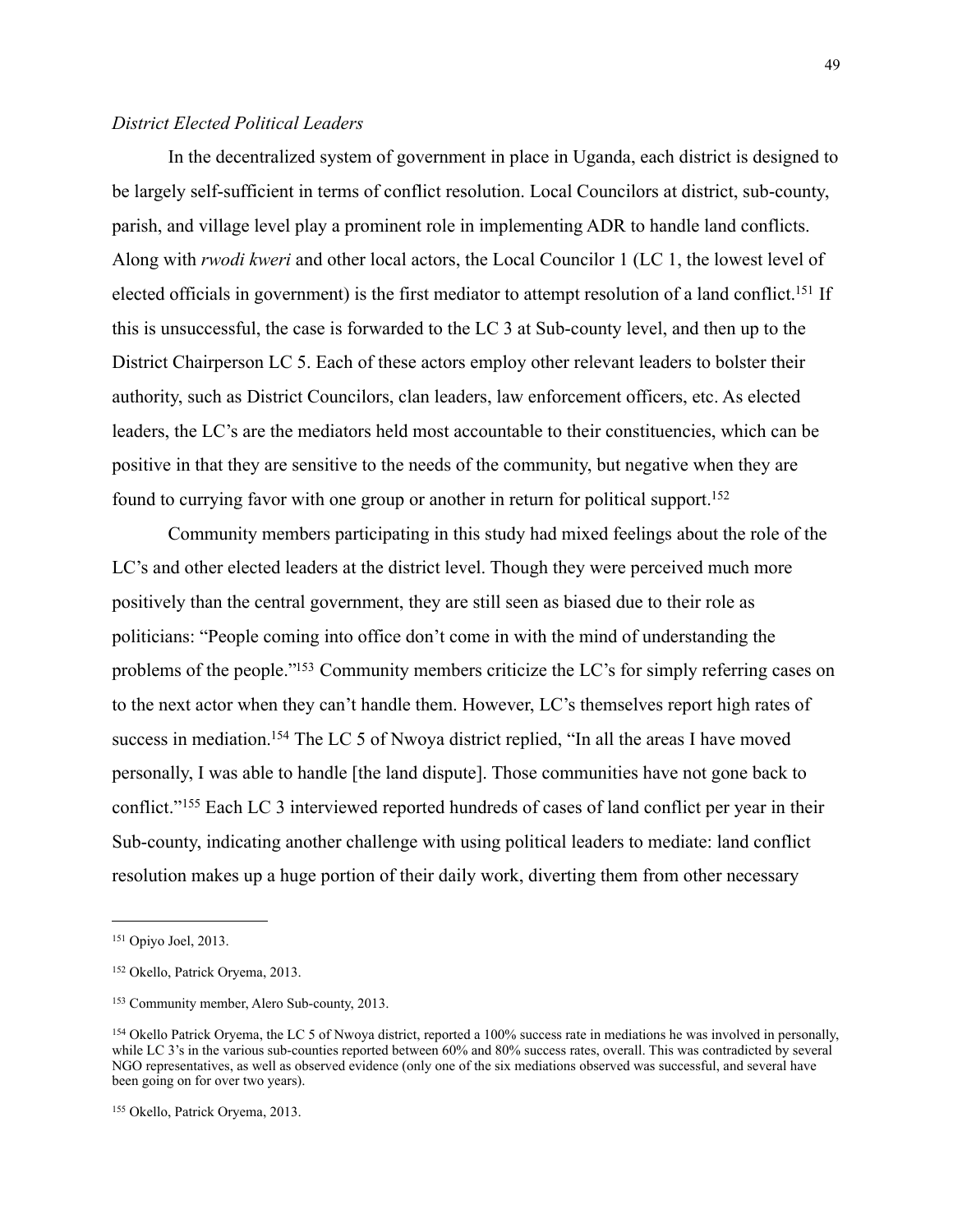tasks.[156](#page-50-0) In Nwoya district, incensed community members will often skip over lower level adjudication structures to go directly to LC 3's or the LC 5, creating the kind of backlog and delay in the mediation process that makes the justice system so ineffective.<sup>157</sup> As of May 13, 2013, President Museveni issued a public statement to the effect that political leaders should no longer be involved in mediation of land conflicts.<sup>158</sup> Because this is so recent, it is impossible to know what effect this will have on the process of land dispute resolution, but it is likely to have significant bearing as political leaders are currently the actors perhaps most embroiled in the land conflict situation.

#### *"Completely Dead": Technical Land Governance Institutions*

 The 1995 Constitution of Uganda and the 1998 Land Act established a series of technical institutions for handling land and resolving land-related disputes. These include the District Land Boards (DLB), the District Land Tribunals (DLT, the Area Land Committees (ALC), the District Natural Resources Offices (DNRO), and the District Land Offices (DLO), among others. However, as Denis Otim bluntly puts it, "the land governance structures are completely dead."<sup>159</sup> Nwoya district has no DLB or DLT and no DLO, and its DNRO has been up until recently staffed by only one individual who does not have the resources to fulfill his role completely.<sup>160</sup> A representative of War Child Canada elaborated, "The structures that are supposed to handle land issues are weak, though they are existent, which is commendable. Financially, logistically, and human resource wise, they are scattered and spread out, which makes them ineffective."<sup>161</sup> Because they were established fairly recently and are not coordinated with customary institutions, there is also a very low level of awareness regarding the function of these structures among communities.<sup>162</sup> Even when community members are aware, they perceive these

<span id="page-50-0"></span><sup>156</sup> Interviews with the LC 3's of Koch Goma, Anaka, Alero, and Purongo Sub-counties.

<span id="page-50-1"></span><sup>157</sup> Okello, Patrick Oryema, 2013.

<span id="page-50-2"></span><sup>158</sup> Otim, 2013.

<span id="page-50-3"></span><sup>159</sup> Otim, 2013.

<span id="page-50-4"></span><sup>160</sup> Omara, 2013.

<span id="page-50-5"></span><sup>161</sup> Anonymous War Child Canada representative, 2013.

<span id="page-50-6"></span><sup>162</sup> Okello, Moses SP, 2013.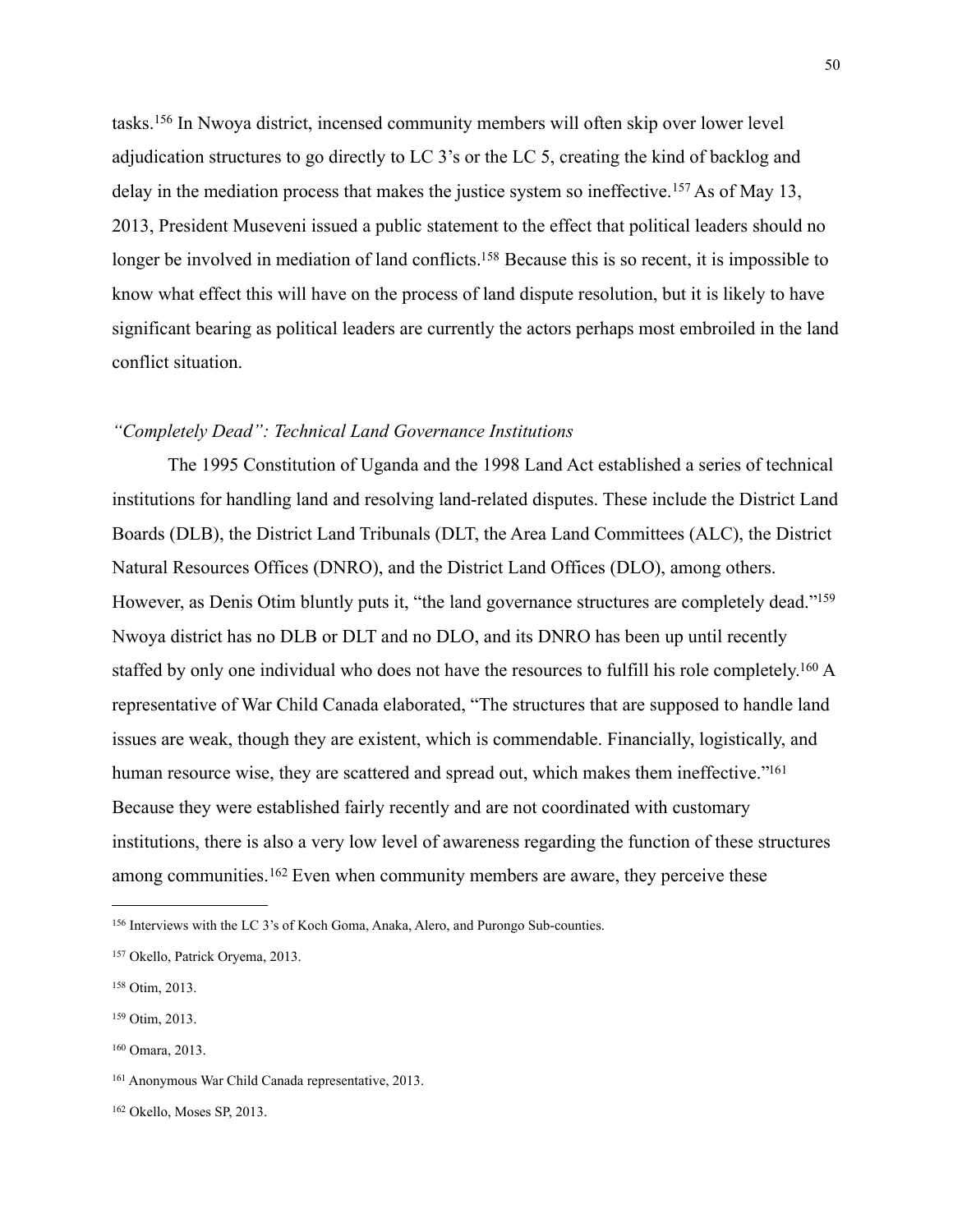structures (particularly the ALC's) to be weak and corrupt, and are unlikely to turn to them as sources of authority for mediating land conflicts. For all intents and purposes, the ALC's and other land-based institutions "only have power during peaceful, undisputed transactions involving land,"[163](#page-51-0) making them completely ineffective ADR bodies.

#### *Non-Governmental Organizations: The Wild Card*

 As outside actors without a legal mandate to participate in ADR of land conflicts, Non-Governmental Organizations (NGO's) have a unique role to play in adjudication. There are a number of prominent international and grassroots NGO's now working on mediating land conflicts and advocating for land rights and justice within the legal system. The major strengths of the NGO's is that they are perceived as neutral by the communities and have the flexibility to serve as an intermediary between resolution actors.<sup>164</sup> Representatives from several NGO's reported that they consult the communities before designing mediation strategies. "We invite them to bring people they are comfortable with and think they can help.["165](#page-51-2)

 In facilitating successful mediations, NGO's rely heavily on local actors for connections. According to a representative of War Child Canada, "The community looks at NGO's as outsiders, and you have to invest a lot to first of all create a relationship" before mediation can be successful. Initial attempts by NGO's at building rapport can be unsuccessful, especially if the people involved are seen to be outsiders. "People in Northern Uganda look at NGO's as a threat to cultural systems. We are a threat to existing practices, so sometimes that affects people's attitudes."[166](#page-51-3) Although their position outside the government and other official structures can be a strength, NGO's involvement in advocating for rights of vulnerable individuals rather than simply acting as neutral observers can also sew discontent in the community, particularly when local perceptions of "human rights" contrast with international norms. A representative from the Uganda Land Alliance explained this stance: "Once mediators are not helping the oppressed,

<span id="page-51-0"></span><sup>163</sup> Okello, Patrick Oryema, 2013.

<span id="page-51-1"></span><sup>164</sup> Anonymous ULA representative, 2013.

<span id="page-51-2"></span><sup>165</sup> Anonymous WCC representative, 2013.

<span id="page-51-3"></span><sup>166</sup> Ibid.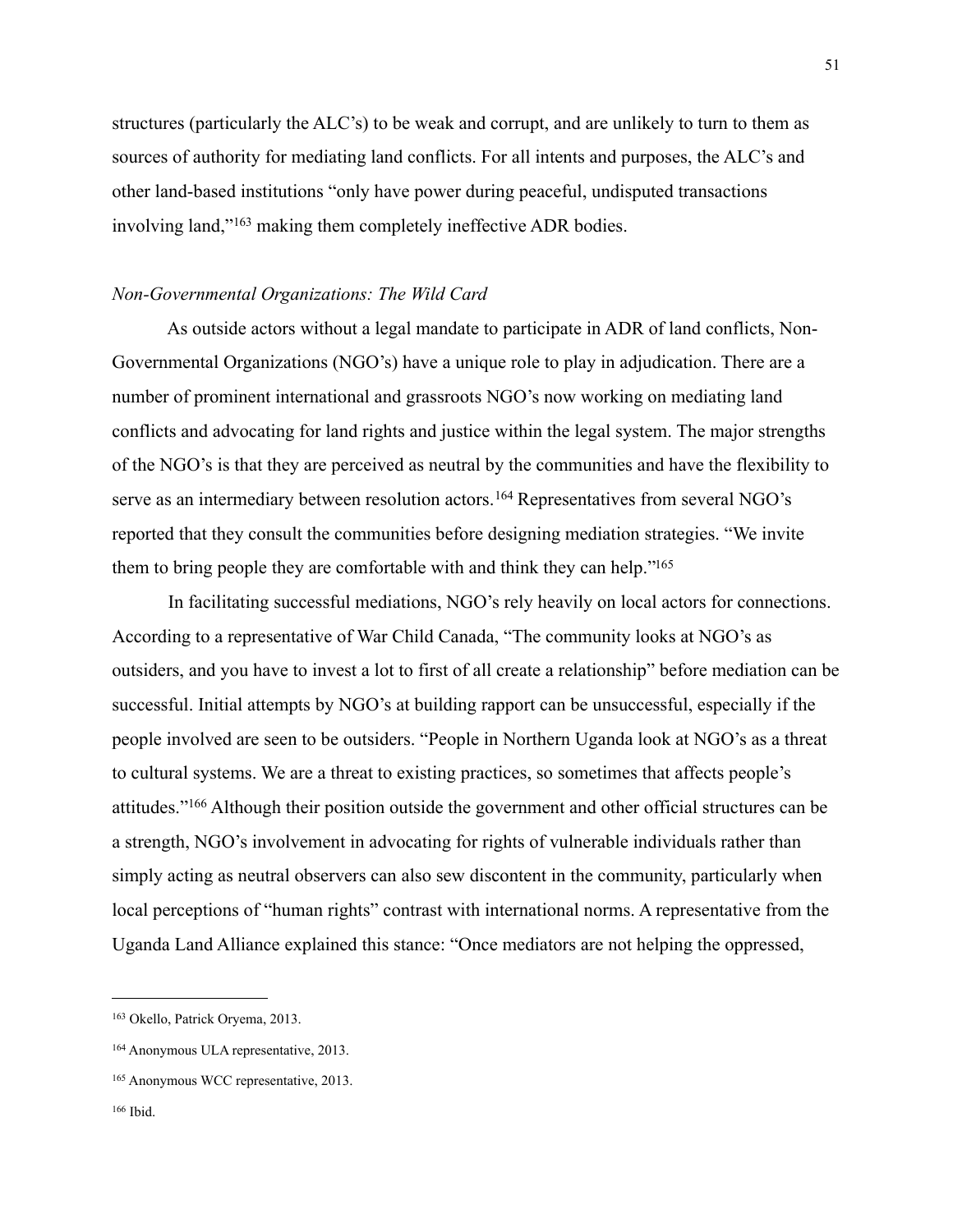then to me, they are sidelining the oppressors. Instead of trying to create balance, they would just be keeping the power imbalance in place."<sup>167</sup> Within the context of the Ugandan justice system, this kind of advocacy is still crucial to preserving land rights, but massive community sensitization will be needed to facilitate closer relationships between communities and the NGO's that serve them.

#### 3.3.2.2 ADR: Challenges to Implementation

 Alternative Dispute Resolution (ADR) mechanisms are already the dominant mode of dealing with land conflicts in Acoli, and have enormous potential for sowing sustainable solutions in communities that have been wracked by conflict. The region benefits from the fact that there are "very strong informal processes when it comes to land conflict resolution in Acoli."<sup>168</sup> Mediation is widely supported by the communities, and is faster and less expensive than the formal system. "Mediation is better, simply because for the vulnerable people, they cannot access court.["169](#page-52-2) Actors using ADR are more effective at working with the cultural framework rather than antagonizing it. In a properly facilitated mediation, "a person is free to speak and speak confidently,"<sup>170</sup> without fear of retribution. However, "they also have loopholes,"[171](#page-52-4) some of which will be discussed in the following sections.

#### *Bias, Corruption, and Manipulation*

 Like any other system, the ADR framework can be exploited by participants whose intentions are self-serving or not in the interests of justice. With ADR, bias of mediators and participants alike can cause mediations to fail in creating lasting solutions. Most lower level land conflicts are mediated by actors who are very close to the situation at hand, such as *rwot kweri*, village chiefs, and LC 1's. Although the proximity means that they are likely knowledgeable about the situation at hand, they are also likely to be biased. Even the LC 5 of Nwoya district

<span id="page-52-0"></span><sup>167</sup> Anonymous ULA representative, 2013.

<span id="page-52-1"></span><sup>168</sup> Anonymous WCC representative, 2013.

<span id="page-52-2"></span><sup>169</sup> Oryem, 2013.

<span id="page-52-3"></span><sup>170</sup> Okello, Patrick Oryema, 2013.

<span id="page-52-4"></span><sup>171</sup> Anonymous WCC representative, 2013.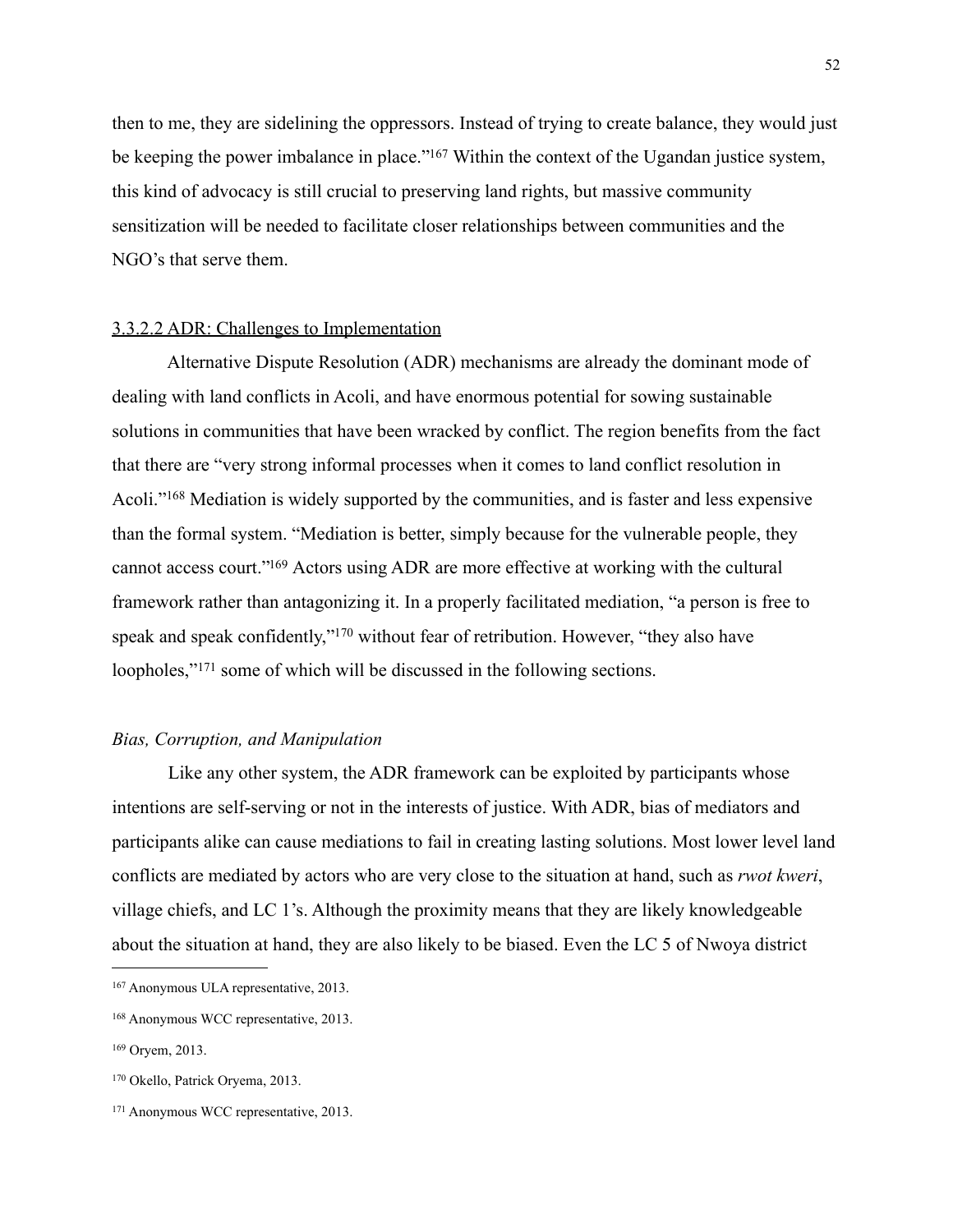admitted, "as leaders, we take sides." A mediator might be a neighbor, of a member of the same clan as one party and not the other, or even a relative. In these cases, even if the mediators are not actively influencing the outcome of the mediation, they are perceived as biased. Neighbors and elders who attend mediations to provide evidence are intended to be impartial, but their proximity to the community also undermines their credibility.

 Uganda is notorious for corruption at every level. In *Where Law Meets Reality,* Brian Kagoro writes: "Most African systems do not seem to function without 'grease' or 'facilitation fees.' These are systems of co-conspirators from the watchmen guarding office buildings to the highest echelons of the state. These co-conspirators are tied together by an umbilical cord of greed and short-term gain."[172](#page-53-0) The *ladit* commonly accept bribes for giving particular pieces of evidence and withholding others during mediation. Interested third parties use their own power to exert influence.[173](#page-53-1) Even religious leaders are implicated in corruption. An anonymous pastor described situations where land grabbers would donate large sums of money to churches as payment to turn the other cheek.<sup>174</sup> Some administrators are willing to use their office to sign off on false certificates of land ownership for a small fee, with the result that one parcel of land could be registered under several "legal" titles. Because of the high level of corruption, it is very easy for individuals to manipulate the process of a mediation to go in their favor.

#### *Impotence, Lack of Means, and Untrained Mediators*

 Another challenge with the use of ADR mechanisms in addressing land conflicts is a lack of capacity. Mediators are poorly trained and their efforts are underfunded, while their decisions carry no legal weight and in many cases are not respected, particularly by powerful actors. This latter problem occurs specifically when there is an imbalance of power between parties, because the more powerful party may not engage in ADR. The LC 5 of Nwoya district affirmed that those who "have the money for lawyers have no incentive to come to mediations."<sup>175</sup> Of the six

<span id="page-53-0"></span><sup>172</sup> Kagoro, 24, 2012.

<span id="page-53-1"></span><sup>173</sup> Okello, Patrick Oryema, 2013.

<span id="page-53-2"></span><sup>174</sup> Anonymous pastor. Interview by author. Personal interview. Lira, Uganda, April 16, 2013.

<span id="page-53-3"></span><sup>175</sup> Okello, Patrick Oryema, 2013.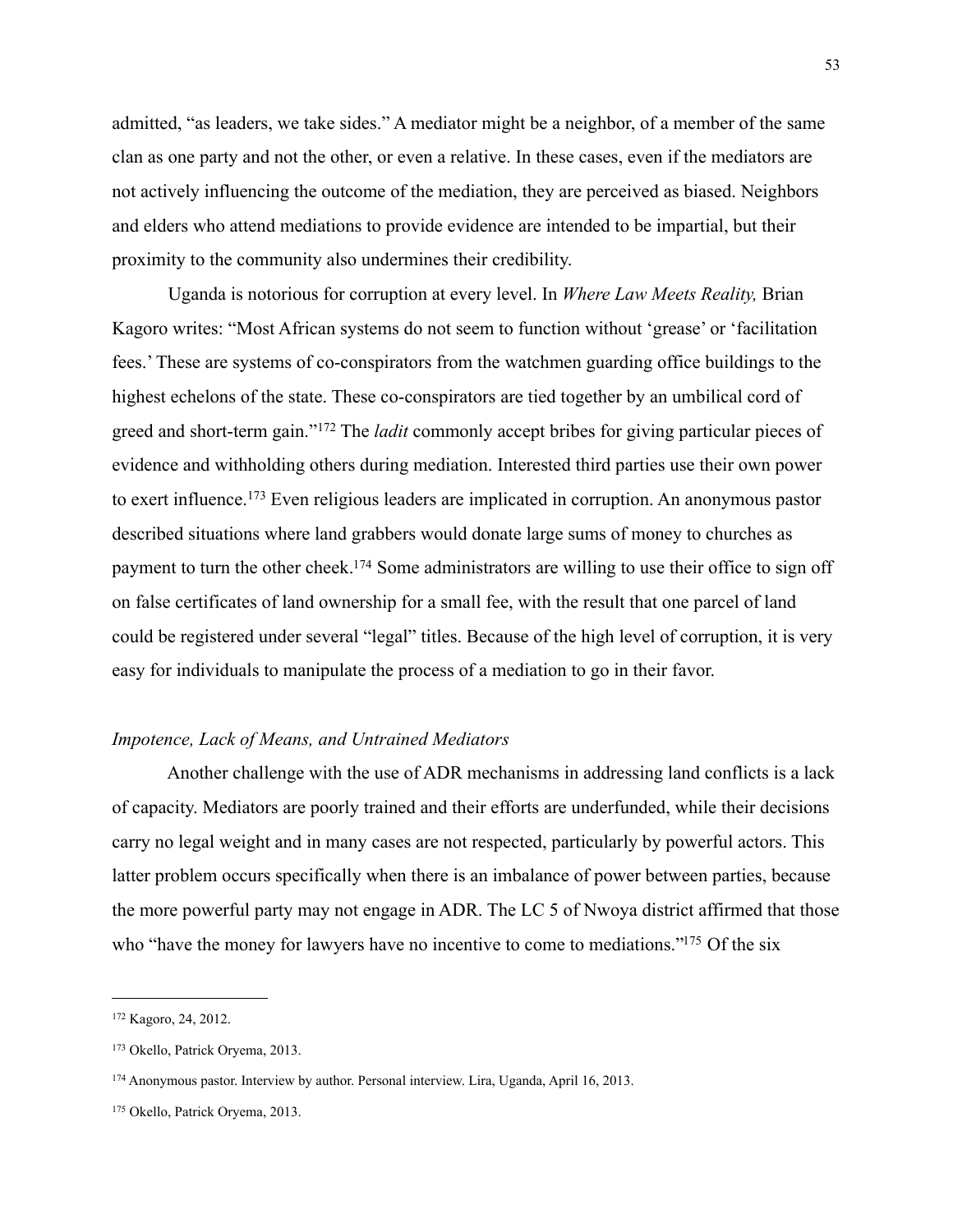mediations observed, four of them were attended by only one of the two parties involved; these seemed to be the most volatile and least successful. The DPC of Nwoya district confirmed that "violence comes when only one party is present."<sup>176</sup> Therefore, the mediators' lack of authority creates instability and the potential for violence. Ultimately, "the resolution of a dispute is dependent on the willingness of the parties involved,["177](#page-54-1) because mediators are not powerful enough to enforce them. "Mediators cannot be people who are easily intimidated by the community.["178](#page-54-2) When parties are unwilling to cooperate, ADR is essentially impotent.

 Capacity is also lacking in terms of training and finance for mediation. Basic problems such as a lack of transportation and funding to compensate mediators and witnesses for their time can derail a mediation and make it vulnerable to corruption. Given the scope of the problem, the budget for ADR is prohibitively small. Poor mediation can easily compromise the mediation structure. When mediating actors are perceived as weak, biased, or unknowledgeable, "mediation may not be very accurate and reliable in terms of weighing evidence" and giving advice. Untrained mediators may also try to arbitrate when they should be acting in a neutral, advisory capacity. When mediators are impotent, the paradox arises that in the interests of harmony, land dispute mediators often come to compromises which abet land grabbing and the exploitation of vulnerable individuals, thus infringing on land rights, in the interests of peace.

#### *Arbitration or Mediation?*

 The "big man" mentality described earlier in the report can turn a mediation into an arbitration, as communities are accustomed to respecting power, and mediators can exert undue influence on the proceedings. Among the mediations observed during the course of this study, several tended towards arbitration in their rhetoric and in behavior of the parties. In example, one case in Purongo Sub-county involving low level mediating parties used rhetoric similar to that of a courtroom. The mediation was occurring because one party (called "the accuser" by the mediators) approached the Sub-county offices for assistance. The "accused" was issued the

<span id="page-54-0"></span><sup>176</sup> Okello, Moses SP, 2013.

<span id="page-54-2"></span><span id="page-54-1"></span><sup>177</sup> Otim, 2013.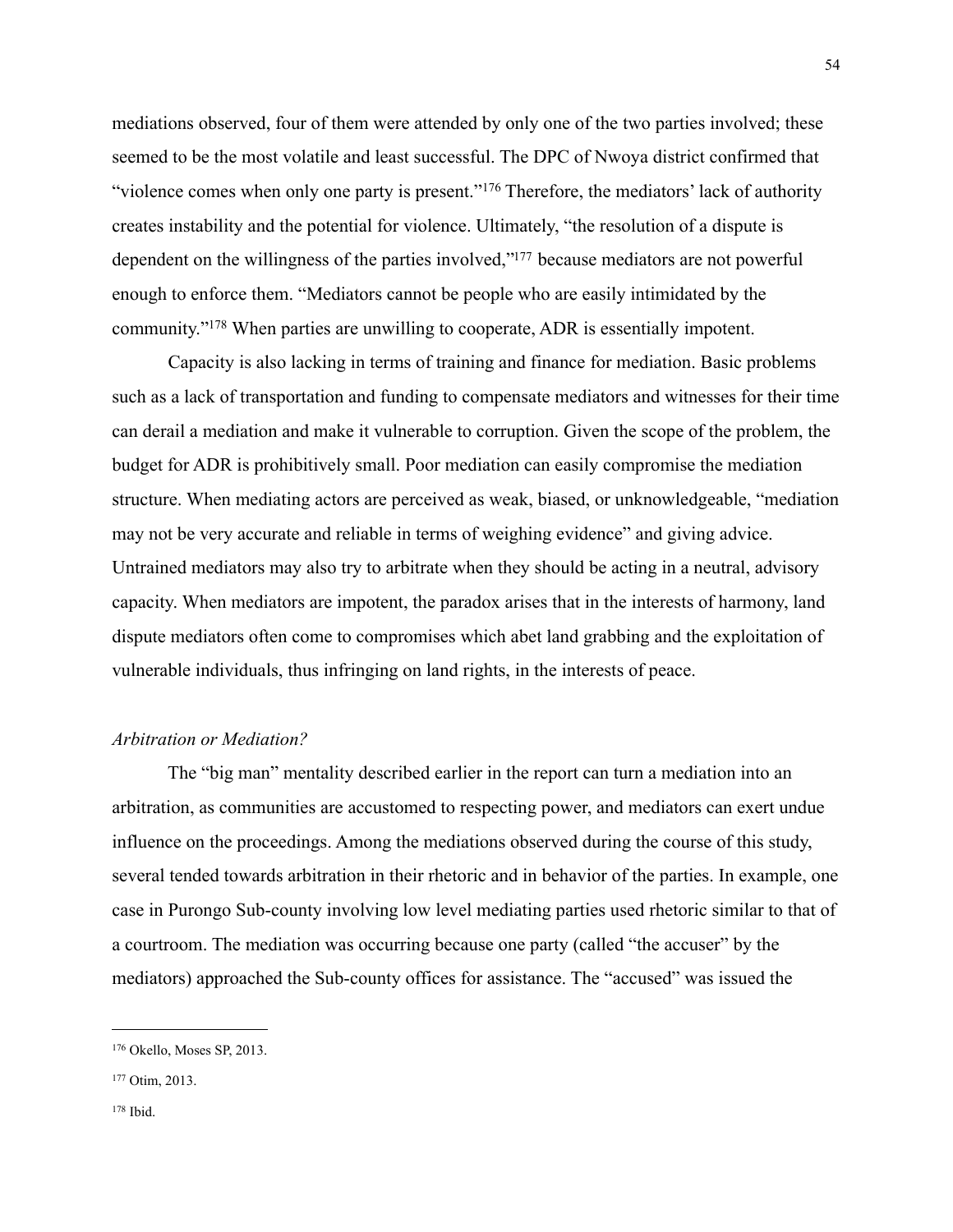informal equivalent of a summons. During the mediation itself, the mediating parties called "witnesses" for "cross-examination." As Denis Otim from RLP remarked, "all they need is lawyers to make it a courtroom."<sup>179</sup> This treatment of the process undermines the parties' own initiative to come to a peaceful settlement, thus making a solution less sustainable.<sup>180</sup>

#### 3.3.2 "Legality is Now Blocking Justice:" The Formal Justice Framework

 The formal justice framework in Uganda mirrors the decentralized structure of the government. At the lowest level are the LC 1 and LC 2 courts. Originally, the LC 2 court was the official court of first instance for land conflicts, but these bodies were stripped of their mandate to deliver rulings in 2007 because they were presided over by non-elected officials[.181](#page-55-2) However, in many areas they are still holding sessions for a fee, contributing to the problem of land conflicts rather than their solution. From here, the LC 3 sub-county court is the lowest level court that can make rulings. The Magistrate Grade 2 and then Grade 1 courts follow at the district level. Nwoya district does not have any courts currently in operation that have the capacity to deliver legally binding rulings, meaning that cases must go to Gulu district to be heard. If they cannot be resolved here, cases are heard by the High Courts, the Courts of Appeals, and the Uganda Supreme Court, located in Kampala.

 Land cases are decided on the basis of circumstantial evidence in the form of witness testimonies, location visits, and primary document evidence when it is available.[182](#page-55-3) One oft identified challenge with the formal justice system is that when customary ownership is involved, there can be a lack of solid evidence. Land disputes themselves are heard solely as civil suits, while criminal charges associated with them such as trespass, forcible entry, assault, destruction of property, and murder are handled separately as criminal suits.<sup>183</sup> A key difference between the two is that civil cases award damages to plaintiffs, while criminal cases result in

<span id="page-55-0"></span><sup>179</sup> Ibid.

<span id="page-55-1"></span><sup>180</sup> This paragraph, observation of a mediation in Purongo-Sub-county, April 30, 2013.

<span id="page-55-2"></span><sup>&</sup>lt;sup>181</sup> According to a representative of the Ministry of Lands, the government plans on holding elections, but a date has not yet been set.

<span id="page-55-3"></span><sup>182</sup> Anonymous lawyer, 2013.

<span id="page-55-4"></span><sup>183</sup> Okello, Moses SP, 2013.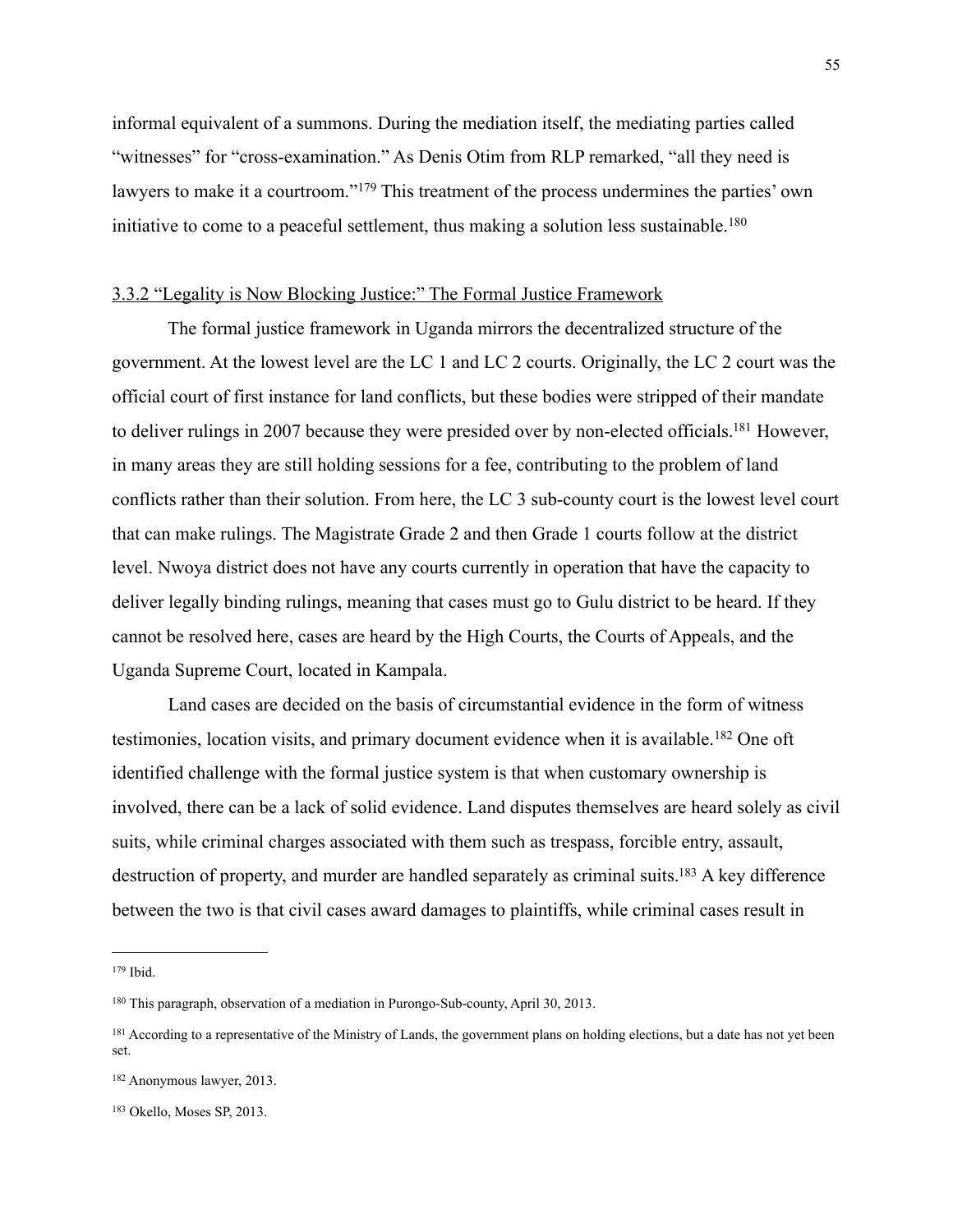either incarceration of the party or fines paid to the state[.184](#page-56-0) Cases of land disputes rarely go beyond the Magistrate G1 level due to lack of financial capacity of the people involved, and those that do usually involve investors or others with financial capacity. The court system in Uganda is widely seen as dysfunctional among rural community members, government officials, academics, NGO representatives and even lawyers consulted for this study. It is notoriously expensive and seen as exploitative of vulnerable parties. According to a representative of the Gulu NGO forum, "These structures are there, but they don't really provide justice."<sup>185</sup> The following sections will detail some of the weaknesses and challenges associated with the formal justice system in dealing with land conflicts.

#### *Case Backlog: Justice Delayed is Justice Denied*

 Backlog in the court system poses a significant challenge to land conflict adjudication. As it stands now, civil cases often take years to through the procedures, "making execution of cases impossible.["186](#page-56-2) Currently, cases are being filed faster than they can be processed, and the backlog is only increasing. Courts are understaffed and underfunded, and there are too few of them to handle the caseload. Furthermore, the first step in the process of adjudicating a land dispute is usually to issue an injunction prohibiting either party from accessing that piece of land while it is being disputed.<sup>187</sup> This exacerbates power imbalance between parties, because many of the people involved in land conflicts are dependent on their land for basic subsistence. Issuing these injunctions makes it very easy for land grabbers to succeed by turning land conflicts into waiting games, where the first one to be desperate enough to access the land illegally is arrested for encroachment and thrown in prison. When a criminal case is added to the mix, the civil case may be further delayed. A representative from the Uganda Land Alliance suggested that the court should maintain the status quo on a piece of land while it is in court to protect against denying vulnerable people access to land[.188](#page-56-4) Although they do have the power to do this, it is more

<span id="page-56-0"></span><sup>184</sup> Anonymous lawyer, 2013.

<span id="page-56-1"></span><sup>185</sup> Anonymous NGO Forum representative, 2013.

<span id="page-56-2"></span><sup>186</sup> Anonymous LEMU representative, 2013.

<span id="page-56-3"></span><sup>187</sup> Anonymous lawyer, 2013.

<span id="page-56-4"></span><sup>188</sup> Anonymous ULA representative, 2013.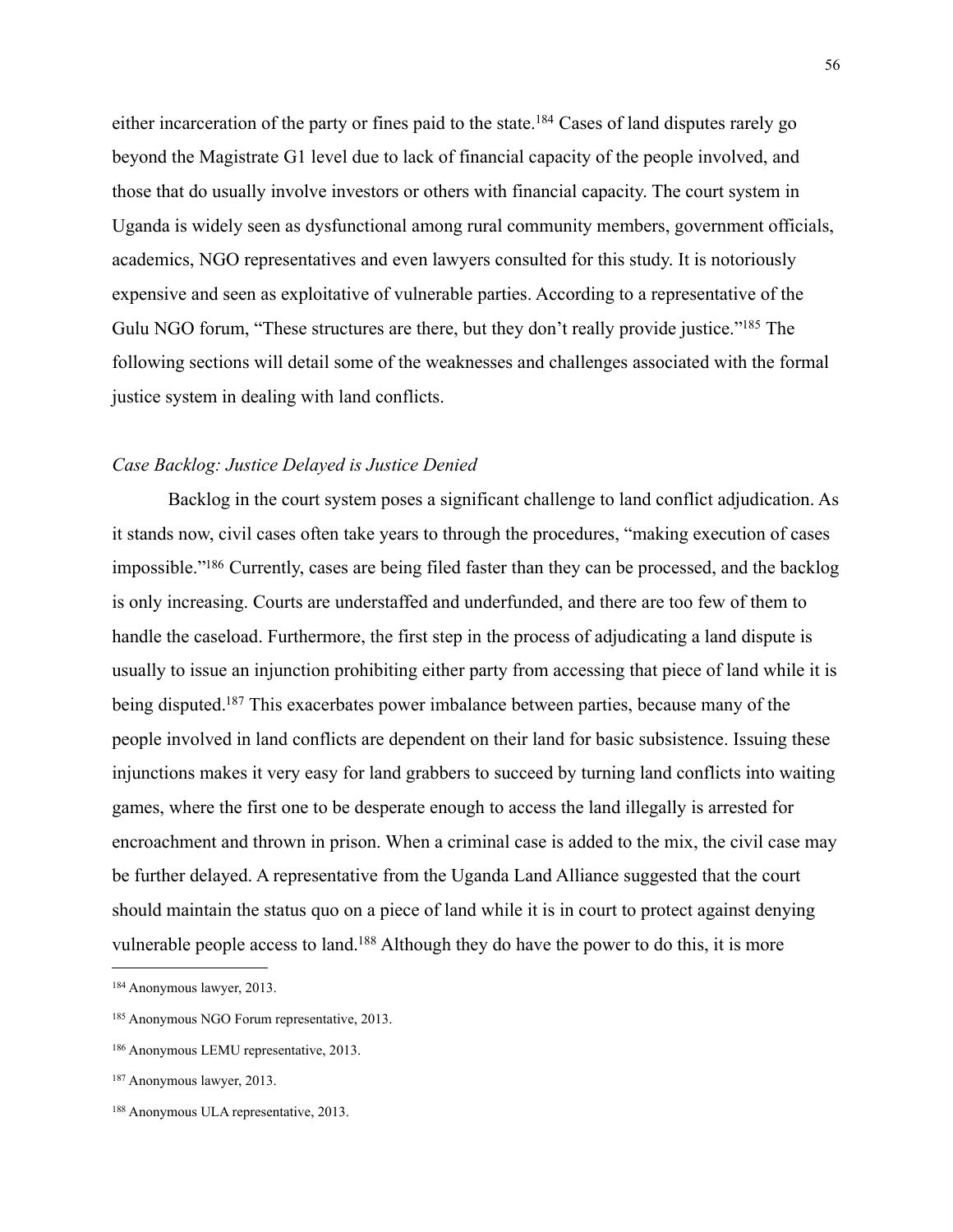common for them to simply prohibit all access to the land, which in some cases constitutes "even a threat to people's lives"[189](#page-57-0) when cases drag on for several years without conclusion.

#### *Abuse of Power: Money, Corruption, and Intimidation in the Courts*

 The first flaw in the formal justice system is that filing a case is prohibitively expensive for the common person. According to a lawyer working in Oyam district, a preliminary consultation with a lawyer will cost approximately six million shillings, which may be well outside what a rural household, or even community, makes in a year. Along with initial fees for filing a case, courts charge extra for locus visits, which are crucial sources of evidence in cases of land conflicts. "The formal justice system relies on issues of strict proof, witnesses, which are really costly to the local person. Many people cannot afford the formal justice system."[190](#page-57-1)

 On top of exorbitant official fees to be paid, the system is utterly replete with corruption. According to a majority of respondents for this study, cases do not go through court without significant bribes changing hands. "There is always underground payment to be done, which is expensive for the common man," explains a representative from NGO Forum. "You can never win a case, even if you are right, even if you have a genuine case, unless you pay something." Actors in all levels of the justice sector have been accused of involvement in bribery, from court clerks, to magistrates, to witnesses, to the litigants who "march into it" by giving out "tokens of appreciation.["191](#page-57-2)

 Furthermore, there is little public awareness of the legal processes involved in going to court, and the opacity of the system can be used by powerful land grabbers to intimidate vulnerable community members out of pursuing a case. A representative from the Uganda Land Alliance explained, "We need to find a way so that someone who has not gone to school has an easier way of going to court.["192](#page-57-3) People who are illiterate or cannot speak English are discouraged from going to court and are therefore vulnerable to land grabbing. Even the

<span id="page-57-0"></span><sup>189</sup> Ibid.

<span id="page-57-1"></span><sup>190</sup> Seguia, 2013.

<span id="page-57-2"></span><sup>191</sup> Anonymous lawyer, 2013.

<span id="page-57-3"></span><sup>192</sup> Anonymous ULA representative at NULP, 2013.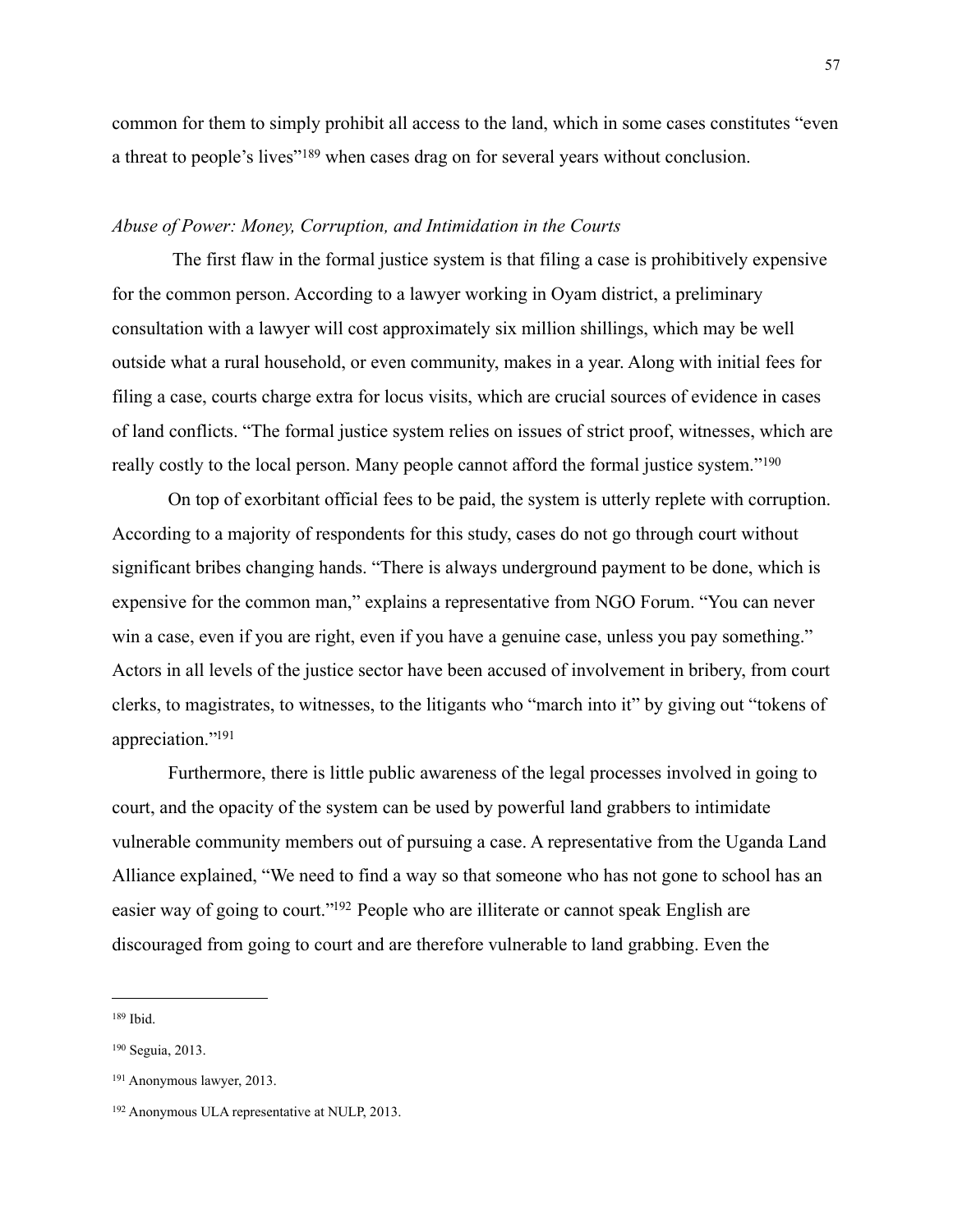relationship between litigants and the judiciary is characterized by an imbalance of power and the use of intimidation by the latter against the former.<sup>193</sup> According to a representative from NGO Forum, "Court staff need to change attitudes towards the community; rather than seeing it as their mandate to punish or extort, the mentality should be that they are providing a service instead." However, he added that "The government's embracement of corruption makes it very difficult [to reform the formal justice system]."<sup>194</sup>

#### *Public Perception of the Formal Justice System*

 As a result of these weaknesses, the public perception of the formal justice system in Uganda is seeped in mistrust and suspicion. Every community consulted for a focus group discussion and the majority of other respondents for this study expressed a fatalistic sense of distrust in the court process. Firstly, courts are perceived to be "far from the people."<sup>195</sup> In Nwoya district, where the nearest court that can handle land matters is in Gulu district, this dislocation from the communities makes the judiciaries unlikely to understand the local context[.196](#page-58-3) The formality of the courts is also at odds with the traditional system, which approaches conflicts from a conciliatory rather than adversarial position[.197](#page-58-4) In court, "the must be a winner and a loser, so people fear it." The winner-takes-all function of a civil case is insoluble with the communalist values of the Acoli, so in many cases, rulings "end up fueling conflict back in the community." According to the Chief Administrative Officer of Nwoya district, dissatisfied parties may even "resort to other strategies of elimination.["198](#page-58-5) For these reasons, communities are more willing to trust informal ADR mechanisms for resolving land disputes, because "the formal justice system has done more harm than mediation.["199](#page-58-6)

<span id="page-58-0"></span><sup>193</sup> Anonymous NGO Forum representative, 2013.

<span id="page-58-1"></span><sup>194</sup> Ibid.

<span id="page-58-2"></span><sup>195</sup> Seguia, 2013.

<span id="page-58-3"></span><sup>196</sup> Okello, Patrick Oryema, 2013.

<span id="page-58-4"></span><sup>197</sup> Anonymous Ministry of Lands Representative. Lecture, NULP, 2013.

<span id="page-58-5"></span><sup>198</sup> Preceding three quotes attributed to: Seguia, 2013.

<span id="page-58-6"></span><sup>199</sup> Okello, Patrick Oryema, 2013.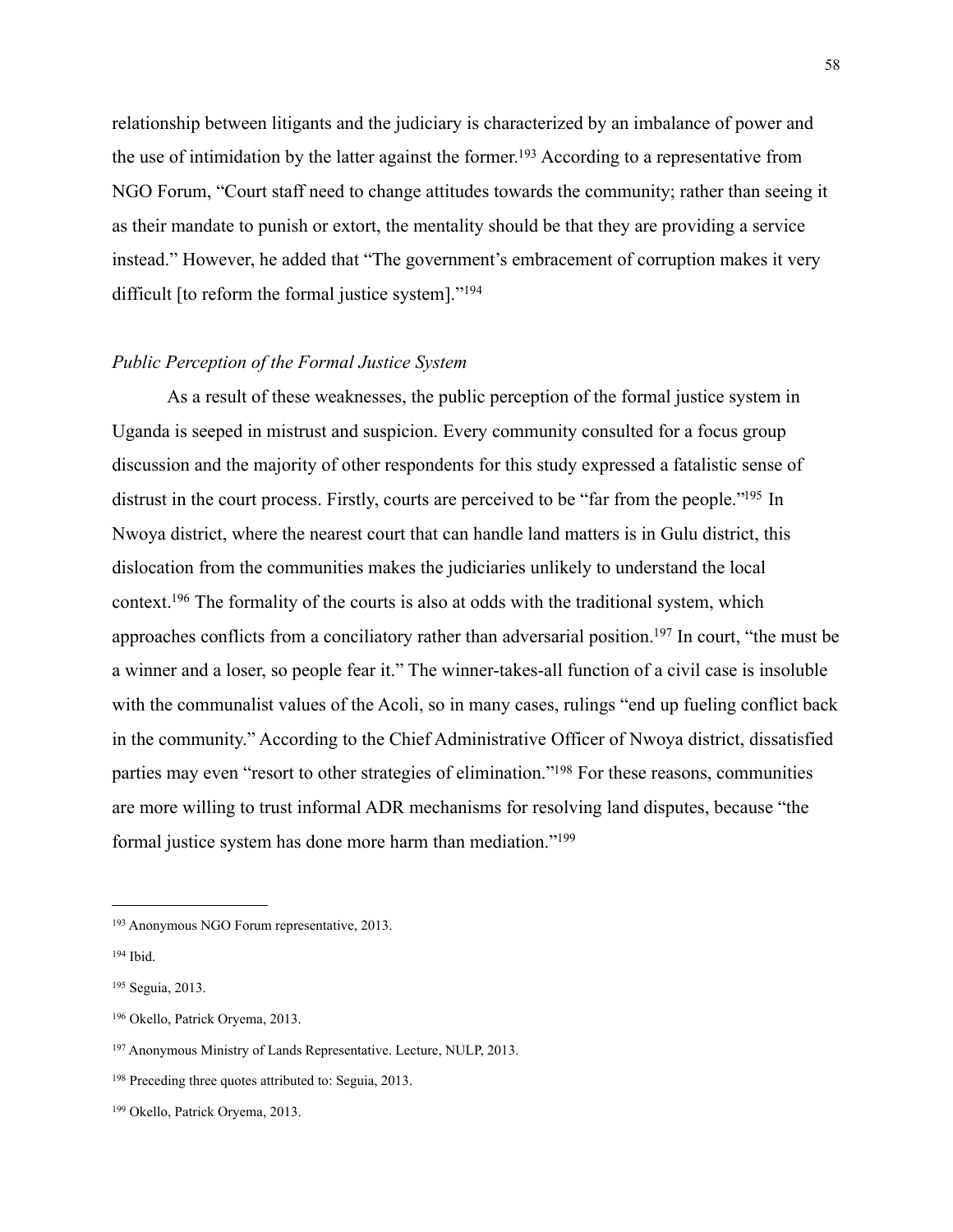### 3.4 Land Conflict Deterrence and Prevention Mechanisms

#### 3.4.1 Are Certificates of Customary Ownership a Viable Solution?

 A significant step taken by the central government recently to address land conflicts is to initiate the process of Certificates of Customary Ownership (CCO's), with the idea that codifying customary land would remove some of the uncertainty associated with a lack of documented land titles. Although it is too early to assess whether the new system of CCO's will help mitigate land conflicts in the long run, a number of challenges have already become apparent in implementing customary land registration, and CCO's have come under fire from land NGO's across postconflict regions of Northern Uganda for aggravating and creating conflict. Firstly, there is concern that introducing bureaucratic requirements for accessing land holdings will lead to higher costs and increased marginalization of the rural poor.<sup>200</sup>

 Despite the impression that customary land is something inherently known by the community members, in reality, "many people do not understand customary land" because of disruption associated with the conflict and a trend towards urbanization and modernization.<sup>[201](#page-59-1)</sup> Furthermore, the blanket format of the CCO, applied across Uganda to vastly differing customary land systems, is inconsistent with the Acoli traditions in some regards. Each CCO allow only five names to be registered, making it easy for people who intend to grab land to exclude others from access.<sup>202</sup> The LC 5 of Nwoya district said that this is one example of several "unfriendly phrases," within the CCO framework that create loopholes for exploitation. Because the system was not streamlined before being put into effect, a representative from ActionAid warned, "CCO's will cause people to kill each other over land.["203](#page-59-3)

However, some form of "authentic document that is satisfactory to all stakeholders,"<sup>204</sup> may be necessary to help curb the escalating trend of land conflict, according to a representative

<span id="page-59-4"></span>204 Ibid.

<span id="page-59-0"></span><sup>200</sup> Shewan, Jessica. "Certificates of Customary Ownership." Conflict Watch, Advisory Consortium on Conflict Sensitivity (ACCS), Refugee Law Project. Kampala, Uganda: October 2012.

<span id="page-59-1"></span><sup>201</sup> Okello, Patrick Oryema, 2013.

<span id="page-59-2"></span><sup>202</sup> Oywa, 2013.

<span id="page-59-3"></span><sup>203</sup> Anonymous ActionAid representative. Lecture, National Uganda Land Platform Conference. Lira, Uganda, April 15, 2013.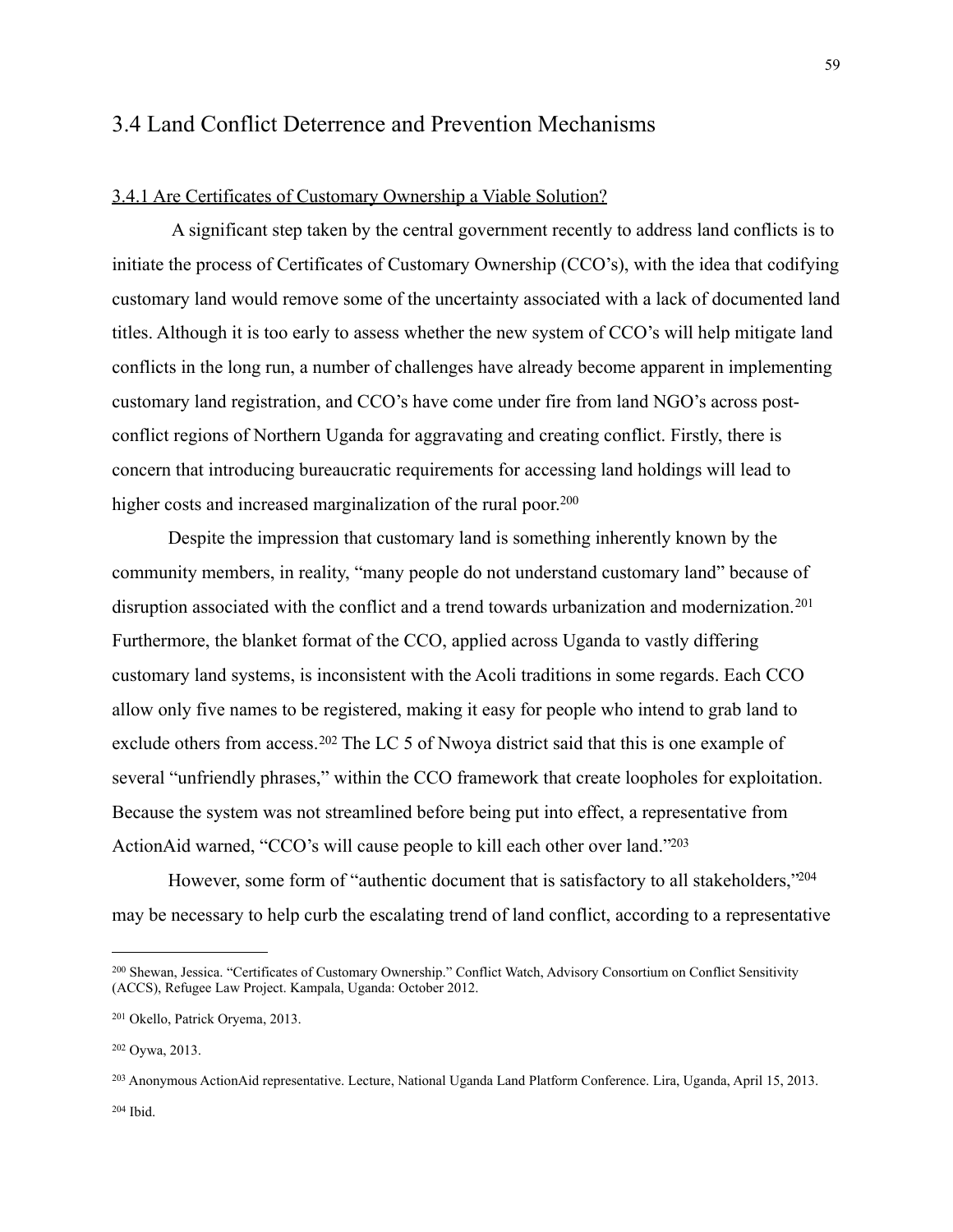from ActionAid. A representative from LEMU confirms this: "There is a real need for paper evidence of ownership."[205](#page-60-0) Implemented correctly and with the proper grassroots preparation, CCO's could have the potential to be an effective force for mitigation. CCO's may also need to wait until land issues are less explosive and vulnerabilities are less easily exploited, lest they end up aggravating conflict. Several respondents identified a need for massive sensitization in the community before CCO's could be introduced effectively. "We need to first look into how we handle things culturally,"<sup>206</sup> the LC 5 of Nwoya suggested. Though they should perhaps be suspended until a more opportune time, CCO's should be kept on the table for future consideration as a possible way to avert land conflicts over customary land in future.

#### 3.4.2 Nascent National Land Policy

 For several years, GoU has been in the process of drafting an ambitious national land policy to help address some of the current challenges associated with land in Uganda. The first draft, comprising seven chapters, was signed off by Cabinet on February 7, 2013 and will soon be circulated for feedback. According to a representative from the Ministry of Lands, one chapter concerns customary land and provides for the following: the establishment of a customary land registry; systematic demarcation of land; the limitation of leaseholds on customary land to 49 years, so that "no investor will acquire customary land;["207](#page-60-2) the establishment of a land bank to determine which lands are usable for what investments; and procedures for acquiring land for vulnerable groups and protecting small farming interests. Additionally, the Land Policy "proposes to facilitate the conversion of customary land to freehold tenure,"<sup>208</sup> and individualize customary tenure. In response to allegations that the current system is perpetuating land conflicts rather than helping to mitigate them, the new policy will address land adjudication by providing free legal aid for civil cases of vulnerable groups and design processes for integrating alternative dispute resolution (ADR) mechanisms into the formal judicial system.[209](#page-60-4)

<span id="page-60-0"></span><sup>205</sup> Anonymous LEMU representative at NULP, 2013.

<span id="page-60-1"></span><sup>206</sup> Okello, Patrick Oryema, 2013.

<span id="page-60-2"></span><sup>207</sup> Anonymous Ministry of Lands Representative. Lecture, NULP, 2013.

<span id="page-60-3"></span><sup>208</sup> Ibid.

<span id="page-60-4"></span><sup>209</sup> This paragraph: Ibid.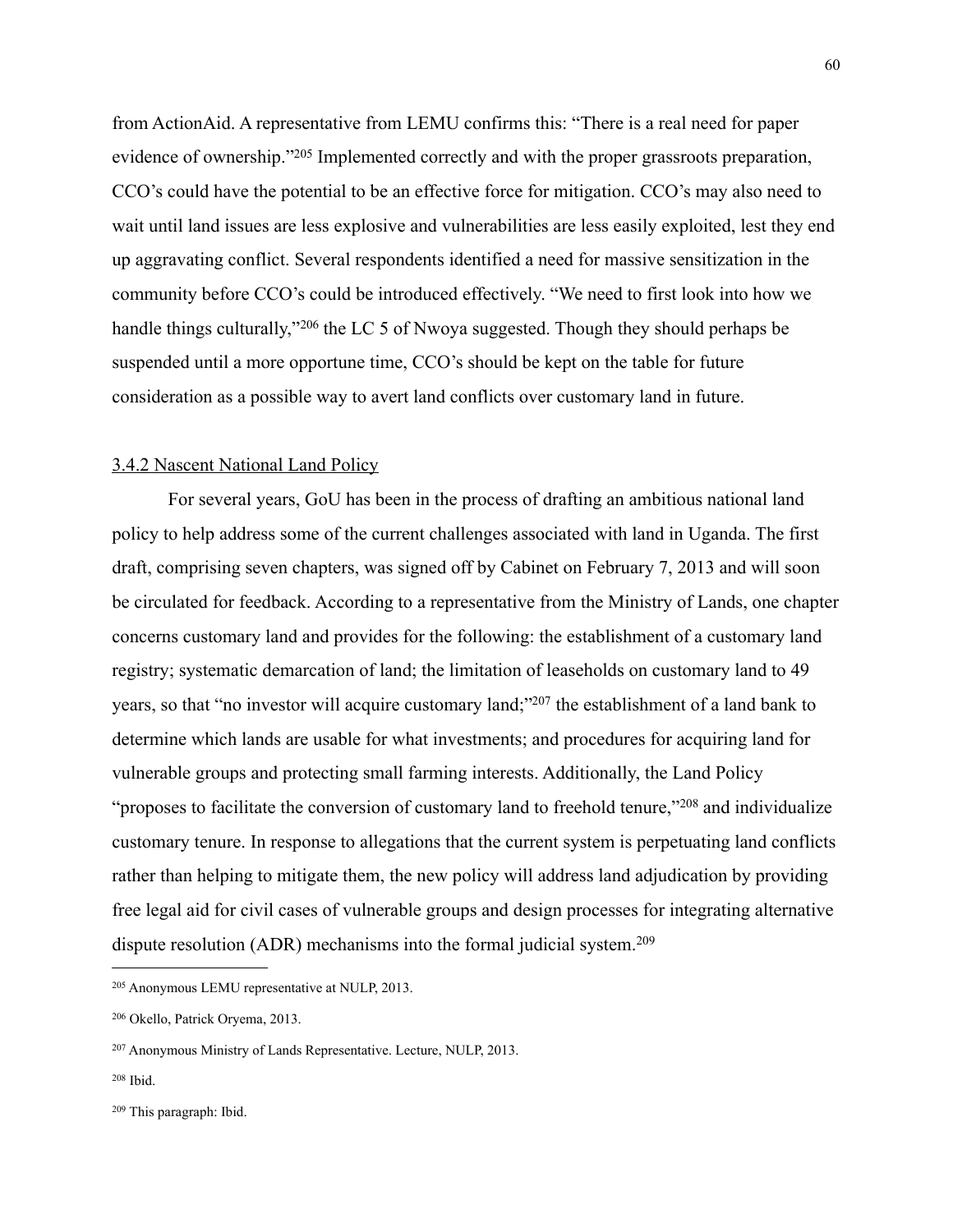#### 3.4.3 Community Sensitization

 Community sensitization was identified by a majority of respondents as a necessary step forward for all actors intending to address land conflicts in Northern Uganda. The communities themselves recognize the need to be educated about land rights if conflicts are to be sustainably curtailed. Without sensitization, communities have little agency to self-advocate and protect their legal rights to land when a conflict arises. Reliance on NGO's and other ADR actors to provide those services creates a dependency on dispute resolution actors that is detrimental to communities' long-term autonomy. During a focus group dialogue in Alero Sub-county, respondents confirmed that they had not yet been sensitized to their land rights, so "we don't know whether the mediations are respecting our land rights or not.["210](#page-61-0) Political leaders such as the LC 5 of Nwoya district agreed, "What we have done is not yet enough."[211](#page-61-1) Constraints to providing adequate sensitization in Nwoya district specifically include limited access to the remote community due to lack of transport and a low population density, as well as limited resources and knowledgeable staff to carry out sensitization. However, as information increasingly spreads throughout rural Uganda via radios, cell phones, and other sources of communication, it may be more feasible to carry out sensitization remotely. Despite the challenges of implementation, community sensitization is a crucial piece of any way forward for preventing land conflicts.

<span id="page-61-0"></span><sup>210</sup> Focus Group Discussion, Alero Sub-county, 2013.

<span id="page-61-1"></span><sup>211</sup> Okello, Patrick Oryema, 2013.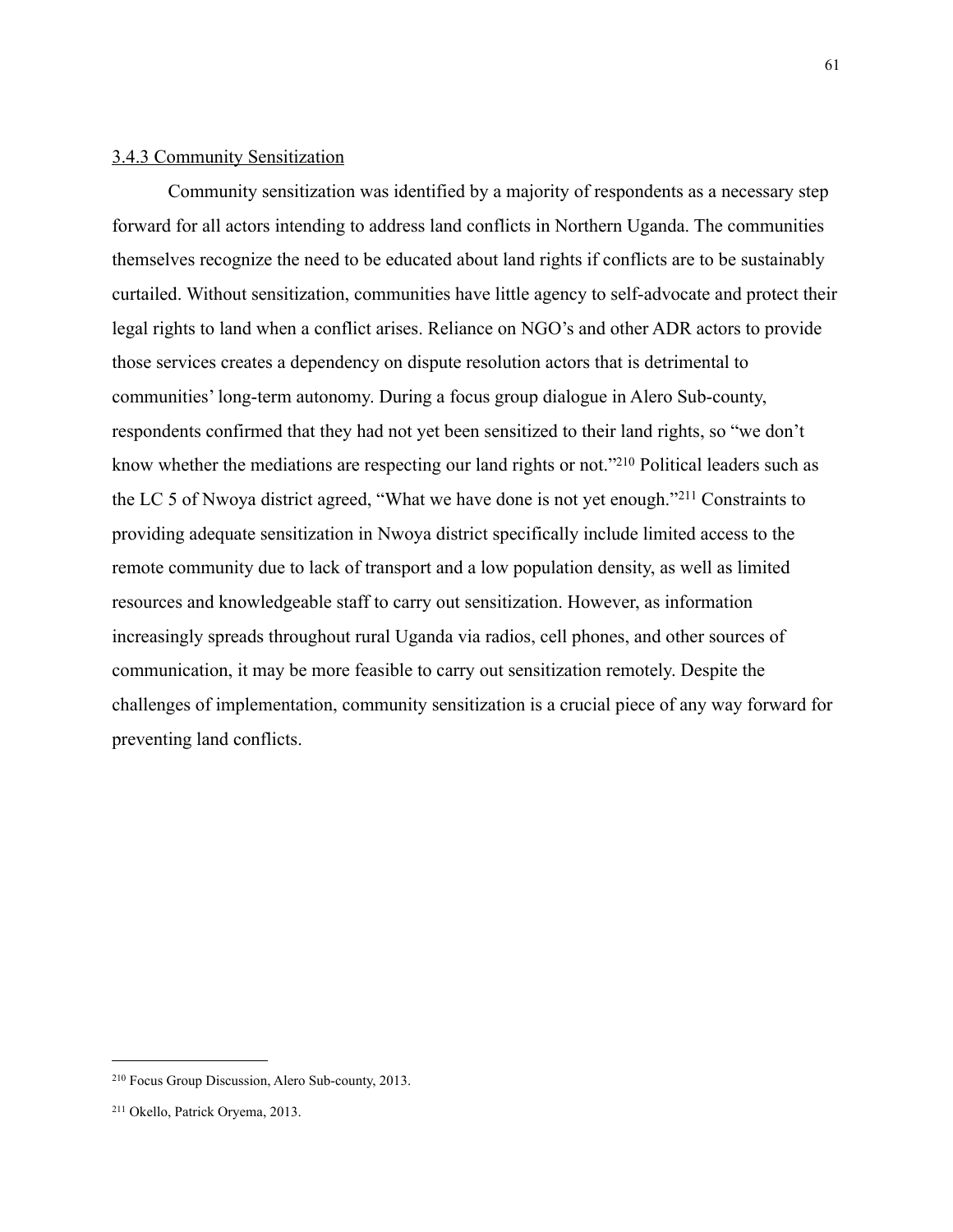# **Chapter IV: Synthesis and Conclusion**

#### 4.1 Conclusion

 Land disputes are rapidly becoming a household norm in post-insurgency Northern Uganda; at this rate of prevalence, they have dangerous potential for sparking violent upheaval. As an RLP representative stated, "We are convinced that if nothing is done, if the conflicts are allowed to escalate, then there is likely to be a relapse into another phase of armed violence across Northern Uganda,"[212](#page-62-0) an observation that has lent urgency and timeliness to this study. Based on the qualitative research detailed herein, the key findings of this research can be summarized as follows: 1) That Nwoya district faces unique challenges surrounding rising land conflicts, and that it is likely to be lit as the next prominent stage for land conflicts due to increased investment, resource prospects, and improper land distribution, 2) That Acoli traditional customs as well as the recent cultural cataclysm resultant from the community's violent dissection from their established context have had a notable (and sometimes detrimental) impact on the land conflict resolution process, 3) That ADR has the potential to be a strong force for land conflict justice and mitigation, but that it is currently undermined by corruption, impotence, and a missing hierarchy of dispute resolution actors, among other factors, and 4) That the lack of standards and extensive corruption across the formal justice system lead to a marginalization of vulnerable community members, with the result that the justice system, though operational, is moribund in its current state. In future, if mitigation and mediation efforts are to be successful, it is paramount that several outstanding issues be critically addressed.[213](#page-62-1) To accommodate the vibrant cultural context of Acoliland, the pursuit of land conflict justice *must* be approached by all stakeholders with a sensitivity to the community it purports to serve, if competing interests in the nexus of land conflicts are to be equitably balanced in a way that emphasizes community based development and exemplifies the positive connotation of *lara ngom,* that is simply: to hold the land.

<span id="page-62-0"></span><sup>212</sup> Anonymous Refugee Law Project representative, 2013.

<span id="page-62-1"></span><sup>213</sup> These are presented in section 4.2 Recommendations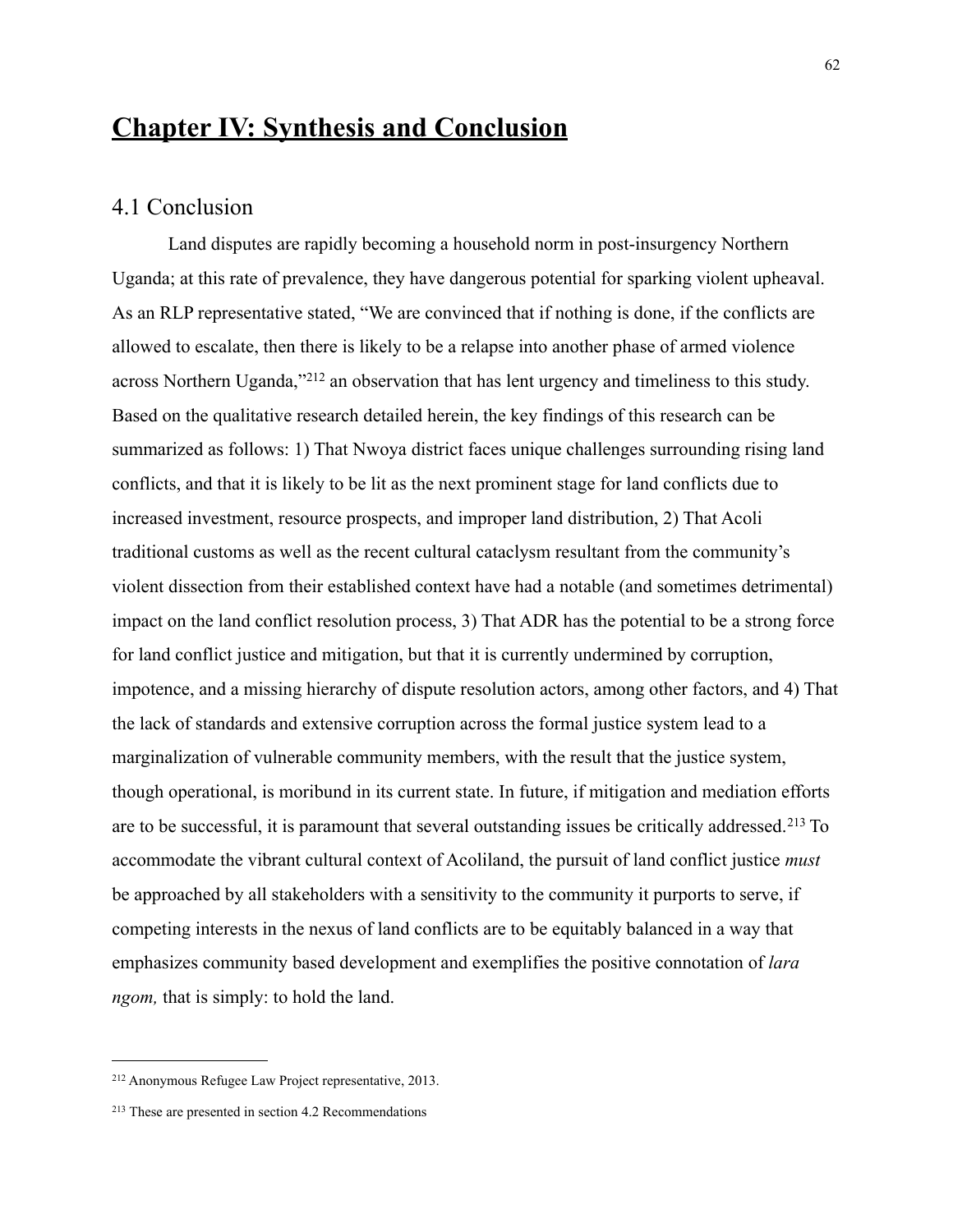# 4.2 Recommendations<sup>214</sup>

| <b>Investors</b>          | • Involve community members in the process of investment from the   |
|---------------------------|---------------------------------------------------------------------|
|                           | beginning, and ensure that a percentage of returns from investment  |
|                           | go back into the community to enrich infrastructure and quality of  |
|                           | life.                                                               |
| <b>Central Government</b> | • Minimize government interference in land matters (particularly in |
| of Uganda                 | an investment capacity) in Northern Uganda until the causes of      |
|                           | community mistrust for GoU have been adequately addressed.          |
|                           | • According to a Uganda Land Alliance representative, "The          |
|                           | government should stop giving unconstitutional legal advice. The    |
|                           | head of state jeopardizes the position of the legal system in land  |
|                           | management," by getting involved in cases of land conflicts in an   |
|                           | illegal capacity.                                                   |
|                           | • Address the rampant corruption within the government that         |
|                           | facilitates land grabbing and allows for miscarriage of justice.    |
| <b>Mediating Parties</b>  | • Build capacity of ADR mechanisms by providing training and        |
|                           | compensation for mediators to address incompetence and              |
|                           | impotence, and better enable them to handle conflicts in which      |
|                           | there is an imbalance of power.                                     |
|                           | • Engage stakeholders in widespread dialogue about land - within    |
|                           | families, within and between clans, and between powerful and        |
|                           | weak parties - to encourage understanding and avert disputes.       |
|                           | • Harmonize land adjudication structures by standardizing a         |
|                           |                                                                     |
|                           | hierarchy of resolution actors and incorporating ADR mechanisms     |

<span id="page-63-0"></span><sup>&</sup>lt;sup>214</sup> These recommendations are based on input from various respondents, if specific recommendations were given, sources are identified within the table.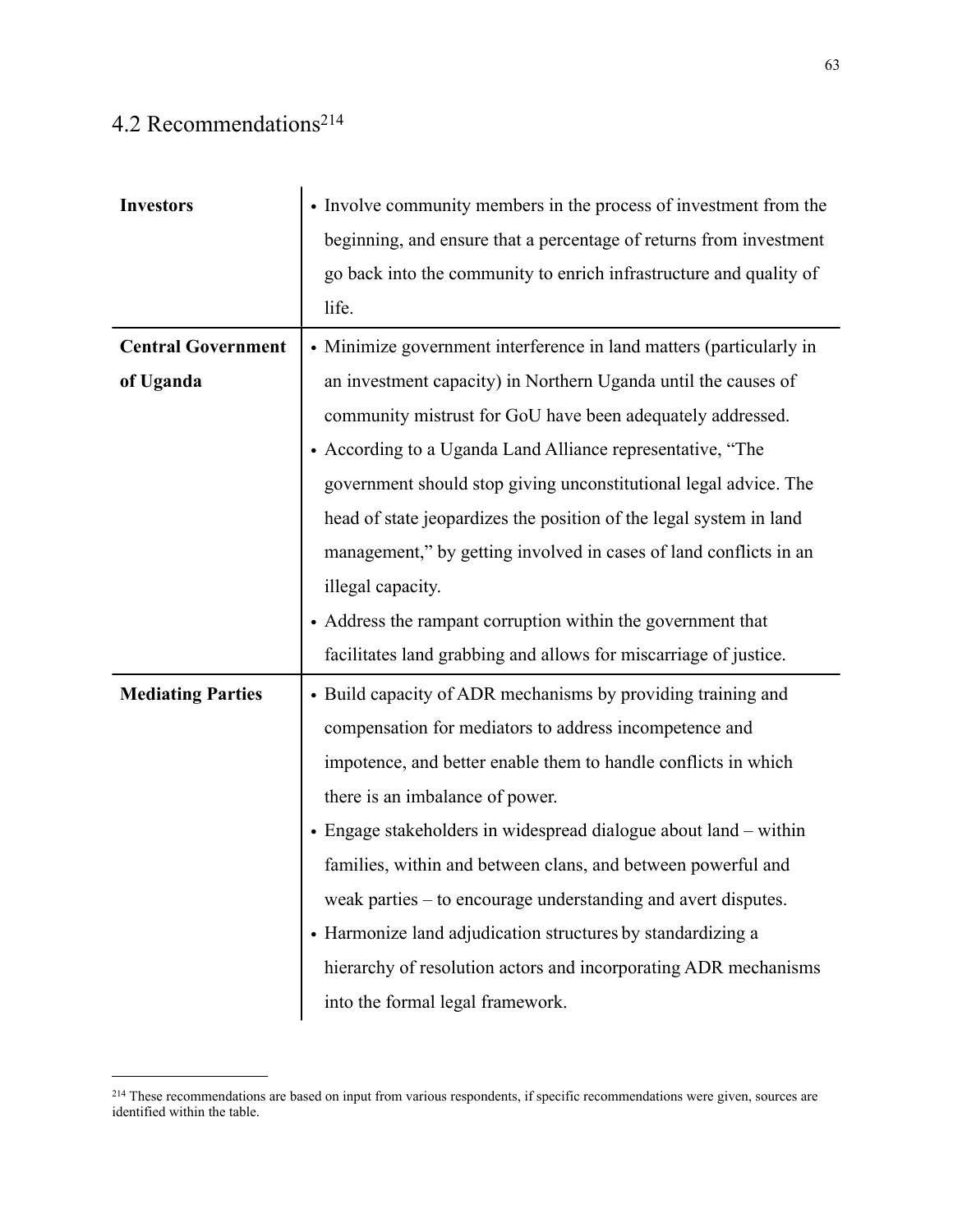| <b>Formal Justice</b><br><b>System</b>                                 | • To expedite the court process, design an agreement form to be filled<br>by mediators and conflicting parties at the culmination of a<br>mediation to be validated by the courts, so that mediation has legal<br>weight (NGO Forum representative, 2013).<br>• Address corruption in the formal justice system by a) increasing<br>salaries for adjudicators in the courts, b) imposing legal penalties<br>for accepting even small bribes such as fines or a loss of<br>employment, and c) using sensitization to to change the mindset of<br>court employees from viewing litigants as criminals or targets for<br>extortion to customers applying for a service (NGO Forum<br>representative, 2013).<br>• Address backlog in the courts by a) creating more courts of law, b)<br>increasing personnel in the justice, law, and order sector, and c)<br>addressing civil and criminal land conflict cases simultaneously.<br>• Provide for legal aid for vulnerable individuals by enlisting young<br>law students seeking experience as volunteer paralegals in courts,<br>for a government-subsidized stipend. |
|------------------------------------------------------------------------|---------------------------------------------------------------------------------------------------------------------------------------------------------------------------------------------------------------------------------------------------------------------------------------------------------------------------------------------------------------------------------------------------------------------------------------------------------------------------------------------------------------------------------------------------------------------------------------------------------------------------------------------------------------------------------------------------------------------------------------------------------------------------------------------------------------------------------------------------------------------------------------------------------------------------------------------------------------------------------------------------------------------------------------------------------------------------------------------------------------------|
| <b>Future Researchers/</b><br><b>Areas for Further</b><br><b>Study</b> | • Conduct further research on cultural factors influencing land<br>conflicts and resolution mechanisms, in order to inform and<br>improve community sensitization and ADR methods.<br>Conduct further research to determine the reasons behind political<br>leaders' consistent involvement in land conflict adjudication and<br>possible fallout of their intervention.<br>• Conduct further research to assess the peace vs. justice nexus and<br>how both ideals can be pursued concurrently without undermining<br>one another in the context of land conflict.                                                                                                                                                                                                                                                                                                                                                                                                                                                                                                                                                 |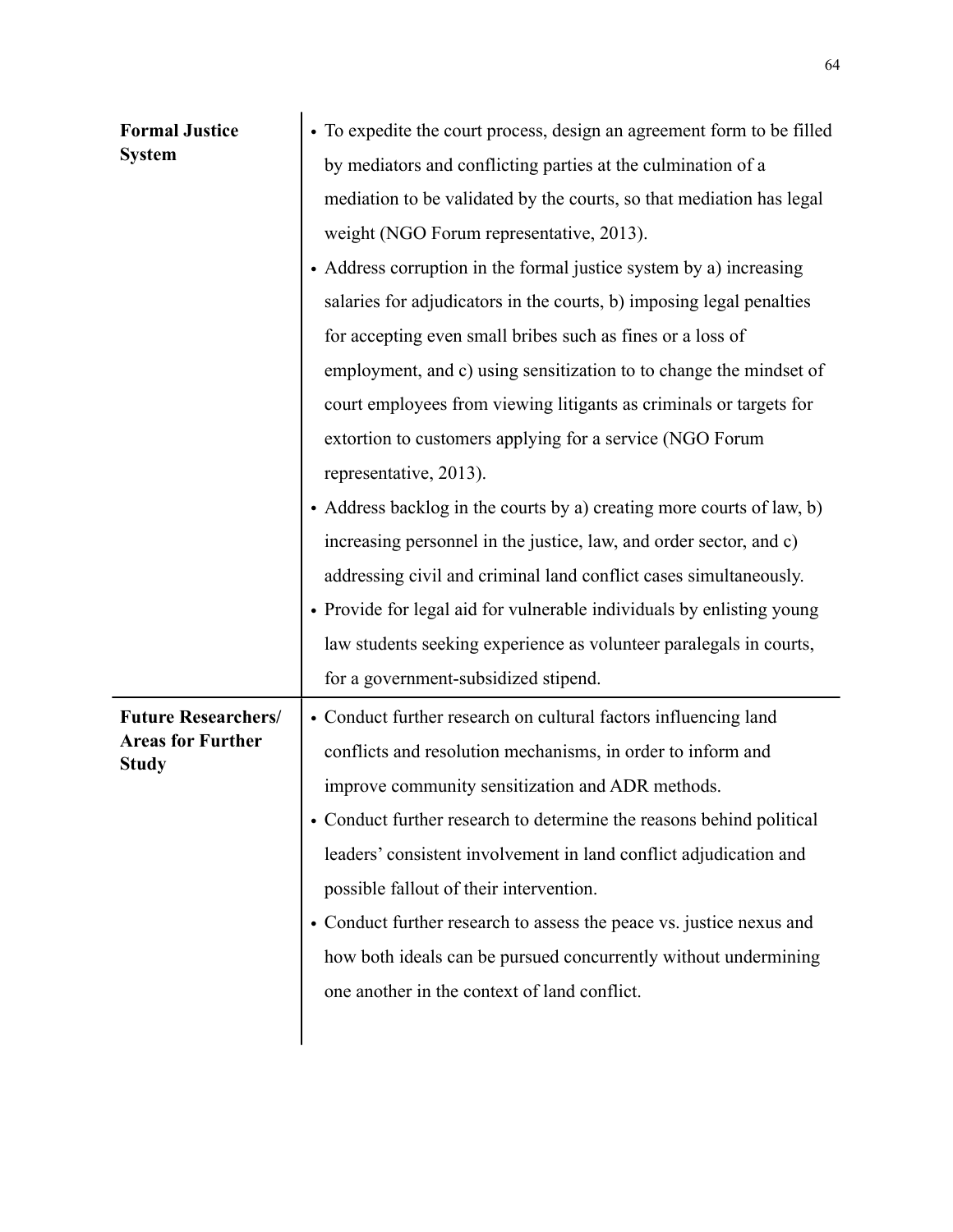# Bibliography

Akena, Toney (Youth Chairman, Nwoya District). Interview by author. Personal interview. Purongo, Uganda, May 1, 2013.

Angwech, Pamela. "The Socio-Economic Impacts of the Northern Uganda Conflict." Lecture, Post-Conflict Transformation from School for International Training, Gulu, Uganda, February 14, 2013.

Anonymous ActionAid representative. Lecture, Northern Uganda Land Platform. Lira, Uganda, April 15-16, 2013.

Anonymous army commander, UNLA. Interview by Sarah Nieberg. Personal interview. Patiko Sub-county, Gulu district, May 2013.

Anonymous commercial farmer. Interview by author. Personal interview. Purongo Sub-county, Nwoya district, Uganda, April 21, 2013.

Anonymous community member. Interview by author. Personal interview. Alero Sub-county, Nwoya district, April 24, 2013.

Anonymous doctor. Interview by author. Informal personal interview. Lacor Hospital, Gulu, Uganda, April 3, 2013.

Anonymous lawyer. Interview by author. Personal interview. Lira, Uganda, April 15, 2013.

Anonymous Land and Equity Movement in Uganda (LEMU) representative. Lecture, Northern Uganda Land Platform. Lira, Uganda, April 15-16, 2013.

Anonymous NGO Forum representative. Interview by author. Personal interview. NGO Forum, Gulu, Uganda, April 3, 2013.

Anonymous NUDEIL employee. Interview by author. Personal interview. Borolam, Nwoya District, Uganda, April 10, 2013.

Anonymous pastor. Interview by author. Personal interview. Lira, Uganda, April 16, 2013.

Anonymous Refugee Law Project representative. Interview by author. Personal Interview. Refugee Law Project, Kampala, Uganda, March 7, 2013.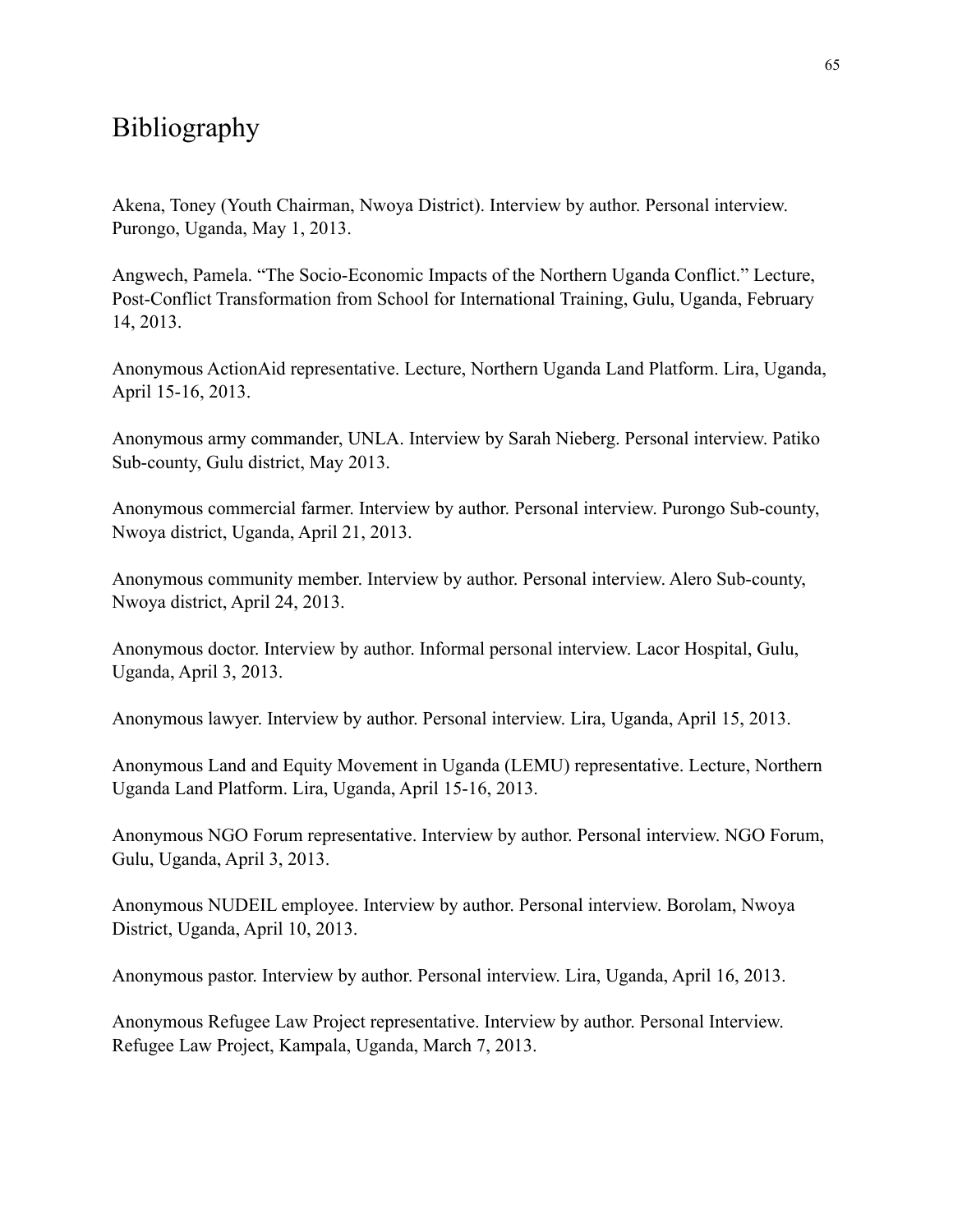Anonymous Trocaire representative. Lecture, Northern Uganda Land Platform. Lira, Uganda, April 15-16, 2013.

Anonymous Uganda Land Alliance representative. Interview by author. Personal interview. Anaka, Uganda, April 25, 2013

Anonymous Uganda Land Alliance representative. Lecture, Northern Uganda Land Platform. Lira, Uganda, April 15-16, 2013.

Anonymous War Child Canada employee. Interview by author. Personal interview. Gulu, Uganda, May 2, 2013.

Atkinson, Ronald R. "The Evolution of Ethnicity among the Acoli of Uganda: The Precolonial Phase." *Ethnohistory* 36, no. 1: 1989.

Finnstrom, Sverker. *Living with Bad Surroundings: War, History, and Everyday Moments in Northern Uganda (The Cultures and Practice of Violence).* Duke University Press Books, 2008. Kindle Edition.

Focus Group Discussion, Alero Sub-county, April 24, 2013.

Focus Group Discussion, Koch Goma Sub-county, April 29, 2013.

Focus Group Discussion with youth, Purongo Sub-county, April 31, 2013.

Focus Group Discussion with women, Purongo Sub-county, April 31, 2013.

Government of Uganda. *Humanitarian Profile 2012.* Kampala, Uganda, December 21, 2011.

Government of Uganda. *Land Act 1998.* Kampala, Uganda, 1998.

Gurr, Ted Robert. *Why Men Rebel*. New Jersey: Princeton University Press, 1970.

"How much oil (and gas) does Uganda have, and where is it?" Oil in Uganda. ActionAid International Uganda, March 5, 2012.

Kagoro, Brian. "The Paradox of Alien Knowledge, Narrative and Praxis." *Where Law Meets Reality: Forging African Transitional Justice.* Refugee Law Project. Pambazuka Press, Nairobi, 2012.

Komakech, Daniel. "The Nature of Armed Conflict in Northern Uganda." Lecture, Post-Conflict Transformation from School for International Training, Gulu, Uganda, February 18, 2013.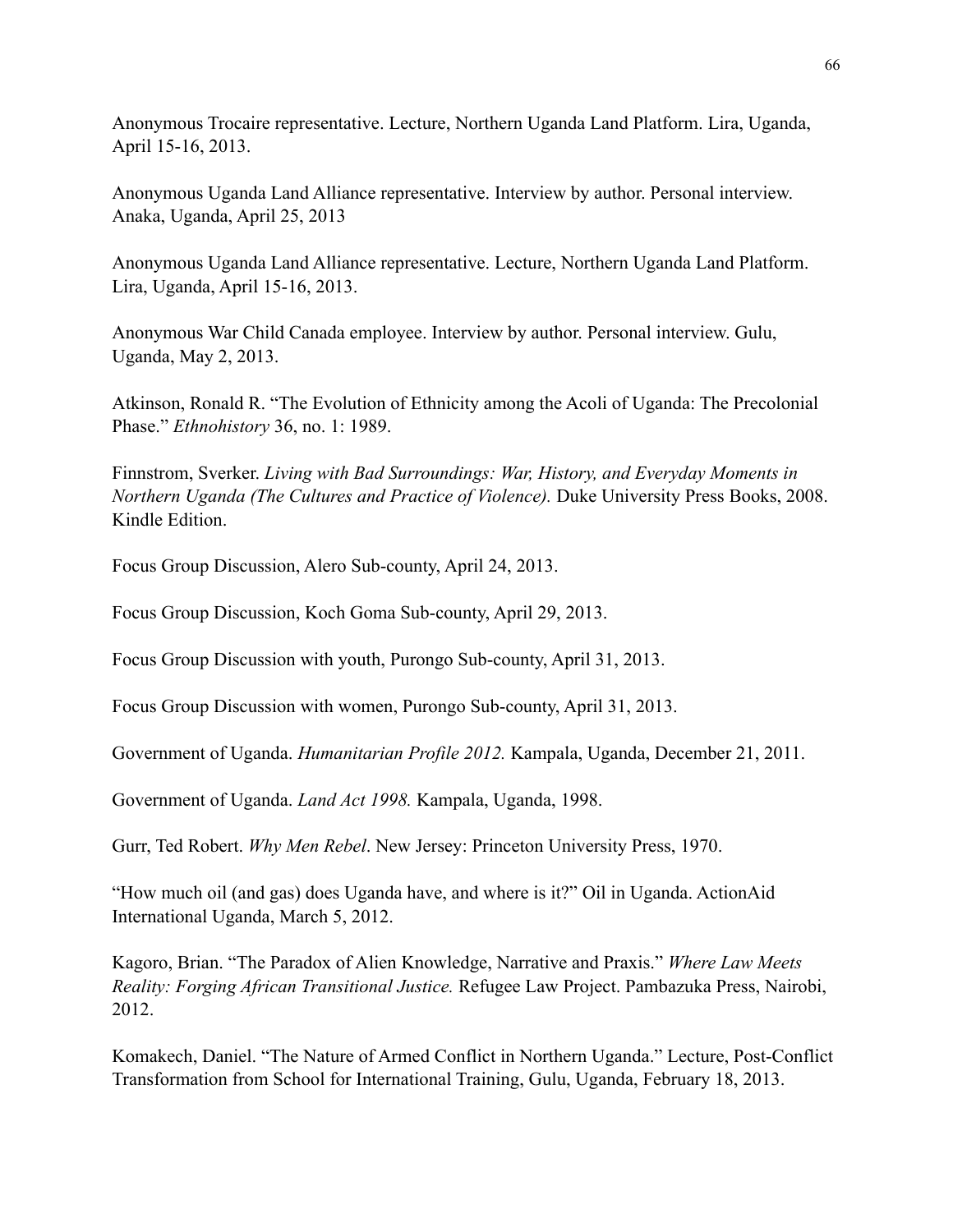Komakech, David (Uganda Land Alliance). Interview by author. Personal interview. Anaka, Uganda, April 25, 2013.

Komakech, James Ojok (secretary to the *rwot* of Koch). Interview by author. Personal interview. Koch Goma, Uganda, April 29, 2013.

"Land Conflict Mapping Tool." Human Rights Focus, Gulu, Uganda.

Mabikke, Samuel B. "Escalating Land Grabbing in Post-conflict Regions of Northern Uganda: A Need for Strengthening Good Land Governance in Acoli Region." Land Deal Politics Initiative (LDPI), 2011.

Mapenduzi, Martin. "Challenges of Nation Building in Uganda." Lecture, Post-Conflict Transformation from School for International Training, Gulu, Uganda, February 18, 2013.

Mapenduzi, Martin. "Decentralization and Government Policies in Uganda." Lecture, Post-Conflict Transformation from School for International Training, Gulu, Uganda, March 27, 2013.

*New Oxford American Dictionary, Second Edition*. Oxford University Press, Inc. Oxford, England, 2005.

Okello, Moses SP (District Police Chief, Nwoya District). Interview by author. Personal interview. Anaka, Uganda, April 20, 2013.

Okello, Patrick Oryema (LC 5, Nwoya District). Interview by author. Personal interview. Anaka, Uganda, April 23, 2013.

Hon. Okello-Okello John Livingstone, Chairman, Acoli Parliamentary Groups (APG). "Statement to Parliament on the Issues of Acoli Land" 1. Kampala, December 10, 2006.

Okema, Santo. Interview by author. Personal interview. Ker Kwaro Acoli Cultural Institution, Gulu, Uganda, February 15, 2013.

Okullo, John Bosco (LC 3 Koch Goma Sub-County, Nwoya District). Interview by author. Personal interview. Koch Goma, Uganda, April 9, 2013.

Okuku, Juma Anthony. "The Land Act (1998) and Land Tenure Reform in Uganda." *Africa Development, Vol. 31, No 1.* 1-26. 2006.

Okumu, Lakony Francis (LC 3 Purongo Sub-county, Nwoya District). Interview by author. Personal interview. Purongo, Uganda, April 30, 2013.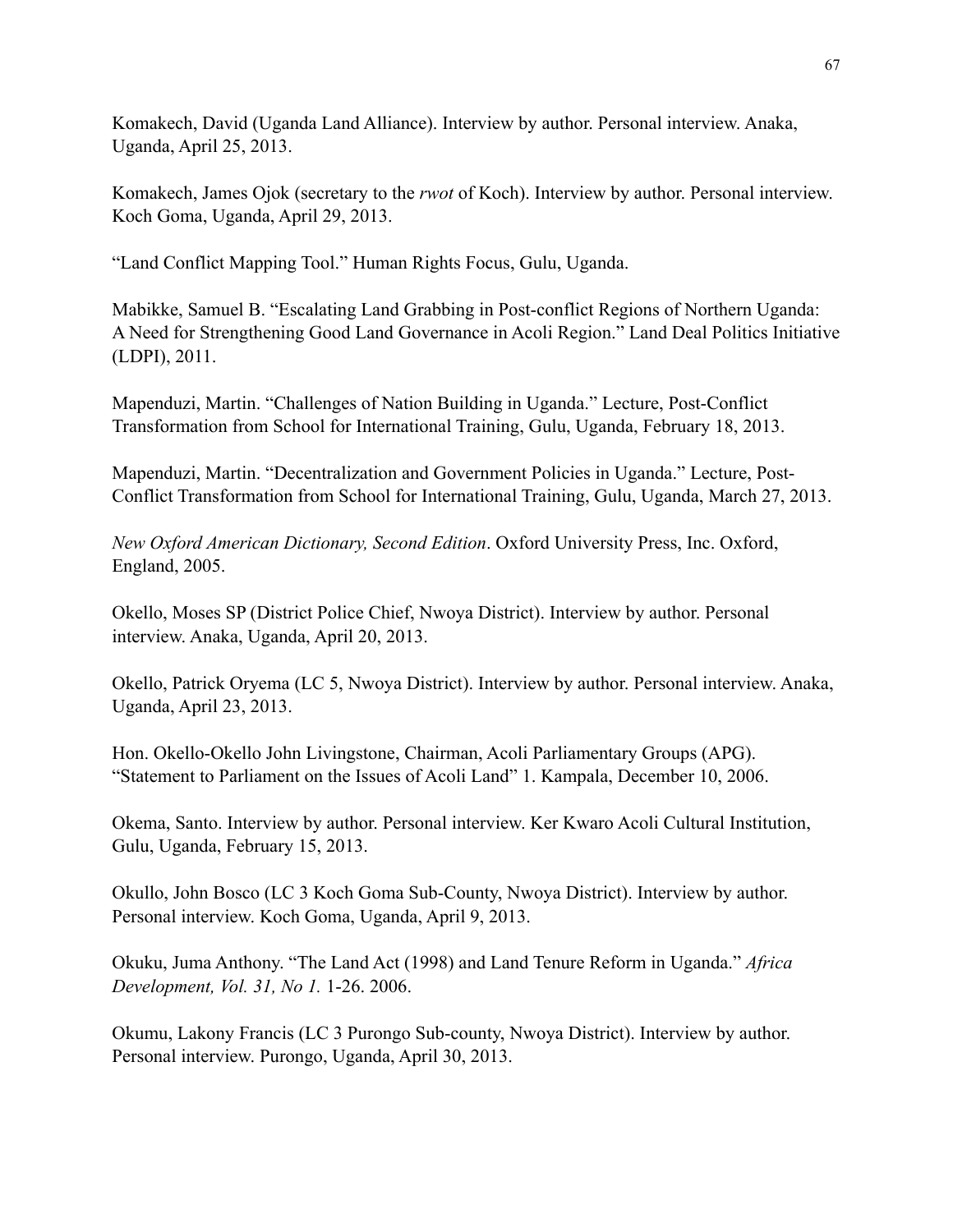Omach, Paul. "The International Dimensions of Conflict in Uganda." Lecture, Post-Conflict Transformation from SIT at Makerere University, Kampala, Uganda, March 4, 2013.

Omara, Emmanuel, District Natural Resources Officer, Nwoya District. Interview by author. Personal Interview. School for International Training Resource Center, Gulu, Uganda, March 1, 2013.

Onekalit, Geoffrey (LC 3 Alero Sub-county, Nwoya District). Interview by author. Personal interview. Anaka, Uganda, April 23, 2013.

Opiyo, Joel (Village Chief, Alele Omol, Anaka Town Council). Interview by author. Personal interview. Anaka, Uganda, April 20, 2013.

Opio, Nicholas. "Challenges of Peace-Building in Post-Conflict Society." Lecture, Post-Conflict Transformation from SIT at Makerere University, Kampala, Uganda, March 4, 2013.

Oryem, Simon Peter (LC 3 Anaka Sub-county, Nwoya District). Interview by author. Personal interview. Anaka, Uganda, April 22, 2013.

Otim, Barnabas Denis. Interview by author. Personal interview. Refugee Law Project, Gulu, Uganda, March 29, 2013.

Otim, Barnabas Denis, Ina Jahn, and Emily Cody. "Land and Investment: Balancing Local and Investor Interest." *Conflict Watch*. Advisory Consortium on Conflict Sensitivity (ACCS), Refugee Law Project. Gulu, Uganda, August 2012.

Oyat Oketta (*rwot* of Koch, Ker Kwaro Acholi). Interview by author. Personal interview. Koch Goma, Uganda, April 29, 2013.

Oywa, Rosalba. "Conflict Theory and Analysis." Lecture, Post-Conflict Transformation, Gulu, Uganda, February 13, 2013.

Rugadya, Margaret A. "Escalating Land Conflicts in Uganda." International Republican Institute (IRI) and the Uganda Round Table Foundation, June, 2009.

Seguia, Moses Bukenya (CAO Nwoya District). Interview by author. Personal interview. Anaka, Uganda, April 25, 2013.

Shewan, Jessica. "Certificates of Customary Ownership." *Conflict Watch*. Advisory Consortium on Conflict Sensitivity (ACCS), Refugee Law Project. Kampala, Uganda: October 2012.

Uganda Bureau of Statistics. *2002 Population Census.* 2002.